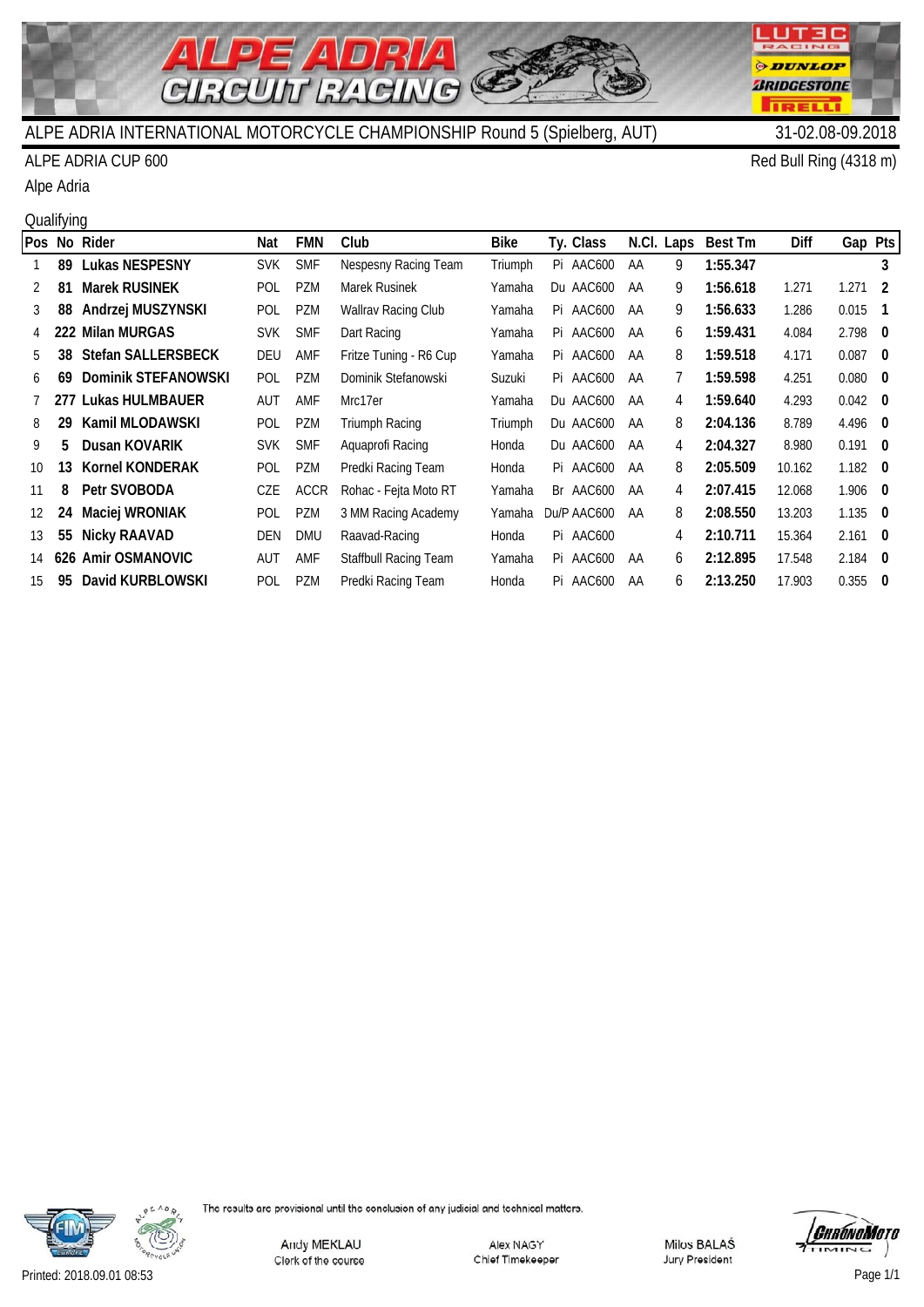

Alpe Adria Int. Ch. Rd5 (Red Bull Ring) ALPE ADRIA -AAC600 Race 1 Race (7 Laps) Red Bull Ring 4,318 km 2018.09.01. 13:00

#### ┢╃┪╀┪╀ ------**POLE POSITION**





The results are provisional until the conclusion of any judicial and technical matters.

Andy MEKLAU Clerk of the course

Alex NAGY Chief Timekeeper

Milos BALAŠ **Jury President** 



 $O<sub>r</sub>$ bits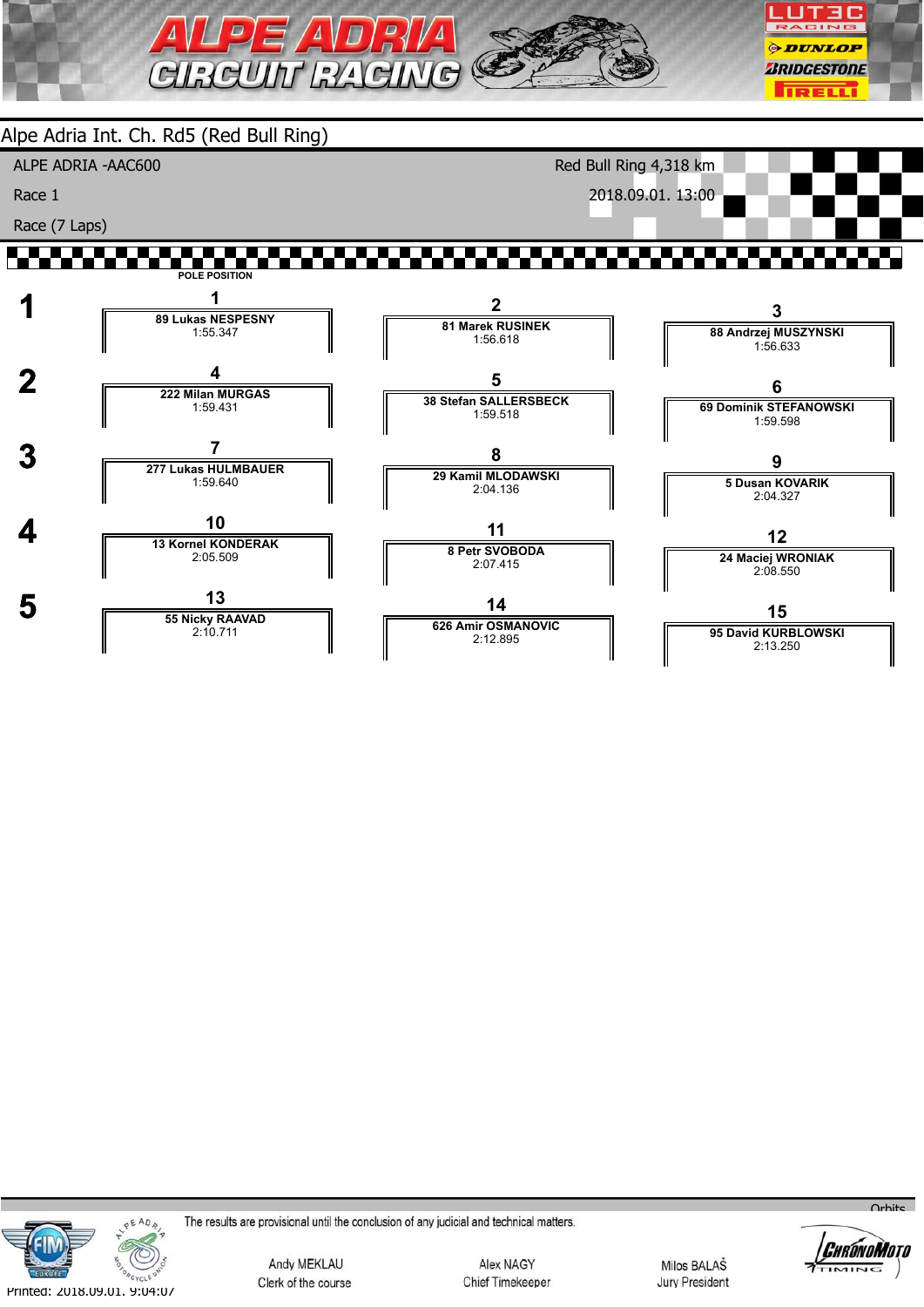

#### ALPE ADRIA CUP 600 Red Bull Ring (4318 m)

Alpe Adria

#### Race 1 - OFFICIAL RESULT

|     |     | Pos No Rider                  | Nat        | <b>FMN</b>  | Club                   | Bike    | Ty. Class   |    |             | N.Cl. Laps Total Tm |            | Diff Best Lap Pts |     |
|-----|-----|-------------------------------|------------|-------------|------------------------|---------|-------------|----|-------------|---------------------|------------|-------------------|-----|
|     | 88  | Andrzej MUSZYNSKI             | POL        | <b>PZM</b>  | Wallrav Racing Club    | Yamaha  | Pi AAC600   | AA | $7^{\circ}$ | 13:20.208           |            | 1:50.776 25       |     |
|     | 277 | Lukas HULMBAUER               | AUT        | AMF         | Mrc17er                | Yamaha  | Du AAC600   | AA |             | 13:29.337           | 9.129      | 1:50.600 21       |     |
| 3   |     | 222 Milan MURGAS              | <b>SVK</b> | <b>SMF</b>  | Dart Racing            | Yamaha  | Pi AAC600   | AA |             | 13:34.356           | 14.148     | 1:55.045 16       |     |
| 4   | 69  | Dominik STEFANOWSKI           | <b>POL</b> | <b>PZM</b>  | Dominik Stefanowski    | Suzuki  | Pi AAC600   | AA |             | 13:35.730           | 15.522     | 1:55.191 13       |     |
| 5   | 13  | <b>Kornel KONDERAK</b>        | POL        | <b>PZM</b>  | Predki Racing Team     | Honda   | Pi AAC600   | AA |             | 13:44.975           | 24.767     | 1:55.891 11       |     |
| 6   | 38  | <b>Stefan SALLERSBECK</b>     | DEU        | AMF         | Fritze Tuning - R6 Cup | Yamaha  | Pi AAC600   | AA |             | 13:45.046           | 24.838     | 1:56.163 10       |     |
|     | 5   | Dusan KOVARIK                 | <b>SVK</b> | <b>SMF</b>  | Aquaprofi Racing       | Honda   | Du AAC600   | AA |             | 13:51.092           | 30.884     | 1:56.668 9        |     |
| 8   | 8   | Petr SVOBODA                  | CZE        | <b>ACCR</b> | Rohac - Fejta Moto RT  | Yamaha  | Br AAC600   | AA |             | 13:59.255           | 39.047     | $1:55.413$ 8      |     |
| 9   | 55  | <b>Nicky RAAVAD</b>           | <b>DEN</b> | <b>DMU</b>  | Raavad-Racing          | Honda   | Pi AAC600   |    |             | 14:17.243           | 57.035     | 1:59.839          | - 7 |
| 10  |     | 626 Amir OSMANOVIC            | AUT        | AMF         | Staffbull Racing Team  | Yamaha  | Pi AAC600   | AA |             | 14:17.440           | 57.232     | $1:57.671$ 6      |     |
| 11  | 24  | Maciej WRONIAK                | POL        | PZM         | 3 MM Racing Academy    | Yamaha  | Du/P AAC600 | AA |             | 14:17.942           | 57.734     | 1:57.899          | - 5 |
| 12  | 29  | Kamil MLODAWSKI               | POL        | <b>PZM</b>  | Triumph Racing         | Triumph | Du AAC600   | AA |             | 14:21.159           | 1:00.951   | 1:59.439          | 4   |
| 13  | 95  | David KURBLOWSKI              | POL        | PZM         | Predki Racing Team     | Honda   | Pi AAC600   | AA | 6           | 14:01.284           | 1 Lap      | $2:08.616$ 3      |     |
|     |     |                               |            |             |                        |         |             |    |             |                     |            |                   |     |
|     |     | Not Classified (75% - 5 Laps) |            |             |                        |         |             |    |             |                     |            |                   |     |
| DNF | 89  | <b>Lukas NESPESNY</b>         | <b>SVK</b> | <b>SMF</b>  | Nespesny Racing Team   | Triumph | Pi AAC600   | AA | 6           | 11:30.578           | <b>DNF</b> | 1:53.504          | - 0 |
|     |     | DNF 81 Marek RUSINEK          | POL        | <b>PZM</b>  | Marek Rusinek          | Yamaha  | Du AAC600   | AA | 4           | 10:25.105           | <b>DNF</b> | 1:53.717          | - 0 |





LUTEC RACING

*DUNLOP* 

*BRIDGESTONE* 

**IRELLI**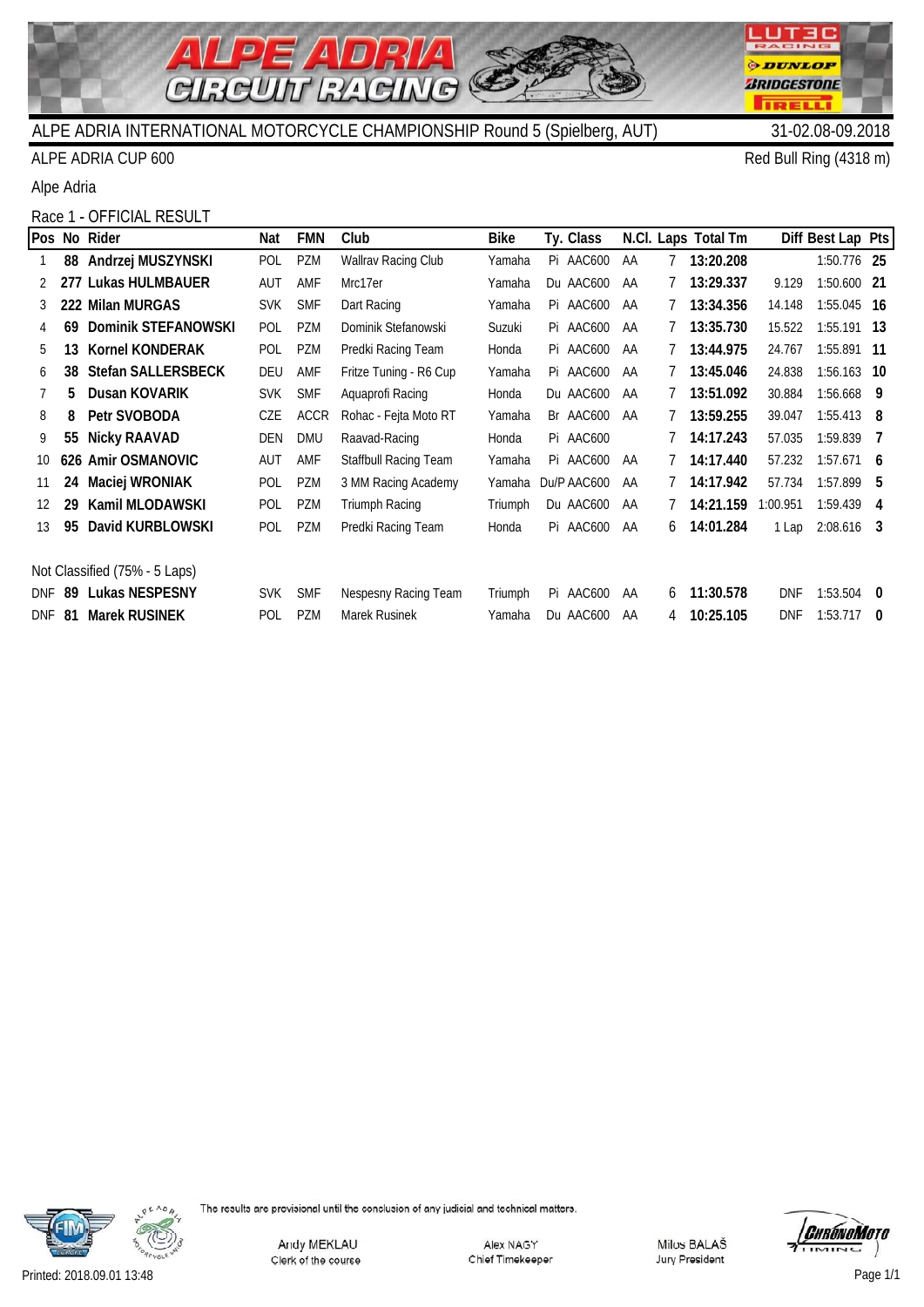

ALPE ADRIA - AAC600

Red Bull Ring 4,318 km

Combined Q and R1 Times

| <b>Pos</b> | No. | Name                | <b>FMN</b>  | Team                   | <b>Bike</b> |        | <b>Class Overall BestTm In Session</b> |        | <b>O Best Tm R1 Best Tm</b> |          |
|------------|-----|---------------------|-------------|------------------------|-------------|--------|----------------------------------------|--------|-----------------------------|----------|
|            | 277 | Lukas HULMBAUER     | <b>AMF</b>  | Mrc17er                | Yamaha      | AAC600 | 1:50.600                               | Race 1 | 1:59.640                    | 1:50.600 |
|            | 88  | Andrzej MUSZYNSKI   | PZM         | Wallrav Racing Club    | Yamaha      | AAC600 | 1:50.776                               | Race 1 | 1:56.633                    | 1:50.776 |
| 3          | 89  | Lukas NESPESNY      | <b>SMF</b>  | Nespesny Racing Team   | Triumph     | AAC600 | 1:53.504                               | Race 1 | 1:55.347                    | 1:53.504 |
| 4          | 81  | Marek RUSINEK       | PZM         | <b>Marek Rusinek</b>   | Yamaha      | AAC600 | 1:53.717                               | Race 1 | 1:56.618                    | 1:53.717 |
| 5.         | 222 | Milan MURGAS        | <b>SMF</b>  | Dart Racing            | Yamaha      | AAC600 | 1:55.045                               | Race 1 | 1:59.431                    | 1:55.045 |
| 6          | 69  | Dominik STEFANOWSKI | PZM         | Dominik Stefanowski    | Suzuki      | AAC600 | 1:55.191                               | Race 1 | 1:59.598                    | 1:55.191 |
|            | 8   | Petr SVOBODA        | <b>ACCR</b> | Rohac - Fejta Moto RT  | Yamaha      | AAC600 | 1:55.413                               | Race 1 | 2:07.415                    | 1:55.413 |
| 8          | 13  | Kornel KONDERAK     | PZM         | Predki Racing Team     | Honda       | AAC600 | 1:55.891                               | Race 1 | 2:05.509                    | 1:55.891 |
| 9          | 38  | Stefan SALLERSBECK  | AMF         | Fritze Tuning - R6 Cup | Yamaha      | AAC600 | 1:56.163                               | Race 1 | 1:59.518                    | 1:56.163 |
| 10         | 5.  | Dusan KOVARIK       | <b>SMF</b>  | Aguaprofi Racing       | Honda       | AAC600 | 1:56.668                               | Race 1 | 2:04.327                    | 1:56.668 |
| 11         | 626 | Amir OSMANOVIC      | <b>AMF</b>  | Staffbull Racing Team  | Yamaha      | AAC600 | 1:57.671                               | Race 1 | 2:12.895                    | 1:57.671 |
| 12         | 24  | Maciej WRONIAK      | PZM         | 3 MM Racing Academy    | Yamaha      | AAC600 | 1:57.899                               | Race 1 | 2:08.550                    | 1:57.899 |
| 13         | 29  | Kamil MLODAWSKI     | PZM         | Triumph Racing         | Triumph     | AAC600 | 1:59.439                               | Race 1 | 2:04.136                    | 1:59.439 |
| 14         | 55  | Nicky RAAVAD        | <b>DMU</b>  | Raavad-Racing          | Honda       | AAC600 | 1:59.839                               | Race 1 | 2:10.711                    | 1:59.839 |
| 15         | 95  | David KURBLOWSKI    | PZM         | Predki Racing Team     | Honda       | AAC600 | 2:08.616                               | Race 1 | 2:13.250                    | 2:08.616 |
|            |     |                     |             |                        |             |        |                                        |        |                             |          |



The results are provisional until the conclusion of any judicial and technical matters.

Andy MEKLAU Clerk of the course

Alex NAGY Chief Timekeeper

Milos BALAŠ Jury President



 $O<sub>r</sub>$ hite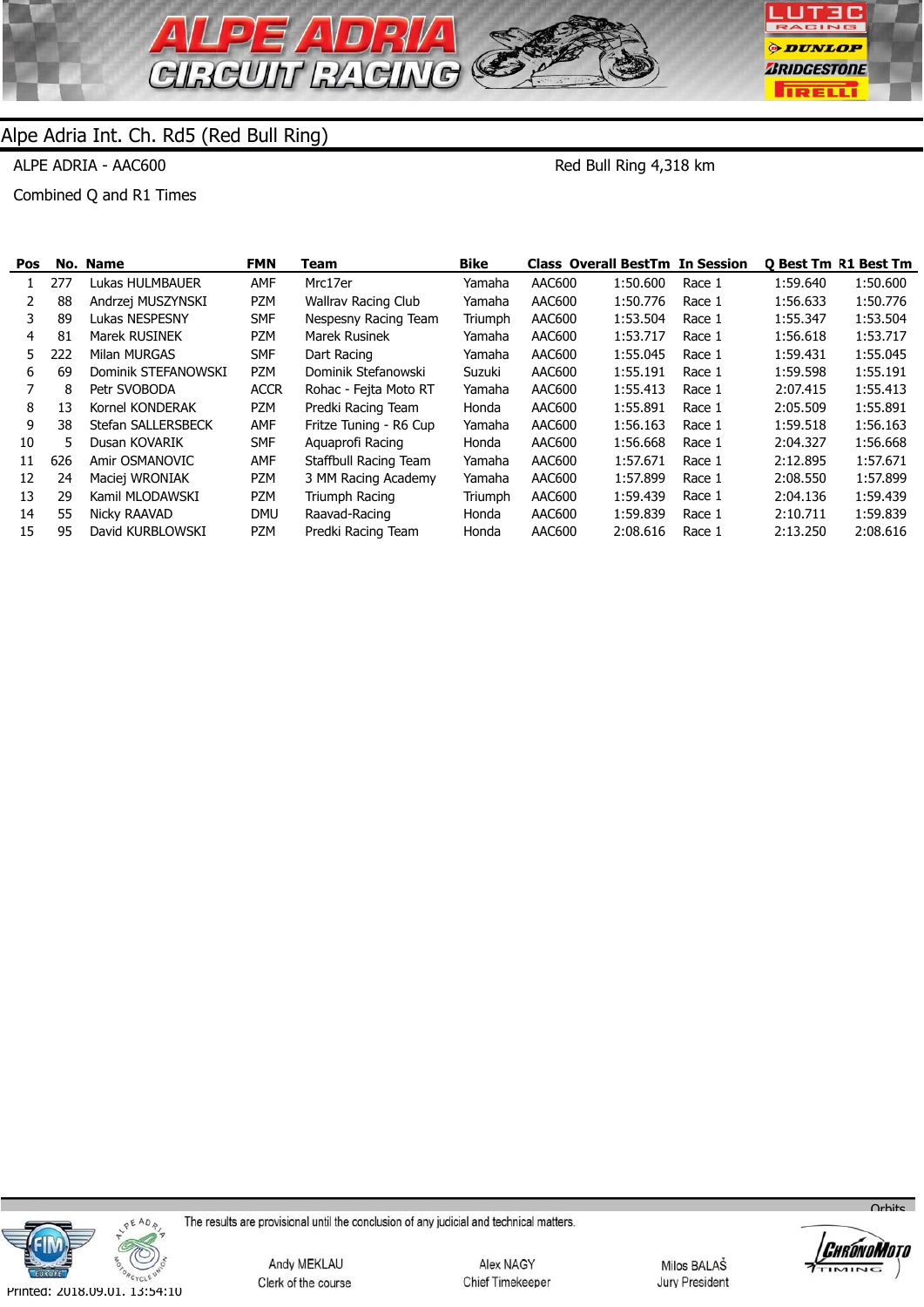

 **5 <sup>13</sup> 29 Kamil MLODAWSKI**

1:59.439

ALPE ADRIA - AAC600

Race 2 - OFFICIAL GRID

Race (7 Laps)

Red Bull Ring 4,318km 2018.09.02. 10:10

#### <u>TI TI TI TI TI TI TI T</u> ▞▚▚▚▘ **POLE POSITION 1 <sup>1</sup> 277 Lukas HULMBAUER 2 3 88 Andrzej MUSZYNSKI** 1:50.600 **89 Lukas NESPESNY** 1:50.776 1:53.504  **2 <sup>4</sup> 81 Marek RUSINEK 5 6 222 Milan MURGAS 69 Dominik STEFANOWSKI** 1:53.717 1:55.045 1:55.191  **3 <sup>7</sup> 8 Petr SVOBODA 8 9 13 Kornel KONDERAK 38 Stefan SALLERSBECK** 1:55.413 1:55.891 1:56.163 **4 10**<br> **5 Dusan KOVARIK 11 12 626 Amir OSMANOVIC 24 Maciej WRONIAK** 1:56.668 1:57.671 1:57.899

**14 55 Nicky RAAVAD** 1:59.839

**15**

**95 David KURBLOWSKI** 2:08.616



The results are provisional until the conclusion of any judicial and technical matters.

Andy MEKLAU Clerk of the course

Alex NAGY Chief Timekeeper

Milos BALAŠ **Jury President** 



 $O<sub>r</sub>$ hito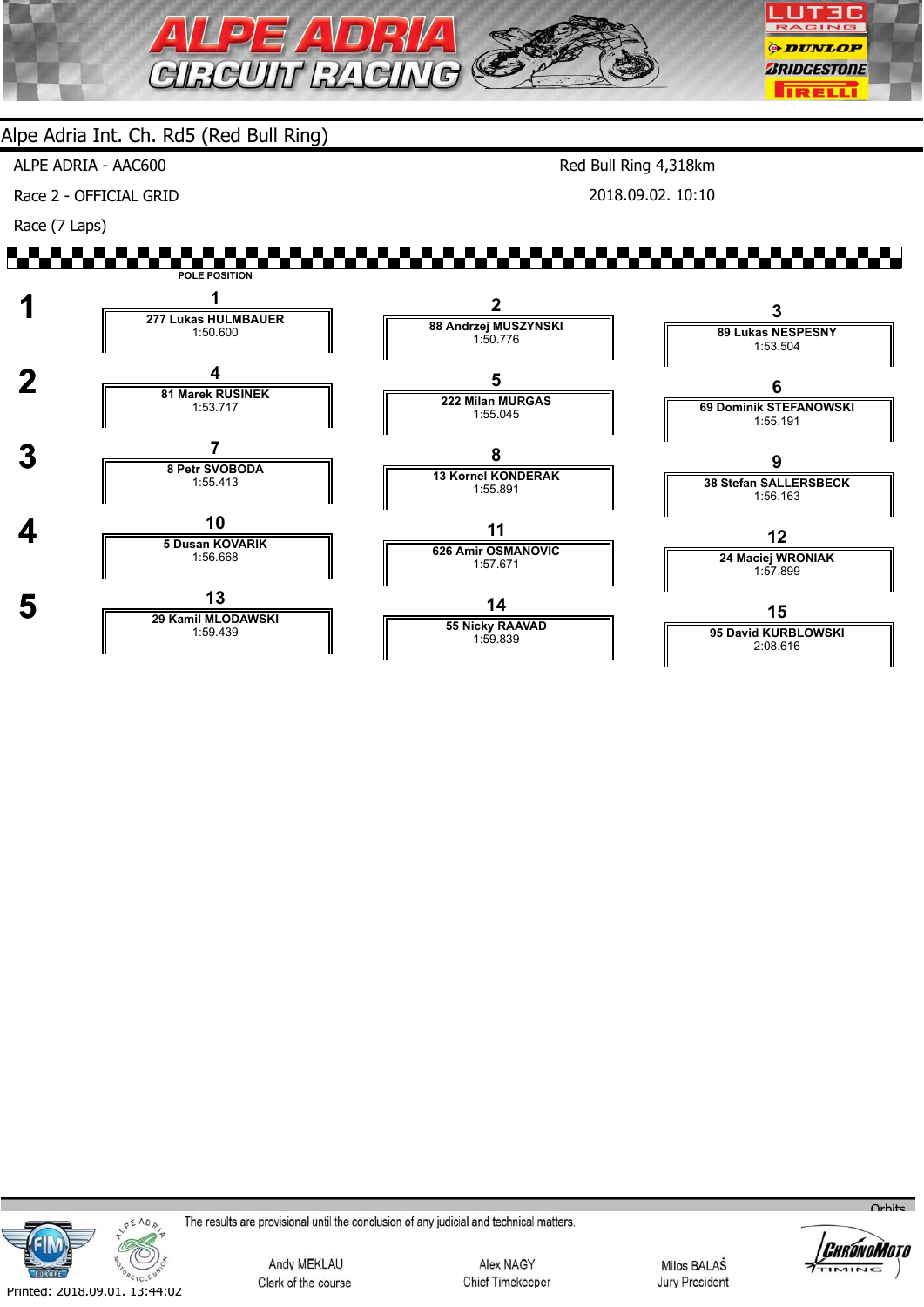

#### ALPE ADRIA CUP 600 Red Bull Ring (4318 m)

Alpe Adria

#### Race 2

|       |     | Pos No Rider                  | Nat        | <b>FMN</b> | Club                         | <b>Bike</b> | Ty. Class            |   | N.Cl. Laps Total Tm         |            | Diff Best Lap Pts |          |
|-------|-----|-------------------------------|------------|------------|------------------------------|-------------|----------------------|---|-----------------------------|------------|-------------------|----------|
|       | 69  | Dominik STEFANOWSKI           | POL.       | PZM        | Dominik Stefanowski          | Suzuki      | Pi AAC600 AA         | 7 | 13:01.616                   |            | 1:50.797 25       |          |
|       | 88  | Andrzej MUSZYNSKI             | POL        | PZM        | <b>Wallrav Racing Club</b>   | Yamaha      | Pi AAC600 AA         | 7 | 13:01.758                   | 0.142      | 1:49.337 21       |          |
| 3     |     | 277 Lukas HULMBAUER           | AUT        | AMF        | Mrc17er                      | Yamaha      | Du AAC600 AA         |   | 13:01.849                   | 0.233      | 1:50.993 16       |          |
| 4     |     | 222 Milan MURGAS              | <b>SVK</b> | <b>SMF</b> | Dart Racing                  | Yamaha      | Pi AAC600 AA         | 7 | 13:07.820                   |            | 6.204 1:51.542 13 |          |
| 5.    | 13  | <b>Kornel KONDERAK</b>        |            | POL PZM    | Predki Racing Team           | Honda       | Pi AAC600 AA         |   | 7 13:18.616                 | 17.000     | 1:51.705          | -11      |
| 6     | 89  | <b>Lukas NESPESNY</b>         | SVK SMF    |            | Nespesny Racing Team         | Triumph     | Pi AAC600 AA         |   | 13:19.435                   |            | 17.819 1:52.261   | - 10     |
|       |     | 55 Nicky RAAVAD               | DEN        | dmu        | Raavad-Racing                | Honda       | Pi AAC600            |   | 13:19.496                   | 17.880     | 1:51.313          | - 9      |
| 8     | 5.  | Dusan KOVARIK                 |            | SVK SMF    | Aquaprofi Racing             | Honda       | Du AAC600 AA         |   | 13:20.487                   |            | 18.871 1:51.788   | - 8      |
| 9     |     | 626 Amir OSMANOVIC            | AUT        | AMF        | <b>Staffbull Racing Team</b> | Yamaha      | Pi AAC600 AA         |   | 13:21.215                   | 19.599     | 1:51.343          | - 7      |
| 10    | 8   | Petr SVOBODA                  | CZE        | ACCR       | Rohac - Fejta Moto RT        | Yamaha      | Br AAC600 AA         |   | 13:26.021                   | 24.405     | 1:54.033          | - 6      |
| 11    | 81  | <b>Marek RUSINEK</b>          |            | POL PZM    | Marek Rusinek                | Yamaha      | Du AAC600 AA         |   | 13:26.940                   |            | 25.324 1:52.851   | -5       |
| 12    | 24  | Maciej WRONIAK                |            | POL PZM    | 3 MM Racing Academy          |             | Yamaha Ju/PAAC600 AA |   | 13:34.055                   | 32.439     | 1:54.060          | 4        |
| 13    | 95  | David KURBLOWSKI              |            | POL PZM    | Predki Racing Team           | Honda       | Pi AAC600 AA         |   | 14:45.995 1:44.379 2:05.194 |            |                   | -3       |
|       |     |                               |            |            |                              |             |                      |   |                             |            |                   |          |
|       |     | Not Classified (75% - 5 Laps) |            |            |                              |             |                      |   |                             |            |                   |          |
| DNF - | -38 | <b>Stefan SALLERSBECK</b>     | DEU        | AMF        | Fritze Tuning - R6 Cup       | Yamaha      | Pi AAC600 AA         | 1 | 1:57.229                    | <b>DNF</b> | 1:57.229          | - 0      |
|       |     | DNS 29 Kamil MLODAWSKI        |            | POL PZM    | <b>Triumph Racing</b>        |             | Triumph Du AAC600 AA |   | 0.000                       | DNS        |                   | $\bf{0}$ |





LUTEC RACING

*ODUNLOP* 

*BRIDGESTONE* 

**TRELL**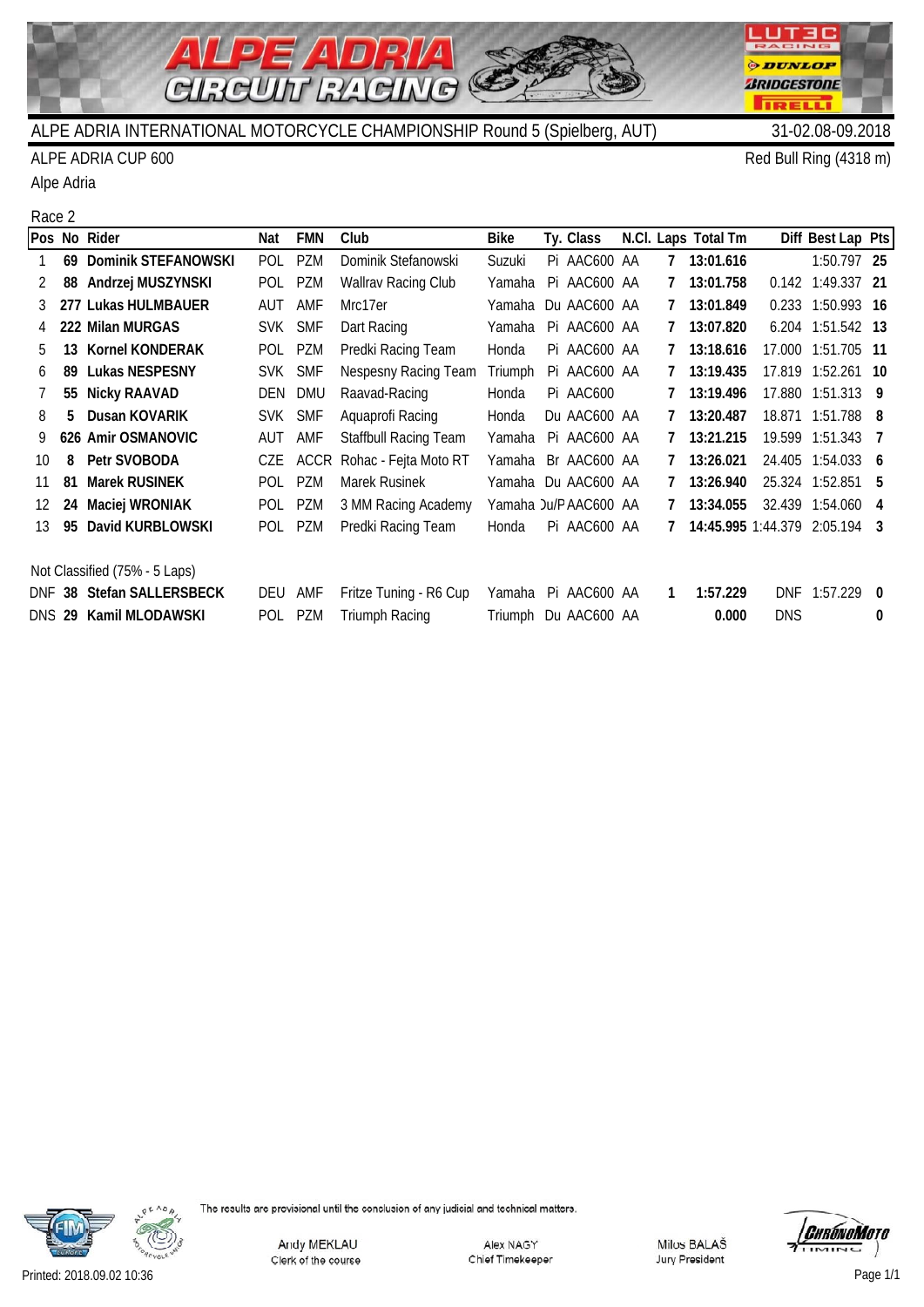

**LUT3C** RACING

**ODUNLOP** *BRIDGESTONE* 

**TRELLI** 

# ALPE ADRIA CUP 1000 Red Bull Ring (4318 m)

Alpe Adria Open

# **Qualifying**

|      |     | Pos No Rider               | Nat        | <b>FMN</b>  | Club                       | <b>Bike</b> | Ty. Class     |               | N.Cl. Laps Best Tm | Diff   | Gap Pts         |          |
|------|-----|----------------------------|------------|-------------|----------------------------|-------------|---------------|---------------|--------------------|--------|-----------------|----------|
|      | 79. | <b>Karol RYCHLIK</b>       | <b>POL</b> | PZM         | Rychlik Racing Team        | Honda       | Du AAC1000 AA | 9             | 1:49.563           |        |                 | 3        |
|      |     | 180 Georg STREIT           | AUT        | AMF         | Bertl K. Racing Team       | <b>BMW</b>  | Pi AAC1000 AA | 9             | 1:51.217           | 1.654  | 1.654 2         |          |
|      | 98. | <b>Radoslaw BRANDEBURA</b> | <b>POL</b> | PZM         | Pazera Racing              | Yamaha      | Du AAC1000 AA | 7             | 1:52.008           | 2.445  | 0.791           | - 1      |
|      |     | <b>Artur DUDA</b>          | <b>POL</b> | <b>PZM</b>  | Artix Team                 | <b>BMW</b>  | Du AAC1000 AA | 6             | 1:52.381           | 2.818  | $0.373$ 0       |          |
| 5.   |     | 777 Jaroslaw BUDZYNSKI     | <b>POL</b> | PZM         | GT3 Poland Motorsport      | <b>BMW</b>  | Du AAC1000 AA | 3             | 1:52.521           | 2.958  | $0.140 \quad 0$ |          |
| 6    |     | 269 Josef KOGLER           | AUT        | AMF         | Bertl K. Racing Team       | Yamaha      | Du AAC1000 AA | 9             | 1:55.239           | 5.676  | $2.718$ 0       |          |
|      | 33  | <b>Mariusz DOMALEWSKI</b>  | <b>POL</b> | PZM         | Jackonet Racing            | <b>BMW</b>  | Du AAC1000 AA | $\mathcal{L}$ | 1:55.817           | 6.254  | $0.578$ 0       |          |
| 8    | 40  | Adam WOJACZEK              | <b>POL</b> | <b>PZM</b>  | Auto Moto Klub Gliwice     | Kawasaki    | Pi AAC1000 AA | 6             | 1:56.194           | 6.631  | $0.377$ 0       |          |
| 9    | 27  | <b>Erik DANIHEL</b>        | <b>SVK</b> | <b>SMF</b>  | Dart Racing                | Kawasaki    | Pi AAC1000 AA | 7             | 2:01.251           | 11.688 | $5.057$ 0       |          |
| 10   |     | 58 Radek KUBISTA           | CZE        | <b>ACCR</b> | Rohac - Fejta Moto RT      | Kawasaki    | Du AAC1000 AA | 6             | 2:07.648           | 18.085 | $6.397$ 0       |          |
| 11   |     | 199 Grzegorz KOCAK         | <b>POL</b> | PZM         | Rychlik Racing Team        | Honda       | Du AAC1000 AA | 6             | 2:08.850           | 19.287 | $1.202 \quad 0$ |          |
| DNS. | 4   | <b>Andreas KURIL</b>       | aut        | AMF         | Odyssey - Staffbull Racing | <b>BMW</b>  | Br AAC1000 AA |               |                    |        |                 | 0        |
|      |     | DNS 44 Christoph PACHTA    | aut        | AMF         | Gasta Klima-Kaltetechnik   | <b>KTM</b>  | Pi AAC1000 AA |               |                    |        |                 | 0        |
| DNS  |     | 56 Jan RUECKL              | aut        | AMF         | Mike Wohner Racing Team    | BMW         | Du AAC1000 AA |               |                    |        |                 | $\bf{0}$ |
|      |     |                            |            |             |                            |             |               |               |                    |        |                 |          |



The results are provisional until the conclusion of any judicial and technical matters.

Andy MEKLAU Clerk of the course

Alex NAGY Chief Timekeeper

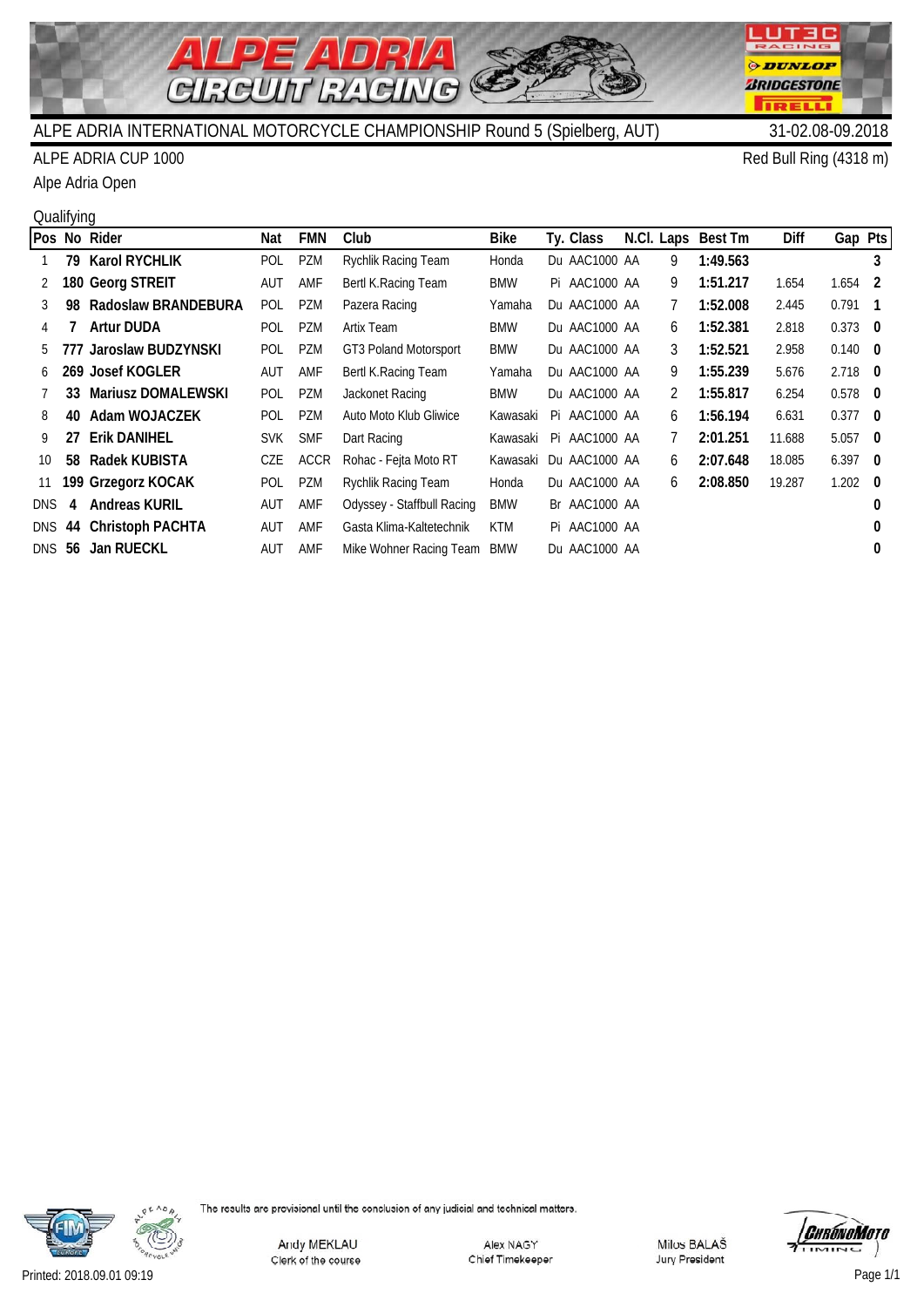





The results are provisional until the conclusion of any judicial and technical matters.

Andy MEKLAU Clerk of the course

Alex NAGY Chief Timekeeper

Milos BALAŠ **Jury President** 



 $O<sub>r</sub>$ hite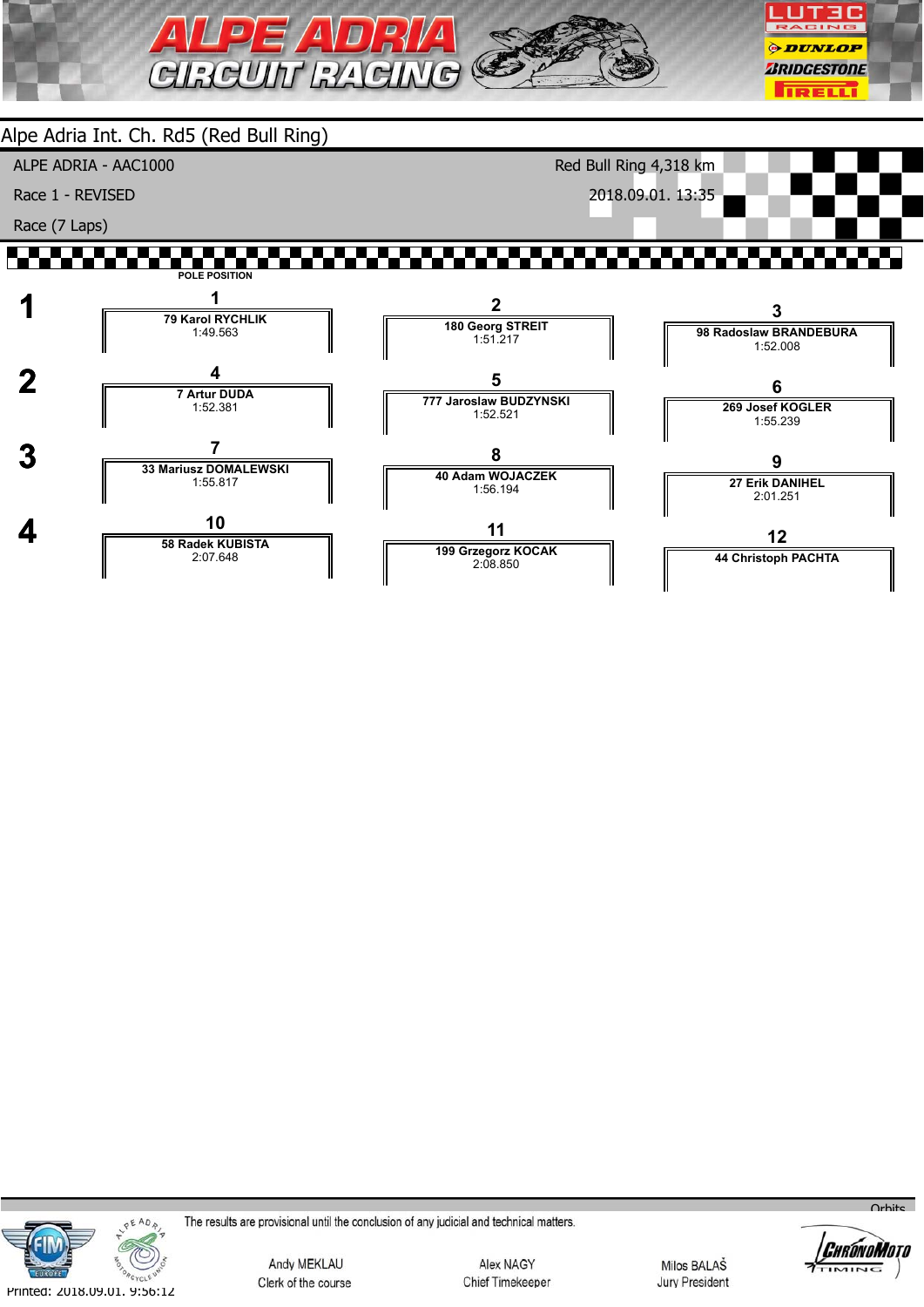

## ALPE ADRIA CUP 1000 Red Bull Ring (4318 m)

Alpe Adria Open

### Race 1 - OFFICIAL RESULT

|               |    | Pos No Rider                  | Nat        | <b>FMN</b>  | Club                       | <b>Bike</b> | Ty. Class     |             | N.Cl. Laps Total Tm           |            | Diff Best Lap Pts |          |
|---------------|----|-------------------------------|------------|-------------|----------------------------|-------------|---------------|-------------|-------------------------------|------------|-------------------|----------|
|               | 79 | Karol RYCHLIK                 | POL        | <b>PZM</b>  | Rychlik Racing Team        | Honda       | Du AAC1000 AA | 7           | 12:44.672                     |            | $1:44.877$ 26     |          |
| 2             |    | 180 Georg STREIT              | AUT        | AMF         | Bertl K. Racing Team       | BMW         | Pi AAC1000 AA | 7           | 12:46.411                     | 1.739      | 1:46.869 20       |          |
| 3             |    | 269 Josef KOGLER              | AUT        | AMF         | Bertl K. Racing Team       | Yamaha      | Du AAC1000 AA | 7           | 12:52.841                     |            | 8.169 1:48.671 16 |          |
|               | 98 | Radoslaw BRANDEBURA           | <b>POL</b> | <b>PZM</b>  | Pazera Racing              | Yamaha      | Du AAC1000 AA |             | 12:54.867                     | 10.195     | 1:48.877 13       |          |
| 5             | 40 | Adam WOJACZEK                 | POL        | <b>PZM</b>  | Auto Moto Klub Gliwice     | Kawasaki    | Pi AAC1000 AA |             | 13:20.966                     | 36.294     | 1:53.499 11       |          |
| 6             | 27 | <b>Erik DANIHEL</b>           | <b>SVK</b> | <b>SMF</b>  | Dart Racing                | Kawasaki    | Pi AAC1000 AA | $7^{\circ}$ | 13:21.831                     | 37.159     | 1:51.170 10       |          |
|               |    | 777 Jaroslaw BUDZYNSKI        | POL        | <b>PZM</b>  | GT3 Poland Motorsport      | <b>BMW</b>  | Du AAC1000 AA |             | 13:27.545                     | 42.873     | 1:47.813          | - 9      |
| 8             | 58 | Radek KUBISTA                 | CZE        | <b>ACCR</b> | Rohac - Fejta Moto RT      | Kawasaki    | Du AAC1000 AA |             | 14:02.622 1:17.950 1:58.544 8 |            |                   |          |
|               |    | 199 Grzegorz KOCAK            | <b>POL</b> | <b>PZM</b>  | Rychlik Racing Team        | Honda       | Du AAC1000 AA |             | 14:02.872 1:18.200 1:57.111   |            |                   |          |
| 10            |    | <b>Artur DUDA</b>             | <b>POL</b> | <b>PZM</b>  | Artix Team                 | <b>BMW</b>  | Du AAC1000 AA |             | 14:29.939 1:45.267            |            | 1:51.301          | 6        |
|               |    | Not Classified (75% - 5 Laps) |            |             |                            |             |               |             |                               |            |                   |          |
|               |    | DNS 56 Jan RUECKL             | AUT        | AMF         | Mike Wohner Racing Team    | <b>BMW</b>  | Du AAC1000 AA |             | 0.000                         | <b>DNS</b> |                   | 0        |
| <b>DNS 33</b> |    | <b>Mariusz DOMALEWSKI</b>     | <b>POL</b> | <b>PZM</b>  | Jackonet Racing            | <b>BMW</b>  | Du AAC1000 AA |             | 0.000                         | <b>DNS</b> |                   | $\Omega$ |
|               |    | DNS 44 Christoph PACHTA       | <b>AUT</b> | AMF         | Gasta Klima-Kaltetechnik   | <b>KTM</b>  | Pi AAC1000 AA |             | 0.000                         | <b>DNS</b> |                   | 0        |
| DNS           | 4  | <b>Andreas KURIL</b>          | AUT        | AMF         | Odyssey - Staffbull Racing | <b>BMW</b>  | Br AAC1000 AA |             | 0.000                         | <b>DNS</b> |                   | 0        |





**LUT3C** RACING

**ODUNLOP** *BRIDGESTONE* 

**TRELLI** 

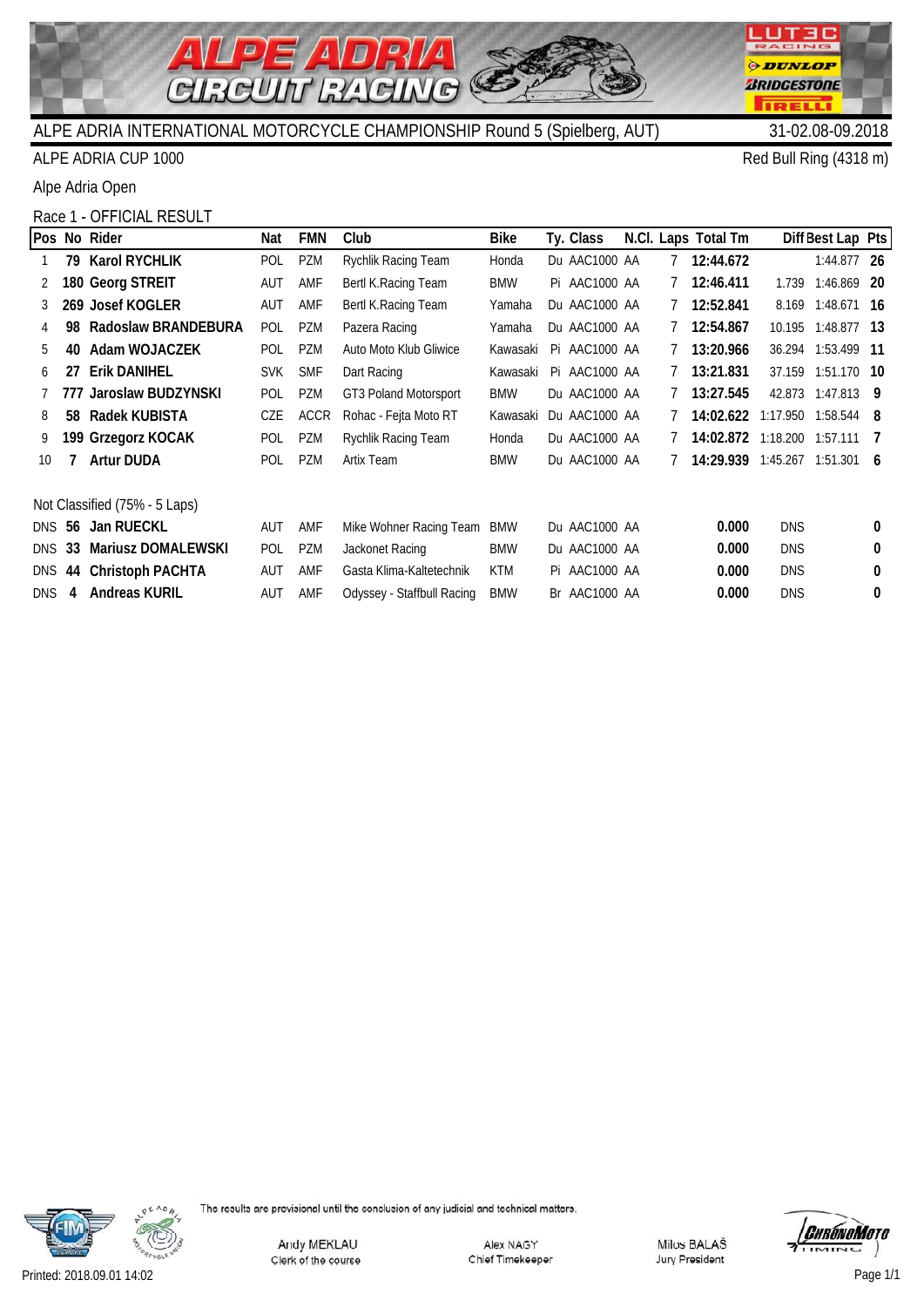

ALPE ADRIA - AAC1000

Red Bull Ring 4,318 km

Combined Q and R1 Times

| Pos        |     | No. Name            | <b>FMN</b>  | Геаm                      | <b>Bike</b> | <b>Class</b> | erall BestTm In Session |               |          | <b>O Best Tm R1 Best Tm</b> |
|------------|-----|---------------------|-------------|---------------------------|-------------|--------------|-------------------------|---------------|----------|-----------------------------|
|            | 79  | Karol RYCHLIK       | PZM         | Rychlik Racing Team       | Honda       | AAC1000      | 1:44.877                | Race 1        | 1:49.563 | 1:44.877                    |
| 2          | 180 | Georg STREIT        | AMF         | Bertl K.Racing Team       | <b>BMW</b>  | AAC1000      | 1:46.869                | Race 1        | 1:51.217 | 1:46.869                    |
| 3          | 777 | Jaroslaw BUDZYNSKI  | <b>PZM</b>  | GT3 Poland Motorsport     | <b>BMW</b>  | AAC1000      | 1:47.813                | Race 1        | 1:52.521 | 1:47.813                    |
| 4          | 269 | Josef KOGLER        | <b>AMF</b>  | Bertl K.Racing Team       | Yamaha      | AAC1000      | 1:48.671                | Race 1        | 1:55.239 | 1:48.671                    |
| 5.         | 98  | Radoslaw BRANDEBURA | <b>PZM</b>  | Pazera Racing             | Yamaha      | AAC1000      | 1:48.877                | Race 1        | 1:52.008 | 1:48.877                    |
| 6          | 27  | Erik DANIHEL        | <b>SMF</b>  | Dart Racing               | Kawasaki    | AAC1000      | 1:51.170                | Race 1        | 2:01.251 | 1:51.170                    |
|            |     | Artur DUDA          | PZM         | Artix Team                | <b>BMW</b>  | AAC1000      | 1:51.301                | Race 1        | 1:52.381 | 1:51.301                    |
| 8          | 40  | Adam WOJACZEK       | PZM         | Auto Moto Klub Gliwice    | Kawasaki    | AAC1000      | 1:53.499                | Race 1        | 1:56.194 | 1:53.499                    |
| 9          | 33  | Mariusz DOMALEWSKI  | <b>PZM</b>  | Jackonet Racing           | <b>BMW</b>  | AAC1000      | 1:55.817                | Qualification | 1:55.817 |                             |
| 10         | 199 | Grzegorz KOCAK      | PZM         | Rychlik Racing Team       | Honda       | AAC1000      | 1:57.111                | Race 1        | 2:08.850 | 1:57.111                    |
| 11         | 58  | Radek KUBISTA       | <b>ACCR</b> | Rohac - Fejta Moto RT     | Kawasaki    | AAC1000      | 1:58.544                | Race 1        | 2:07.648 | 1:58.544                    |
| ≀NS.       | 56  | Jan RUECKL          | <b>AMF</b>  | Mike Wohner Racing Tear   | <b>BMW</b>  | AAC1000      |                         | Qualification |          |                             |
| <b>INS</b> | 44  | Christoph PACHTA    | <b>AMF</b>  | Gasta Klima-Kaltetechnik  | <b>KTM</b>  | AAC1000      |                         | Qualification |          |                             |
| <b>INS</b> | 4   | Andreas KURIL       | AMF         | Odyssey - Staffbull Racin | <b>BMW</b>  | AAC1000      |                         | Qualification |          |                             |



The results are provisional until the conclusion of any judicial and technical matters.

Andy MEKLAU Clerk of the course

Alex NAGY Chief Timekeeper

Milos BALAŠ Jury President



 $O<sub>r</sub>$ hite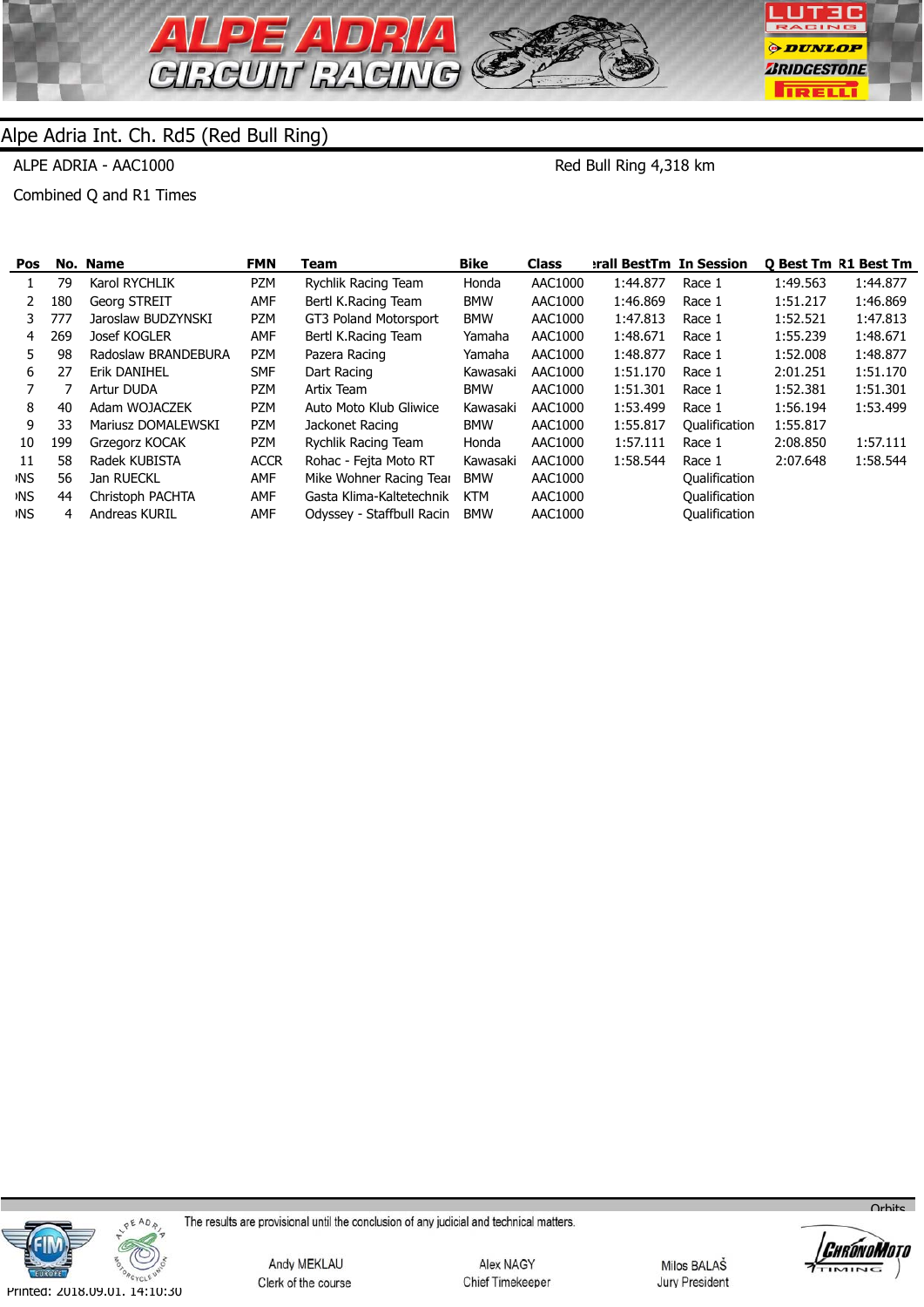

ALPE ADRIA - AAC1000

Race 2 - OFFICIAL GRID

Race (7 Laps)

Red Bull Ring 4,318km 2018.09.02. 10:35





The results are provisional until the conclusion of any judicial and technical matters.

Andy MEKLAU Clerk of the course

Alex NAGY Chief Timekeeper

Milos BALAŠ **Jury President** 



 $Q_{\text{r}}$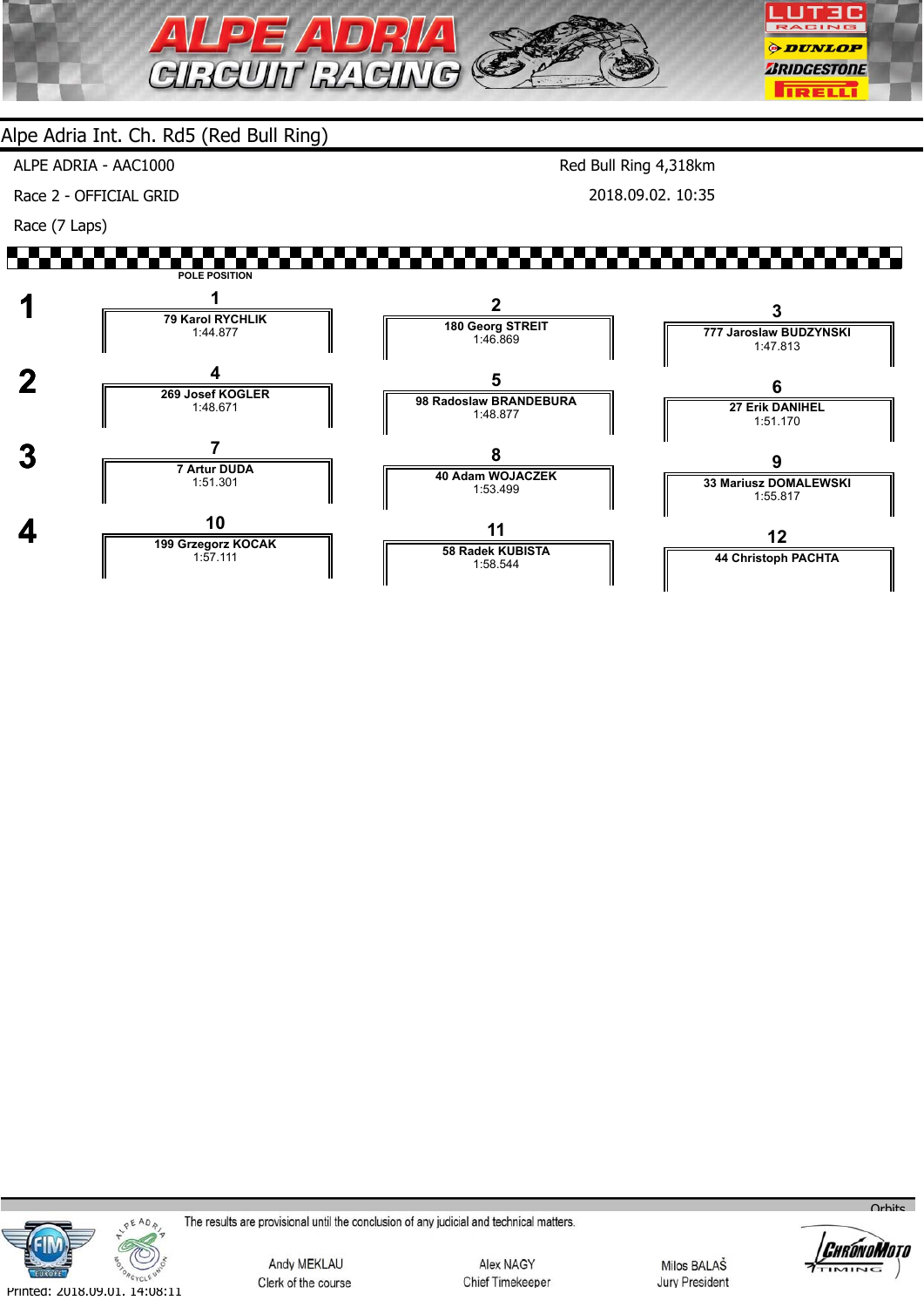

**LUT3C** RACING

**ODUNLOP** *BRIDGESTONE* 

**TRELLI** 

### ALPE ADRIA CUP 1000 Red Bull Ring (4318 m)

Alpe Adria Open

### Race 2

|               |    | Pos No Rider                  | Nat        | <b>FMN</b>  | Club                       | <b>Bike</b> | Ty. Class     |    | N.Cl. Laps Total Tm           |            | Diff Best Lap Pts  |              |
|---------------|----|-------------------------------|------------|-------------|----------------------------|-------------|---------------|----|-------------------------------|------------|--------------------|--------------|
|               | 79 | <b>Karol RYCHLIK</b>          | POL        | PZM         | Rychlik Racing Team        | Honda       | Du AAC1000 AA |    | 12:29.050                     |            | 1:45.544 26        |              |
|               |    | 269 Josef KOGLER              | aut        | AMF         | Bertl K. Racing Team       | Yamaha      | Du AAC1000 AA |    | 12:46.228                     | 17.178     | 1:47.654           | -20          |
| 3             | 98 | Radoslaw BRANDEBURA           | POL        | PZM         | Pazera Racing              | Yamaha      | Du AAC1000 AA |    | 12:49.098                     |            | 20.048 1:48.279 16 |              |
|               |    | 777 Jaroslaw BUDZYNSKI        | <b>POL</b> | PZM         | GT3 Poland Motorsport      | <b>BMW</b>  | Du AAC1000 AA |    | 12:51.945                     |            | 22.895 1:48.609 13 |              |
| 5.            |    | <b>Artur DUDA</b>             | <b>POL</b> | <b>PZM</b>  | Artix Team                 | <b>BMW</b>  | Du AAC1000 AA |    | 12:52.179                     | 23.129     | 1:48.547 11        |              |
| 6             | 40 | Adam WOJACZEK                 | POL        | <b>PZM</b>  | Auto Moto Klub Gliwice     | Kawasaki    | Pi AAC1000 AA | 7  | 12:52.499                     | 23.449     | 1:47.987           | - 10         |
|               | 27 | <b>Erik DANIHEL</b>           | <b>SVK</b> | <b>SMF</b>  | Dart Racing                | Kawasaki    | Pi AAC1000 AA |    | 12:55.146                     | 26.096     | 1:47.967           | - 9          |
| 8             |    | 199 Grzegorz KOCAK            | POL        | PZM         | Rychlik Racing Team        | Honda       | Du AAC1000 AA |    | 13:21.133                     |            | 52.083 1:53.042 8  |              |
| 9             | 58 | Radek KUBISTA                 | CZE        | <b>ACCR</b> | Rohac - Fejta Moto RT      | Kawasaki    | Du AAC1000 AA |    | 13:36.583 1:07.533 1:52.789   |            |                    | - 7          |
| 10            | 44 | <b>Christoph PACHTA</b>       | AUT        | AMF         | Gasta Klima-Kaltetechnik   | <b>KTM</b>  | Pi AAC1000 AA |    | 13:53.317 1:24.267 1:57.500 6 |            |                    |              |
|               |    |                               |            |             |                            |             |               |    |                               |            |                    |              |
|               |    | Not Classified (75% - 5 Laps) |            |             |                            |             |               |    |                               |            |                    |              |
| DNF           |    | 33 Mariusz DOMALEWSKI         | <b>POL</b> | PZM         | Jackonet Racing            | <b>BMW</b>  | Du AAC1000 AA | 4  | 7:26.608                      | <b>DNF</b> | 1:48.463           | - 0          |
|               |    | DNF 180 Georg STREIT          | AUT        | AMF         | Bertl K. Racing Team       | <b>BMW</b>  | Pi AAC1000 AA | 1. | 1:50.969                      | <b>DNF</b> | 1:50.969           | $\mathbf{0}$ |
| <b>DNS 56</b> |    | Jan RUECKL                    | <b>AUT</b> | AMF         | Mike Wohner Racing Team    | <b>BMW</b>  | Du AAC1000 AA |    | 0.000                         | <b>DNS</b> |                    | 0            |
| <b>DNS</b>    | 4  | <b>Andreas KURIL</b>          | AUT        | AMF         | Odyssey - Staffbull Racing | <b>BMW</b>  | Br AAC1000 AA |    | 0.000                         | <b>DNS</b> |                    | 0            |



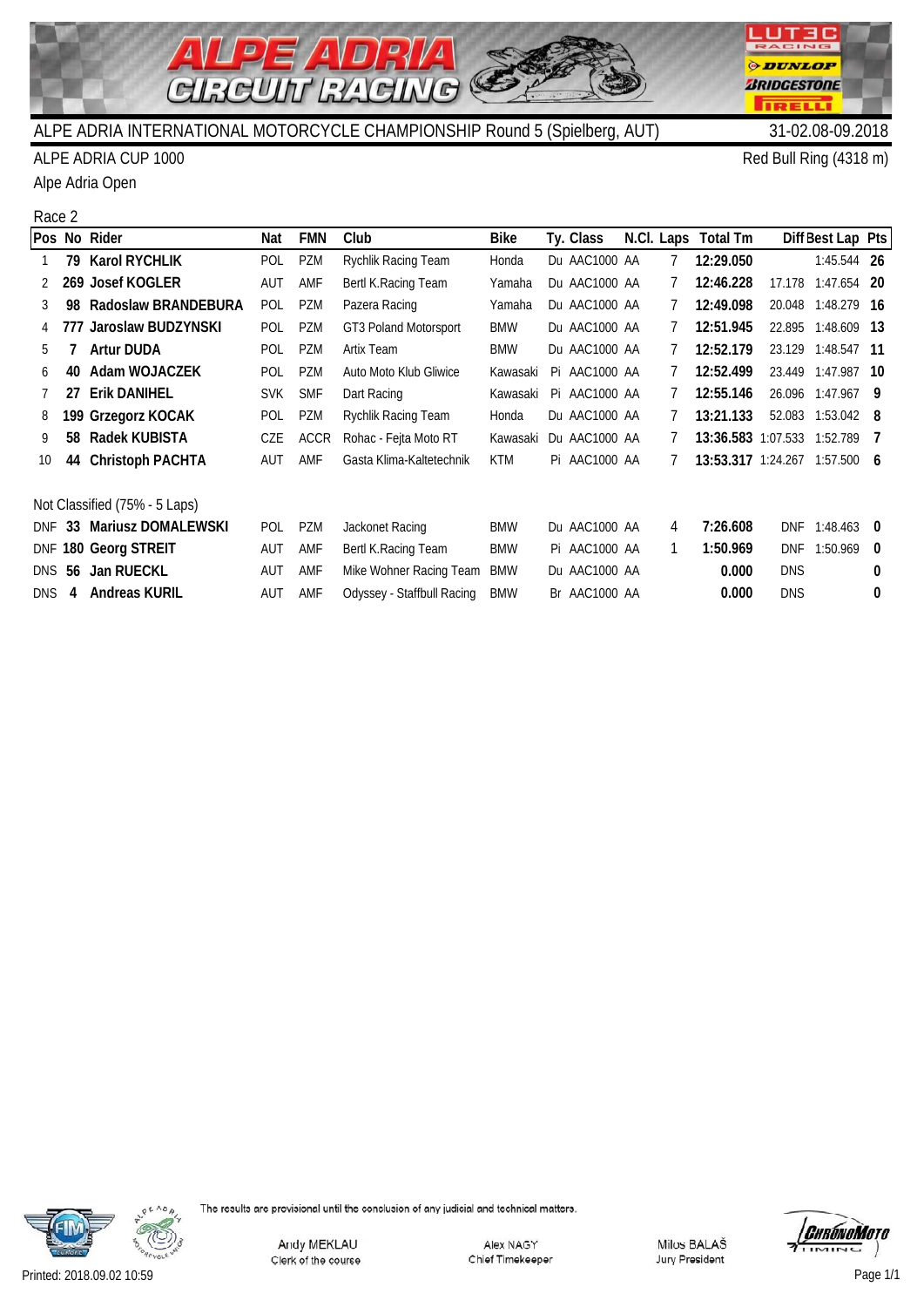

## SSP300 Red Bull Ring (4318 m)

Alpe Adria Open

#### **Qualifying**

|               |    | Pos No Rider               | Nat        | <b>FMN</b>  | Club                    | <b>Bike</b> | Ty. Class                 | N.Cl. Laps |   | <b>Best Tm</b> | <b>Diff</b> | Gap Pts         |                |
|---------------|----|----------------------------|------------|-------------|-------------------------|-------------|---------------------------|------------|---|----------------|-------------|-----------------|----------------|
|               | 44 | <b>Samuel LOCHOFF</b>      | <b>RSA</b> | <b>MSA</b>  | Samurai - Yart Racing   | Yamaha      | Pi SSP300                 | Ε          | 9 | 2:00.909       |             |                 | 3              |
| $\mathcal{P}$ | 37 | Roman KUCERA               | <b>SVK</b> | <b>SMF</b>  | Motoklub Balaz          | Kawasaki    | Pi SSP300                 | AA/E       | 9 | 2:01.016       | 0.107       | 0.107           | - 2            |
| 3             |    | Alexandra PELIKANOVA       | CZE        | <b>ACCR</b> | <b>Brno Circuit JRT</b> | Yamaha      | Br SSP300                 | AA/E       | 9 | 2:01.579       | 0.670       | 0.563           | $\blacksquare$ |
| 4             | 41 | Jiri NESPESNY              | <b>CZE</b> | <b>SMF</b>  | Moto-NESPESNY           | Kawasaki    | Pi SSP300                 | AA/E       |   | 2:02.179       | 1.270       | $0.600 \quad 0$ |                |
| 5             |    | <b>VOJTECH SCHWARZ</b>     | CZE        | <b>ACCR</b> | Motosport Schwarz RT    | Yamaha      | Pi SSP300                 | AA/E       | 8 | 2:03.334       | 2.425       | $1.155 \quad 0$ |                |
| 6             | 3  | <b>Martin NEMECEK</b>      | CZE        | <b>ACCR</b> | Dafit Motoracing        | Yamaha      | Du SSP300                 | AA/E       | 9 | 2:03.426       | 2.517       | $0.092 \quad 0$ |                |
| 7             |    | Ondrej SCHWARZ             | CZE        | <b>ACCR</b> | Motosport Schwarz RT    | Honda       | <b>Pi SSP300</b>          | AA         |   | 2:04.271       | 3.362       | $0.845$ 0       |                |
| 8             | 32 | <b>Taric VAN DER MERWE</b> | <b>RSA</b> | <b>MSA</b>  | Yart                    | Yamaha      | Pi SSP300                 | E          | 8 | 2:05.503       | 4.594       | $1.232 \quad 0$ |                |
| 9             | 35 | Lukas SIMON                | CZE        | <b>ACCR</b> | L.S.RacingTeam          | Yamaha      | Pi. B <sub>I</sub> SSP300 | AA/E       | 8 | 2:06.309       | 5.400       | $0.806$ 0       |                |
| 10            | 8  | Marketa STRANADOVA         | CZE        | <b>ACCR</b> | Region Racing Team      | Kawasaki    | <b>Pi SSP300</b>          | AA         | 8 | 2:06.612       | 5.703       | $0.303$ 0       |                |
| 11            | 42 | Lennart ULBEL              | AUT        | AMF         | Lenny Racing Team       | Yamaha      | Pi SSP300                 | AA/E       | 6 | 2:09.756       | 8.847       | $3.144$ 0       |                |
| 12            | 46 | <b>Dominik MICHALOVIC</b>  | <b>SVK</b> | <b>SMF</b>  | Motoclub Lehnice        | Kawasaki    | Du SSP300                 | AA/E       | 8 | 2:10.303       | 9.394       | $0.547$ 0       |                |
| 13            | 18 | <b>Balint GYOR</b>         | <b>HUN</b> | <b>MAMS</b> | Mami                    | Yamaha      | Pi SSP300                 | AA/E       |   | 2:10.305       | 9.396       | 0.002           | - 0            |



The results are provisional until the conclusion of any judicial and technical matters.

Andy MEKLAU Clerk of the course

Alex NAGY Chief Timekeeper

Milos BALAŠ Jury President



ACING

г

Printed: 2018.09.01 09:43 Page 1/1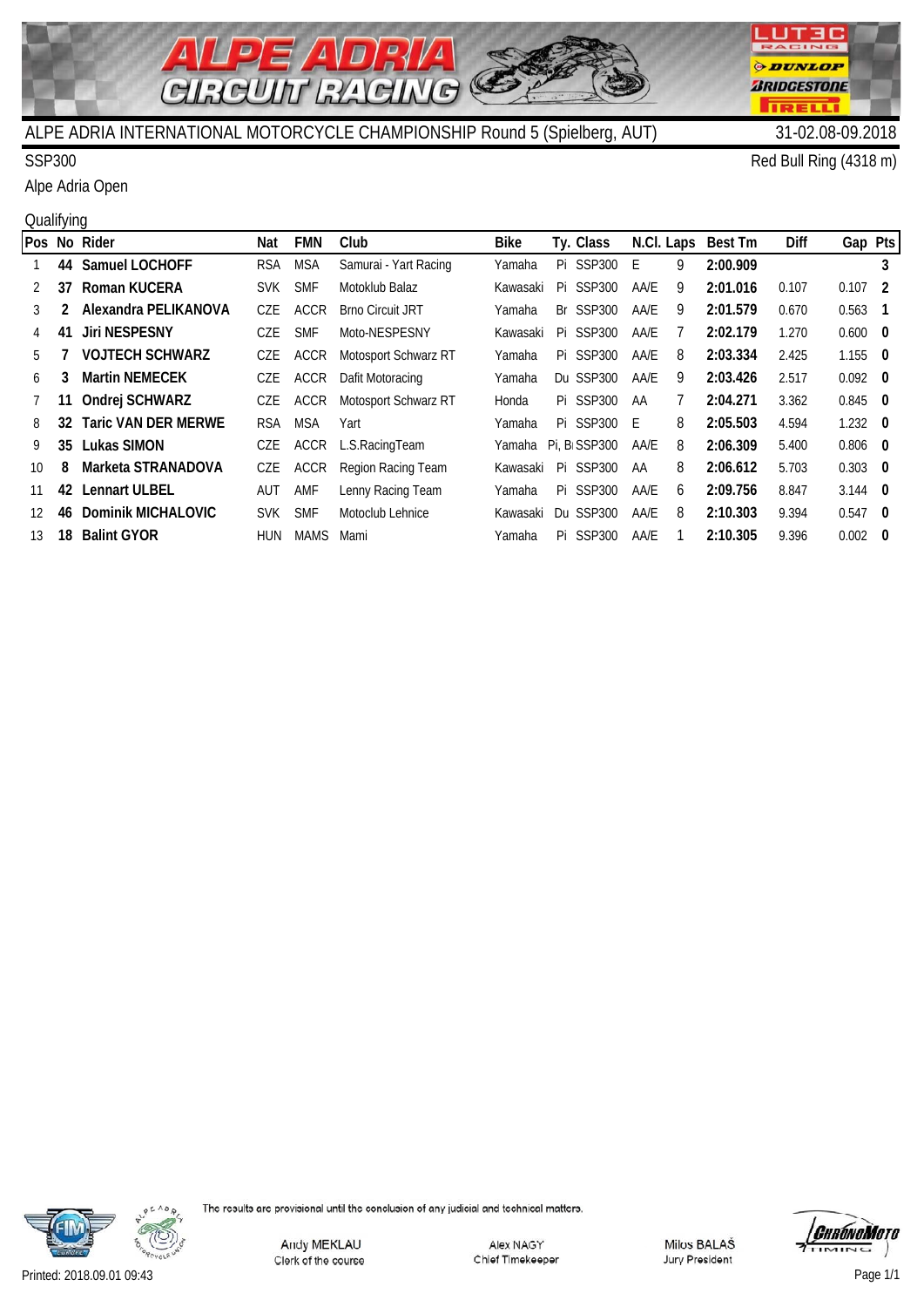

**11 42 Lennart ULBEL** 2:09.756



 **4 <sup>10</sup> 8 Marketa STRANADOVA**

 **5 <sup>13</sup> 18 Balint GYOR**

2:06.612

2:10.305

The results are provisional until the conclusion of any judicial and technical matters.

Andy MEKLAU Clerk of the course

Alex NAGY Chief Timekeeper

Milos BALAŠ **Jury President** 



 $O<sub>r</sub>$ hite

**12 46 Dominik MICHALOVIC** 2:10.303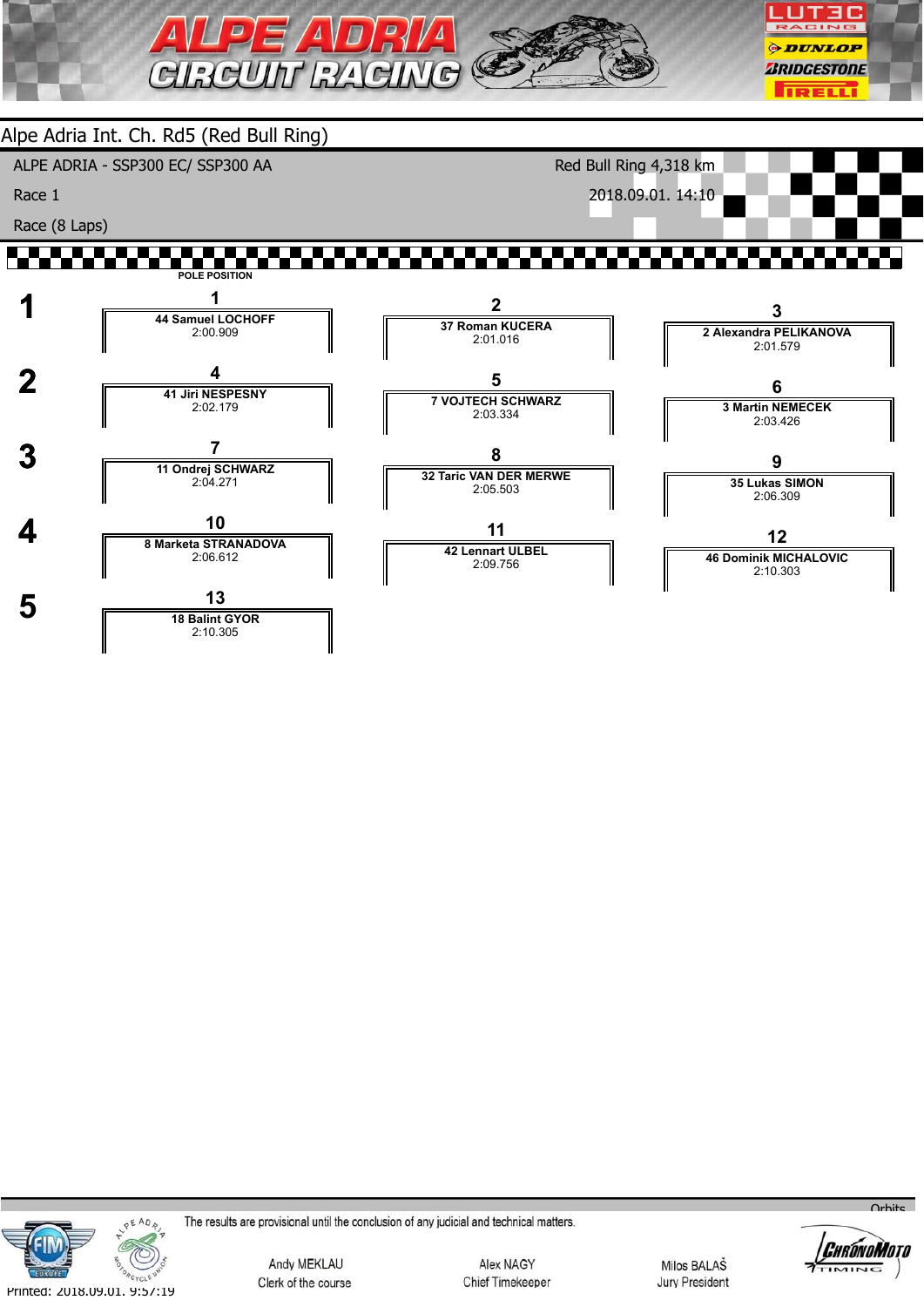

 $\boldsymbol{\Delta}$ 

**LUT3C** RACING

**ODUNLOP** *BRIDGESTONE* 

**TRELL** 

SSP300 Red Bull Ring (4318 m)

Alpe Adria Open

# Race 1 - OFFICIAL RESULT

|               |    | Pos No Rider                  | Nat        | <b>FMN</b>  | Club                    | <b>Bike</b> | Ty. Class                 |      |   | N.Cl. Laps Total Tm |            | Diff Best Lap Pts |     |
|---------------|----|-------------------------------|------------|-------------|-------------------------|-------------|---------------------------|------|---|---------------------|------------|-------------------|-----|
|               |    | 44 Samuel LOCHOFF             | RSA        | <b>MSA</b>  | Samurai - Yart Racing   | Yamaha      | Pi SSP300                 | E    | 8 | 16:02.287           |            | 1:58.846 25       |     |
| $\mathcal{P}$ | 2  | Alexandra PELIKANOVA          | CZE        | <b>ACCR</b> | <b>Brno Circuit JRT</b> | Yamaha      | Br SSP300                 | AA/E | 8 | 16:02.633           | 0.346      | 1:58.795 21       |     |
| 3             |    | 32 Taric VAN DER MERWE        | <b>RSA</b> | <b>MSA</b>  | Yart                    | Yamaha      | Pi SSP300 E               |      | 8 | 16:02.960           | 0.673      | 1:58.906 16       |     |
| 4             | 41 | <b>Jiri NESPESNY</b>          | CZE        | <b>SMF</b>  | Moto-NESPESNY           | Kawasaki    | Pi SSP300                 | AA/E | 8 | 16:20.813           | 18.526     | 2:00.048 13       |     |
| 5             | 3  | <b>Martin NEMECEK</b>         | CZE        | ACCR        | Dafit Motoracing        | Yamaha      | Du SSP300                 | AA/E | 8 | 16:26.621           | 24.334     | 2:01.138 11       |     |
| 6             | 35 | Lukas SIMON                   | CZE        | ACCR        | L.S.RacingTeam          | Yamaha      | Pi, B <sub>i</sub> SSP300 | AA/E | 8 | 16:26.622           | 24.335     | 2:01.470 10       |     |
|               | 8  | Marketa STRANADOVA            | CZE        | ACCR        | Region Racing Team      | Kawasaki    | Pi SSP300                 | AA   | 8 | 17:05.610 1:03.323  |            | $2:06.248$ 9      |     |
| 8             | 42 | <b>Lennart ULBEL</b>          | AUT        | AMF         | Lenny Racing Team       | Yamaha      | Pi SSP300                 | AA/E | 8 | 17:05.886 1:03.599  |            | $2:06.630$ 8      |     |
| 9             | 18 | <b>Balint GYOR</b>            | HUN        | <b>MAMS</b> | Mami                    | Yamaha      | Pi SSP300                 | AA/E | 8 | 17:06.825           | 1:04.538   | $2:07.148$ 7      |     |
| 10            | 46 | Dominik MICHALOVIC            | SVK.       | <b>SMF</b>  | Motoclub Lehnice        | Kawasaki    | Du SSP300                 | AA/E |   | 16:02.721           | 1 Lap      | $2:14.353$ 6      |     |
| 11            |    | <b>Vojtec SCHWARZ</b>         | CZE        | ACCR        | Motosport Schwarz RT    | Yamaha      | Pi SSP300                 | AA/E | 6 | 16:54.191           | 2 Laps     | $2:06.533$ 5      |     |
|               |    |                               |            |             |                         |             |                           |      |   |                     |            |                   |     |
|               |    | Not Classified (75% - 6 Laps) |            |             |                         |             |                           |      |   |                     |            |                   |     |
| DNF           |    | 37 Roman KUCERA               | <b>SVK</b> | <b>SMF</b>  | Motoklub Balaz          | Kawasaki    | Pi SSP300                 | AA/E | 4 | 8:11.190            | <b>DNF</b> | $2:00.749$ 0      |     |
| <b>DNF</b>    | 11 | Ondrej SCHWARZ                | CZE        | <b>ACCR</b> | Motosport Schwarz RT    | Honda       | Pi SSP300                 | AA   |   | 16:45.087           | <b>DNF</b> | 16:45.087         | - 0 |

 $\mathbb{C}$ 



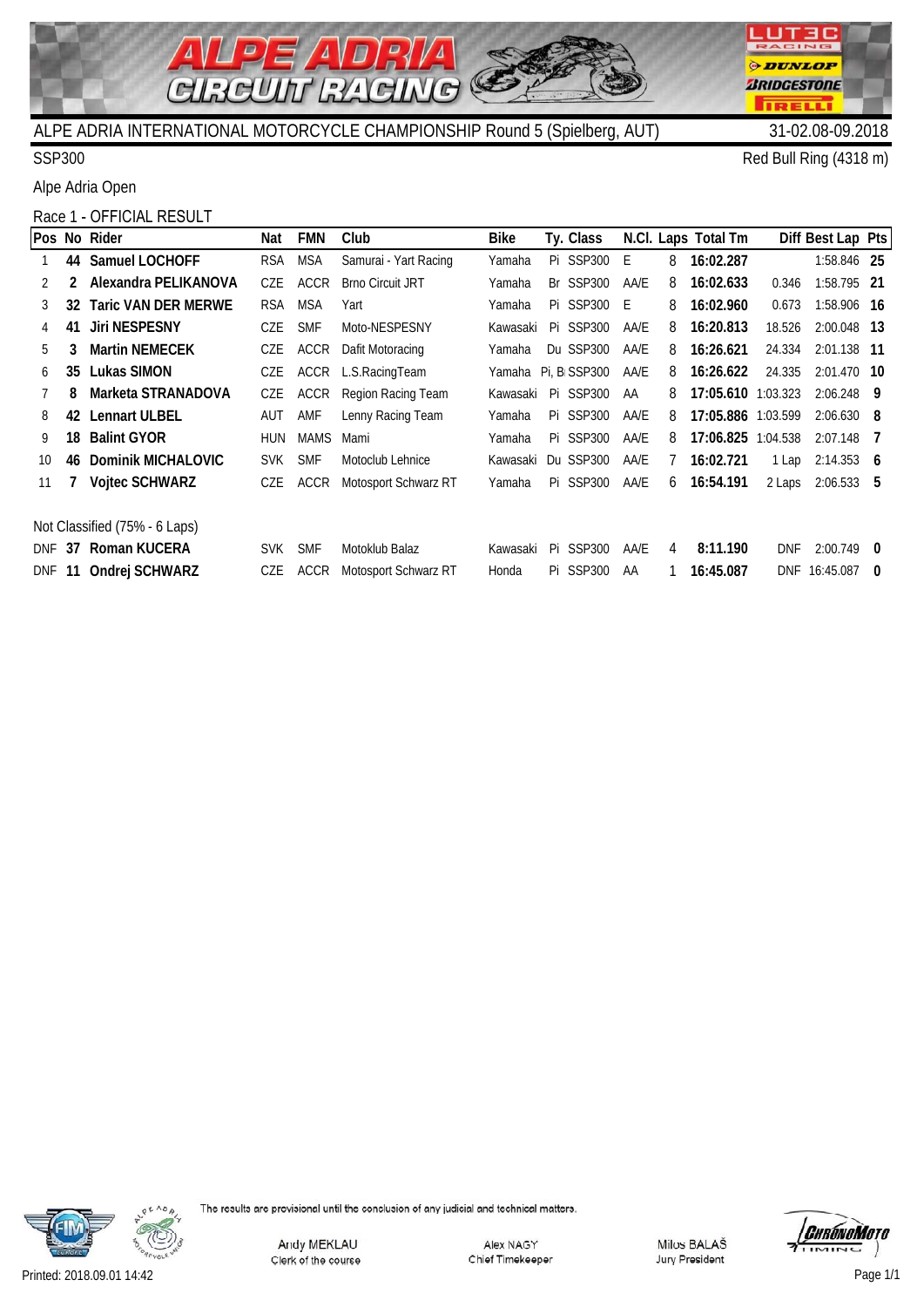

ALPE ADRIA - SSP300 EC/ SSP300 AA

Red Bull Ring 4,318 km

Combined Q and R1 Times

| Pos |    | No. Name               | <b>FMN</b>  | Team                    | <b>Bike</b> | <b>Class Overall BestTm In Session</b> |          |                      |          | <b>O Best Tm R1 Best Tm</b> |
|-----|----|------------------------|-------------|-------------------------|-------------|----------------------------------------|----------|----------------------|----------|-----------------------------|
|     |    | Alexandra PELIKANOVA   | <b>ACCR</b> | <b>Brno Circuit JRT</b> | Yamaha      | <b>SSP300</b>                          | 1:58.795 | Race 1               | 2:01.579 | 1:58.795                    |
|     | 44 | Samuel LOCHOFF         | MSA         | Samurai - Yart Racing   | Yamaha      | <b>SSP300</b>                          | 1:58.846 | Race 1               | 2:00.909 | 1:58.846                    |
| 3   | 32 | Taric VAN DER MERWE    | MSA         | Yart                    | Yamaha      | <b>SSP300</b>                          | 1:58.906 | Race 1               | 2:05.503 | 1:58.906                    |
| 4   | 41 | Jiri NESPESNY          | <b>SMF</b>  | Moto-NESPESNY           | Kawasaki    | <b>SSP300</b>                          | 2:00.048 | Race 1               | 2:02.179 | 2:00.048                    |
| 5.  | 37 | Roman KUCERA           | <b>SMF</b>  | Motoklub Balaz          | Kawasaki    | <b>SSP300</b>                          | 2:00.749 | Race 1               | 2:01.016 | 2:00.749                    |
| 6   |    | Martin NEMECEK         | <b>ACCR</b> | Dafit Motoracing        | Yamaha      | <b>SSP300</b>                          | 2:01.138 | Race 1               | 2:03.426 | 2:01.138                    |
|     | 35 | Lukas SIMON            | <b>ACCR</b> | L.S.RacingTeam          | Yamaha      | <b>SSP300</b>                          | 2:01.470 | Race 1               | 2:06.309 | 2:01.470                    |
| 8   |    | <b>VOJTECH SCHWARZ</b> | <b>ACCR</b> | Motosport Schwarz RT    | Yamaha      | <b>SSP300</b>                          | 2:03.334 | Oualification        | 2:03.334 | 2:06.533                    |
| 9   | 11 | Ondrej SCHWARZ         | <b>ACCR</b> | Motosport Schwarz RT    | Honda       | <b>SSP300</b>                          | 2:04.271 | <b>Qualification</b> | 2:04.271 | 16:45.087                   |
| 10  | 8  | Marketa STRANADOVA     | <b>ACCR</b> | Region Racing Team      | Kawasaki    | <b>SSP300</b>                          | 2:06.248 | Race 1               | 2:06.612 | 2:06.248                    |
| 11  | 42 | Lennart ULBEL          | AMF         | Lenny Racing Team       | Yamaha      | <b>SSP300</b>                          | 2:06.630 | Race 1               | 2:09.756 | 2:06.630                    |
| 12  | 18 | <b>Balint GYOR</b>     | <b>MAMS</b> | Mami                    | Yamaha      | <b>SSP300</b>                          | 2:07.148 | Race 1               | 2:10.305 | 2:07.148                    |
| 13  | 46 | Dominik MICHALOVIC     | <b>SMF</b>  | Motoclub Lehnice        | Kawasaki    | <b>SSP300</b>                          | 2:10.303 | <b>Qualification</b> | 2:10.303 | 2:14.353                    |



The results are provisional until the conclusion of any judicial and technical matters.

Andy MEKLAU Clerk of the course

Alex NAGY Chief Timekeeper

Milos BALAŠ Jury President



 $\overline{O}$ rhite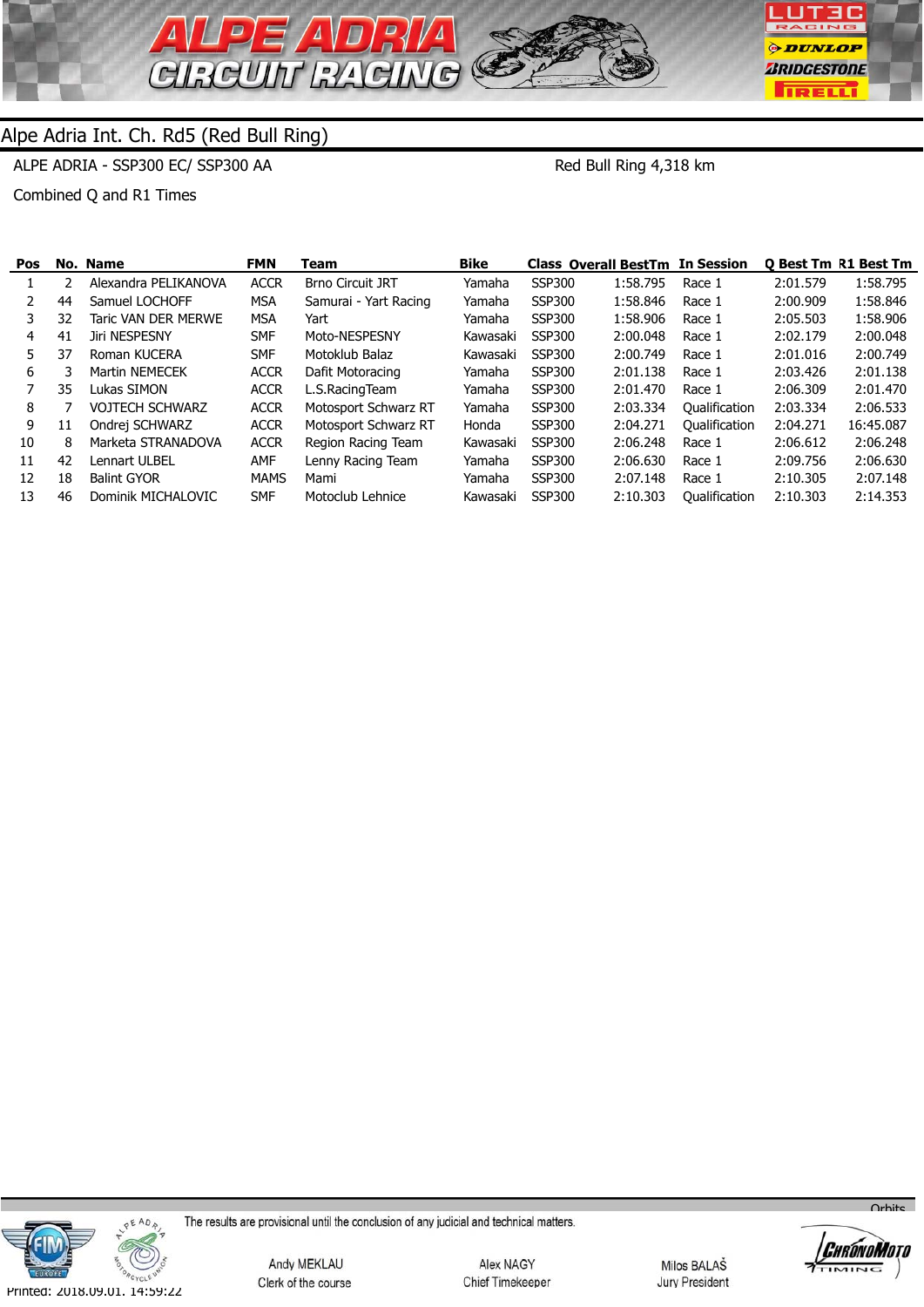

ALPE ADRIA - SSP300 EC/ SSP300 AA

Race 2 - OFFICIAL GRID

Race (8 Laps)

Red Bull Ring 4,318km

2018.09.02. 11:00

#### ▞▚▚▚▘ **POLE POSITION 1 <sup>1</sup> 2 Alexandra PELIKANOVA 2 3 44 Samuel LOCHOFF 32 Taric VAN DER MERWE** 1:58.795 1:58.846 1:58.906  **2 <sup>4</sup> 41 Jiri NESPESNY 5 6 37 Roman KUCERA 3 Martin NEMECEK** 2:00.048 2:00.749 2:01.138  **3 <sup>7</sup> 35 Lukas SIMON 8 9 7 VOJTECH SCHWARZ 11 Ondrej SCHWARZ** 2:01.470 2:03.334 2:04.271  **4 <sup>10</sup> 8 Marketa STRANADOVA 11 12 42 Lennart ULBEL 18 Balint GYOR** 2:06.248 2:06.630 2:07.148 **5 13**<br> **146 Dominik MICHALOVIC** 2:10.303



The results are provisional until the conclusion of any judicial and technical matters.

Andy MEKLAU Clerk of the course

Alex NAGY Chief Timekeeper

Milos BALAŠ **Jury President** 



 $O<sub>r</sub>$ hito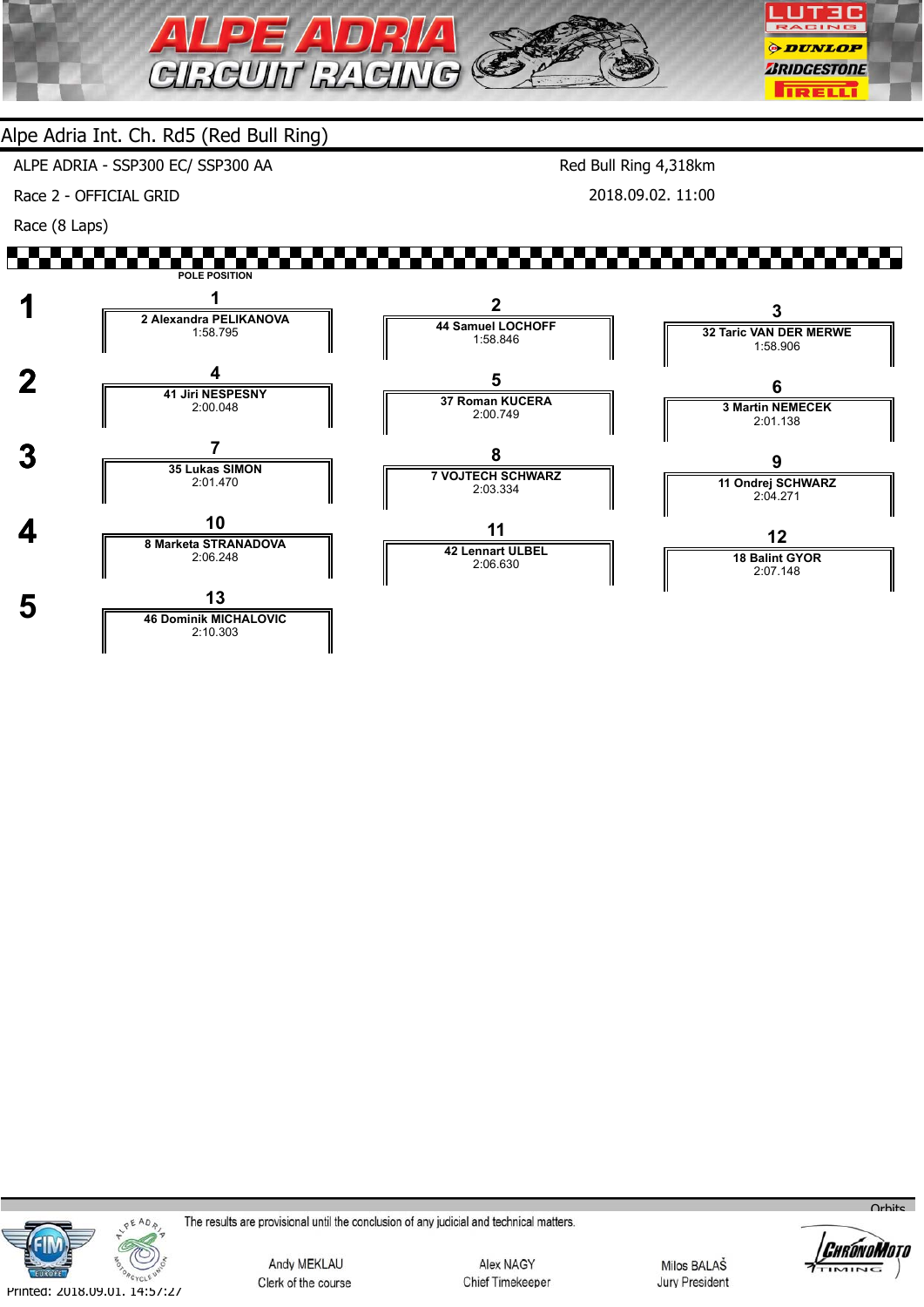

 $\overline{\mathbf{A}}$ 

SSP300 Red Bull Ring (4318 m)

**UTEC** 

**ODUNLOP** *BRIDGESTONE* 

**TRELL** 

CING

п

Alpe Adria Open

# Race 2 - OFFICIAL RESULT

|                |    | Pos No Rider               | Nat        | <b>FMN</b>  | Club                    | <b>Bike</b> |    | Ty. Class                 |      |   | N.Cl. Laps Total Tm |        | Diff Best Lap Pts |  |
|----------------|----|----------------------------|------------|-------------|-------------------------|-------------|----|---------------------------|------|---|---------------------|--------|-------------------|--|
|                | 44 | Samuel LOCHOFF             | <b>RSA</b> | MSA         | Samurai - Yart Racing   | Yamaha      |    | Pi SSP300                 | E    | 8 | 15:55.153           |        | 1:58.291 25       |  |
|                | 32 | <b>Taric VAN DER MERWE</b> | <b>RSA</b> | <b>MSA</b>  | Yart                    | Yamaha      |    | Pi SSP300 E               |      | 8 | 15:58.361           | 3.208  | 1:58.264 20       |  |
|                | 37 | Roman KUCERA               | <b>SVK</b> | <b>SMF</b>  | Motoklub Balaz          | Kawasaki    |    | Pi SSP300                 | AA/E | 8 | 15:58.391           | 3.238  | $1:58.111$ 17     |  |
| 4              |    | <b>VOJTECH SCHWARZ</b>     | CZE        | <b>ACCR</b> | Motosport Schwarz RT    | Yamaha      |    | Pi SSP300                 | AA/E | 8 | 16:02.017           | 6.864  | $1:59.043$ 13     |  |
| 5              | 35 | <b>Lukas SIMON</b>         | CZE        | ACCR        | L.S.RacingTeam          | Yamaha      |    | Pi, B <sub>I</sub> SSP300 | AA/E | 8 | 16:19.662           | 24.509 | 2:00.983 11       |  |
| 6              | 42 | <b>Lennart ULBEL</b>       | AUT        | AMF         | Lenny Racing Team       | Yamaha      |    | Pi SSP300                 | AA/E | 8 | 16:28.668           | 33.515 | $2:01.605$ 10     |  |
|                | 8  | Marketa STRANADOVA         | CZE        | <b>ACCR</b> | Region Racing Team      | Kawasaki    |    | Pi SSP300                 | AA   | 8 | 16:28.666           | 33.513 | $2:01.689$ 9      |  |
| 8              | 18 | <b>Balint GYOR</b>         | <b>HUN</b> | <b>MAMS</b> | Mami                    | Yamaha      |    | Pi SSP300                 | AA/E | 8 | 16:38.440           | 43.287 | $2:03.567$ 8      |  |
| 9              | 3  | <b>Martin NEMECEK</b>      | <b>CZE</b> | ACCR        | Dafit Motoracing        | Yamaha      |    | Du SSP300                 | AA/E | 8 | 16:47.081           | 51.928 | $1:58.983$ 7      |  |
| $10^{\circ}$   | 46 | Dominik MICHALOVIC         | <b>SVK</b> | <b>SMF</b>  | Motoclub Lehnice        | Kawasaki    |    | Du SSP300                 | AA/E | 8 | 16:54.299           | 59.146 | $2:05.479$ 6      |  |
| 11             | 41 | <b>Jiri NESPESNY</b>       | CZE        | <b>SMF</b>  | Moto-NESPESNY           | Kawasaki    |    | Pi SSP300                 | AA/E | 8 | 16:56.517 1:01.364  |        | $1:58.797$ 5      |  |
| 12.            | 11 | Ondrej SCHWARZ             | CZE        | ACCR        | Motosport Schwarz RT    | Honda       |    | Pi SSP300                 | AA   | 8 | 17:10.447 1:15.294  |        | $2:05.463$ 4      |  |
|                |    |                            |            |             |                         |             |    |                           |      |   |                     |        |                   |  |
| Not Classified |    |                            |            |             |                         |             |    |                           |      |   |                     |        |                   |  |
| DO.            | 2  | Alexandra PELIKANOVA       | CZE        | ACCR        | <b>Brno Circuit JRT</b> | Yamaha      | Br | <b>SSP300</b>             | AA/E | 8 | 15:58.252           | DQ.    | $1:58.379$ 0      |  |
|                |    |                            |            |             |                         |             |    |                           |      |   |                     |        |                   |  |

C

**#3 - Set Time Penalty: 45 seconds (tyre stickers)**

**#42 and #8 photo finish**

**#2 - Disqualified due to technical error**



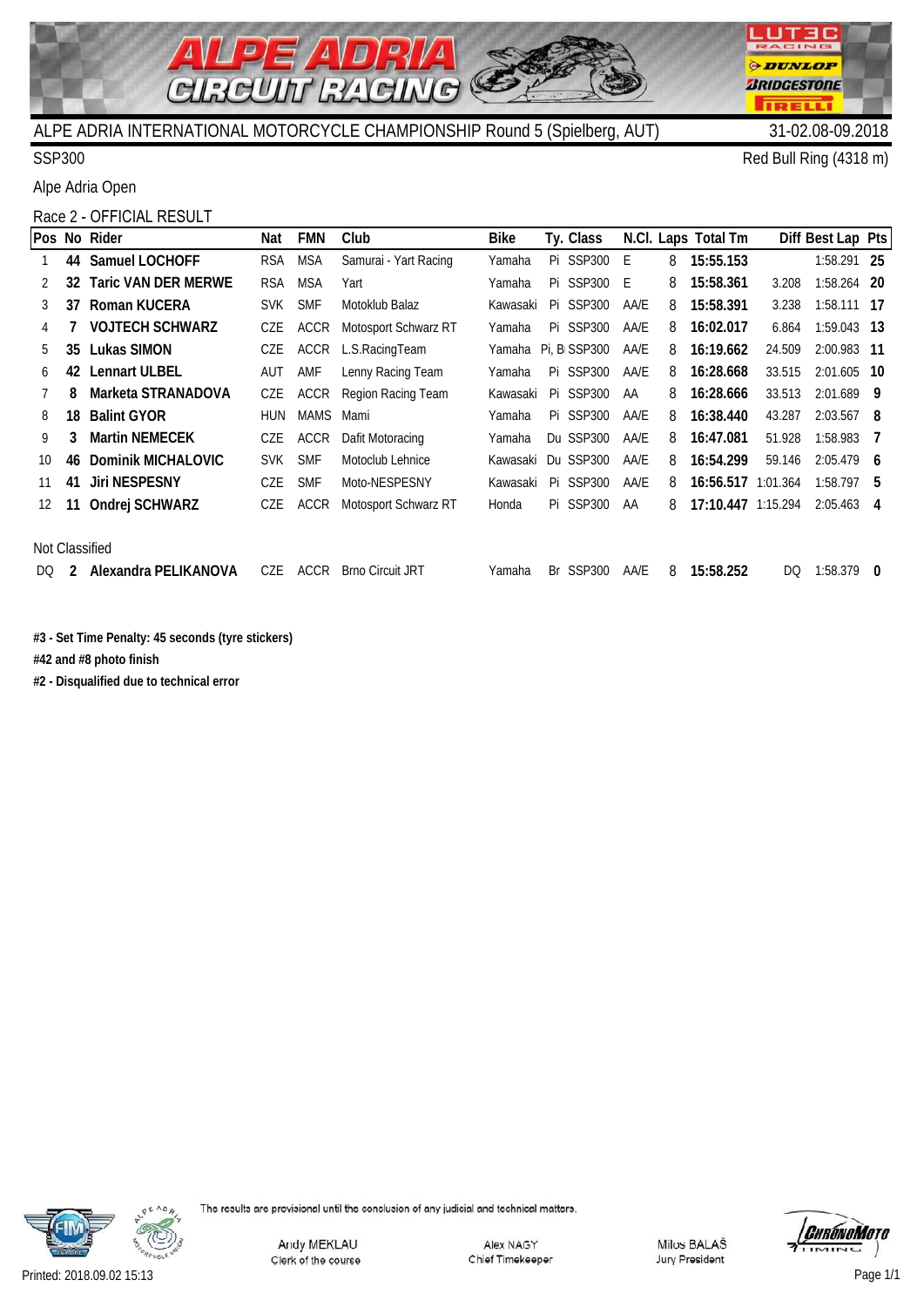

#### STK600 - SSP600 Red Bull Ring (4318 m)

Alpe Adria Open

# **Qualifying**

|    |                | Pos No Rider                     | Nat        | <b>FMN</b>  | Club                                 | <b>Bike</b>        | Ty. Class |    | N.Cl. Laps | Best Tm  | Diff   | Gap Pts   |                          |
|----|----------------|----------------------------------|------------|-------------|--------------------------------------|--------------------|-----------|----|------------|----------|--------|-----------|--------------------------|
| -1 |                | 10 Jiri MRKYVKA                  | CZE        | <b>ACCR</b> | JM Superstock Team                   | Kawasaki           | Br STK600 | AA | 9          | 1:46.752 |        |           | 3                        |
| 2  | 40             | Alen GYORFI                      | <b>HUN</b> | <b>MAMS</b> | H-Moto                               | Yamaha             | Du STK600 | AA | 12         | 1:48.174 | 1.422  | $1.422$ 2 |                          |
| 3  | $\overline{2}$ | <b>Kevin KONIG</b>               | DEU        | AMF         | Team R6 Cup                          | Yamaha             | Du STK600 | AA | 11         | 1:48.722 | 1.970  | 0.548     | $\overline{1}$           |
| 4  | 91             | <b>Julian TRUMMER</b>            | AUT        | AMF         | <b>ESS Racing</b>                    | Yamaha             | Pi STK600 | AA | 13         | 1:49.078 | 2.326  | 0.356     | $\overline{\phantom{0}}$ |
| 5  |                | 144 Gerold Jun. GESSLBAUER       | AUT        | AMF         | Ratezi Racing Team Ziegel            | Yamaha             | Pi STK600 | AA | 11         | 1:49.081 | 2.329  | 0.003     | $\bf{0}$                 |
| 6  | 19.            | Pawel SZKOPEK                    | <b>POL</b> | <b>PZM</b>  | Pazera Racing                        | Yamaha             | Du STK600 | AA | 12         | 1:49.160 | 2.408  | 0.079     | $\overline{\phantom{0}}$ |
| 7  | 94             | Marceli BEZULSKI                 | <b>POL</b> | <b>PZM</b>  | Bezulski Racing                      | Yamaha             | Du STK600 | AA | 14         | 1:49.302 | 2.550  | 0.142     | $\overline{\phantom{0}}$ |
| 8  | 4              | <b>Martin VUGRINEC</b>           | <b>CRO</b> | <b>HMS</b>  | Kielbassa-Unior Racing tean Kawasaki |                    | Du SSP    | AA | 11         | 1:49.324 | 2.572  | 0.022     | $\overline{\mathbf{3}}$  |
| 9  | 9              | <b>Lukas WALCHHUTTER</b>         | AUT        | AMF         | Bertl K. Racing Team                 | Yamaha             | Pi STK600 | AA | 14         | 1:49.417 | 2.665  | 0.093     | $\overline{\mathbf{0}}$  |
| 10 | 44             | Danny RAAVAD                     | <b>DEN</b> | <b>DMU</b>  | Team R6 Cup                          | Yamaha             | Br STK600 |    | 11         | 1:49.504 | 2.752  | 0.087     | $\overline{\phantom{0}}$ |
| 11 | 6              | <b>Max ENDERLEIN</b>             | <b>DEU</b> | <b>DMSB</b> | R <sub>6</sub> CUP                   | Yamaha             | Br STK600 |    | 13         | 1:49.846 | 3.094  | 0.342     | $\overline{\phantom{0}}$ |
| 12 | 27             | <b>Szymon STRANKOWSKI</b>        | POL        | <b>PZM</b>  | Wojcik Racing Team                   | Yamaha             | Du STK600 | AA | 13         | 1:50.222 | 3.470  | 0.376     | $\overline{\phantom{0}}$ |
| 13 | 48             | Gergo MOLNAR                     | <b>HUN</b> | <b>MAMS</b> | <b>VEPP Racing</b>                   | Honda              | Pi SSP    | AA | 11         | 1:50.959 | 4.207  | 0.737     | $\overline{2}$           |
| 14 | 98             | <b>Michal RONEC</b>              | <b>SVK</b> | <b>SMF</b>  | Fugu Racing                          | Yamaha             | Du STK600 | ΑA | 8          | 1:51.426 | 4.674  | 0.467     | $\bf{0}$                 |
| 15 | 63             | <b>Gerald GRUBER</b>             | AUT        | AMF         | Team R6 Cup                          | Yamaha             | Br STK600 | AA | 12         | 1:51.451 | 4.699  | 0.025     | $\overline{\mathbf{0}}$  |
| 16 | 52             | <b>Oliver KONIG</b>              | CZE        | <b>ACCR</b> | Konig Team                           | Honda              | Br SSP    | AA | 13         | 1:51.605 | 4.853  | 0.154     | $\overline{\phantom{0}}$ |
| 17 | 99             | <b>Josef PONCIK</b>              | CZE        | <b>ACCR</b> | Dafit Motoracing                     | Yamaha             | Du STK600 | AA | 10         | 1:51.761 | 5.009  | 0.156     | - 0                      |
| 18 | 69             | <b>Kevin RANNER</b>              | AUT        | AMF         | <b>Team Gesslpower</b>               | Yamaha             | Du STK600 | AA | 11         | 1:51.984 | 5.232  | 0.223     | $\bf{0}$                 |
| 19 | 16             | Patryk PAZERA                    | <b>POL</b> | <b>PZM</b>  | Pazera Racing                        | Yamaha             | Du STK600 | AA | 11         | 1:52.776 | 6.024  | 0.792     | $\overline{\phantom{0}}$ |
| 20 |                | 261 Jaromir CHLUP                | CZE        | <b>ACCR</b> | Dafit Motoracing                     | Yamaha             | Du SSP    | AA | 10         | 1:52.831 | 6.079  | 0.055     | - 0                      |
| 21 | 78             | <b>Francesco AMATI</b>           | <b>ITA</b> | <b>FMI</b>  | FRT Racing Team                      | Yamaha             | Pi STK600 | AA | 12         | 1:52.987 | 6.235  | 0.156     | - 0                      |
| 22 | 90             | Oldakowski DAMIAN                | POL        | PZM         | Oldakowski Team                      | Yamaha             | Me STK600 | AA | 14         | 1:53.170 | 6.418  | 0.183     | $\bf{0}$                 |
| 23 | 77             | Raimund SOLLINGER JR.            | AUT        | AMF         | Polizeisportverein Wels Ms           | Yamaha             | Pi STK600 | ΑA | 7          | 1:54.860 | 8.108  | 1.690     | $\bf{0}$                 |
| 24 | 33             | <b>Tomas SUBRT</b>               | CZE        | <b>ACCR</b> | <b>BRC Subrt Racing Team</b>         | Yamaha             | Pi SSP    | AA | 10         | 1:55.568 | 8.816  | 0.708     | $\overline{\mathbf{0}}$  |
| 25 |                | 219 Mikolaj BUDZYNSKI            | POL        | <b>PZM</b>  | GT3 Poland Motorsport                | Kawasaki           | Du SSP    | AA | 6          | 1:55.684 | 8.932  | 0.116     | $\overline{\mathbf{0}}$  |
| 26 | 32             | Patrik STACHURA                  | CZE        | <b>ACCR</b> | <b>AMK Terlicko</b>                  | Kawasaki           | Du STK600 | AA | 11         | 1:56.583 | 9.831  | 0.899     | $\bf{0}$                 |
| 27 | 17             | Jakub BOLEK                      | POL        | <b>PZM</b>  | <b>Bimoto Racing</b>                 | Kawasaki Me STK600 |           | AA | 11         | 1:56.847 | 10.095 | 0.264     | $\bf{0}$                 |
| 28 | 65             | <b>Tomasz MURAWSKI</b>           | POL        | PZM         | Automobilklub Wielkopolski           | Yamaha             | Du STK600 | AA | 11         | 1:57.698 | 10.946 | 0.851     | $\overline{\mathbf{0}}$  |
| 29 | 36             | <b>Thomas EDER</b>               | DEU        | AMF         | Fritze Tuning - R6 Cup               | Yamaha             | Br STK600 | AA | 7          | 1:58.146 | 11.394 | 0.448     | - 0                      |
| 30 |                | 131 Bartlomiej CABALA            | <b>POL</b> | <b>PZM</b>  | Arcus Racing                         | Yamaha             | Du SSP    | AA | 5          | 1:58.318 | 11.566 | 0.172     | $\overline{\mathbf{0}}$  |
| 31 |                | 54 Turgut DURUKAN                | TUR        | AMF         | JRT Jutesan Racing Team Yamaha       |                    | Du STK600 | AA | Q          | 1:58.407 | 11.655 | $0.089$ 0 |                          |
|    |                |                                  |            |             |                                      |                    |           |    |            |          |        |           |                          |
|    |                | Not Classified (112% - 1:59.562) |            |             |                                      |                    |           |    |            |          |        |           |                          |
|    |                | 57 Sebastian ZIELINSKI           | POL        | PZM         | Wojcik Racing Team                   | Yamaha             | Du SSP    | AA | 8          | 2:04.223 | 17.471 | 5.816 0   |                          |
|    | 5              | <b>Nikolett KOVACS</b>           | <b>HUN</b> | AMF         | No.1 Mini _s Motoros Team Yamaha     |                    | Du STK600 | AA | 9          | 2:07.824 | 21.072 | 3.601     | $\mathbf{0}$             |
|    | 7              | Jasmin SARJOS                    | <b>FIN</b> | <b>SML</b>  | Jasmin Sarjos Racing                 | Yamaha             | Pi STK600 |    | 10         | 2:10.678 | 23.926 | 2.854 0   |                          |
|    |                | 22 Grzegorz FALKIEWICZ           | POL        | PZM         | DANAU                                | Yamaha             | Du STK600 | AA | 11         | 2:11.392 | 24.64  | $0.714$ 0 |                          |



The results are provisional until the conclusion of any judicial and technical matters.

Andy MEKLAU Clerk of the course

Alex NAGY Chief Timekeeper Milos BALAŠ Jury President



**LUT3C** RACING

**ODUNLOP** *BRIDGESTONE* 

**TRELL** 

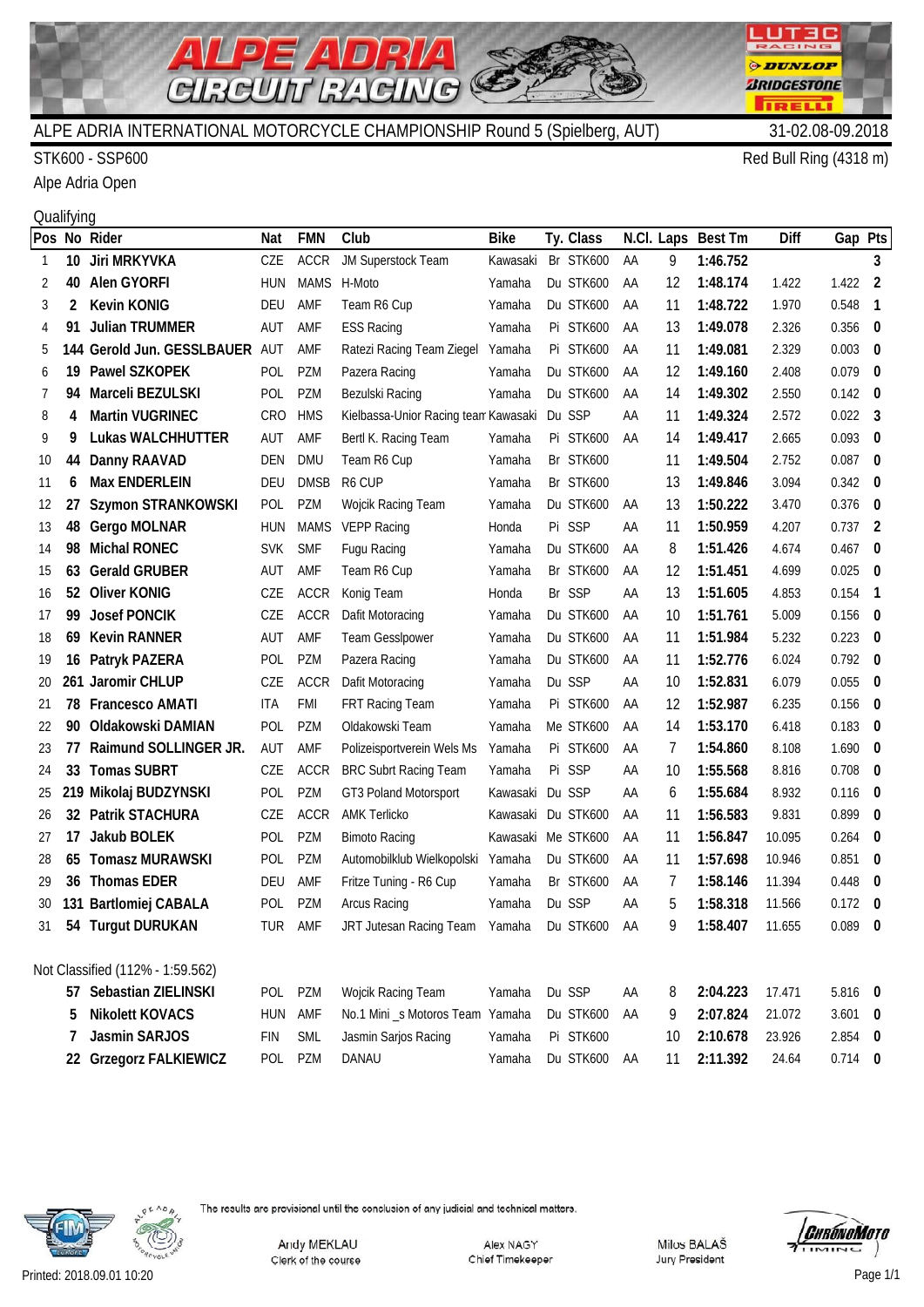





The results are provisional until the conclusion of any judicial and technical matters.

Andy MEKLAU Clerk of the course

Alex NAGY Chief Timekeeper

1:58.146

Milos BALAŠ **Jury President** 



 $Q<sub>th</sub>$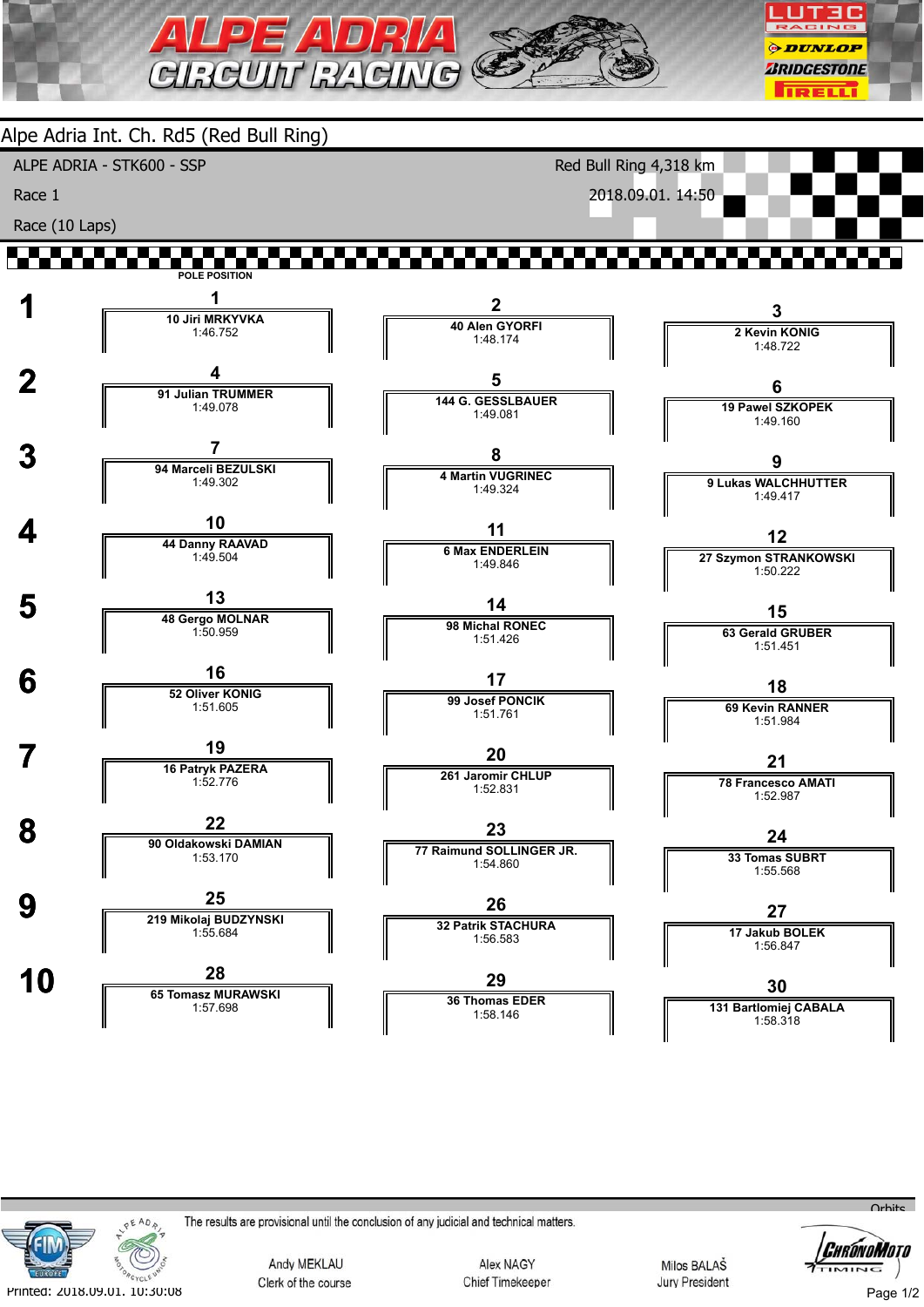

ALPE ADRIA - STK600 - SSP

Race 1

Race (10 Laps)

Red Bull Ring 4,318 km 2018.09.01. 14:50







The results are provisional until the conclusion of any judicial and technical matters.

Andy MEKLAU Clerk of the course

Alex NAGY Chief Timekeeper

Milos BALAŠ **Jury President** 



 $O<sub>r</sub>$ hite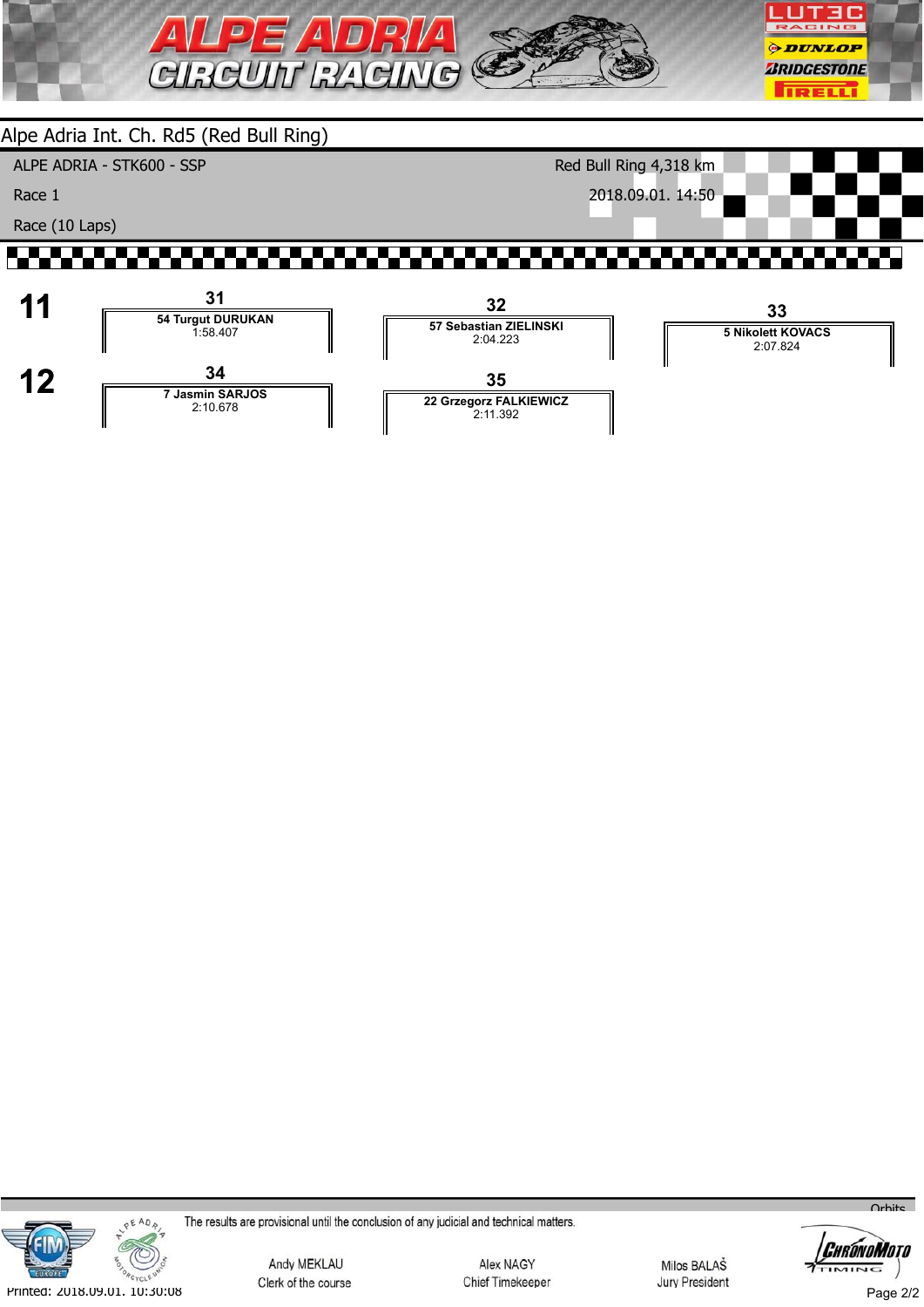

STK600 - SSP600 Red Bull Ring (4318 m)

LUT3C RACING

**ODUNLOP** 

*BRIDGESTONE* 

**TRELL!** 

Alpe Adria Open

Race 1 - OFFICIAL RESULT

|               |              | Pos No Rider                          | Nat        | <b>FMN</b> | Club                                           | <b>Bike</b>          | Ty. Class            |    |                 | N.Cl. Laps Total Tm | Diff Best Lap Pts |                  |
|---------------|--------------|---------------------------------------|------------|------------|------------------------------------------------|----------------------|----------------------|----|-----------------|---------------------|-------------------|------------------|
| SSP600        |              |                                       |            |            |                                                |                      |                      |    |                 |                     |                   |                  |
|               |              | 48 Gergo MOLNAR                       |            |            | HUN MAMS VEPP Racing                           | Honda                | Pi SSP               | ΑA |                 | 10 17:55.422        | 1:45.270          | 26               |
| 2             | 4            | <b>Martin VUGRINEC</b>                |            | CRO HMS    | Kielbassa-Unior Racing te Kawasak Du SSP       |                      |                      | ΑA | 10              | 18:26.228           | 1:48.532          | 20               |
| 3             |              | 52 Oliver KONIG                       | CZE        |            | ACCR Konig Team                                | Honda                | Br SSP               | ΑA | 10              | 18:45.354           | 1:49.310          | 16               |
|               |              | 4 261 Jaromir CHLUP                   |            |            | CZE ACCR Dafit Motoracing                      | Yamaha Du SSP        |                      | ΑA | 10              | 18:50.083           | 1:49.566          | 13               |
|               |              | 5 219 Mikolaj BUDZYNSKI               |            | POL PZM    | GT3 Poland Motorsport                          | Kawasak Du SSP       |                      | ΑA | 10 <sup>1</sup> | 19:17.080           | 1:53.720          | 11               |
|               |              | 6 131 Bartlomiej CABALA               |            | POL PZM    | Arcus Racing                                   | Yamaha Du SSP        |                      | ΑA | 10              | 19:49.924           | 1:55.663          | 10               |
|               | 57           | Sebastian ZIELINSKI                   |            | POL PZM    | Wojcik Racing Team                             | Yamaha Du SSP        |                      | ΑA | 10              | 20:36.194           | 1:54.384          | 9                |
| 8             |              | 33 Tomas SUBRT                        |            |            | CZE ACCR BRC Subrt Racing Team Yamaha          |                      | Pi SSP               | ΑA | 9               | 18:23.475           | 1:54.407          | 8                |
|               |              |                                       |            |            |                                                |                      |                      |    |                 |                     |                   |                  |
| <b>STK600</b> |              |                                       |            |            |                                                |                      |                      |    |                 |                     |                   |                  |
|               |              | 19 Pawel SZKOPEK                      |            | POL PZM    | Pazera Racing                                  | Yamaha Du STK600 AA  |                      |    |                 | 10 17:54.113        | 1:45.991          | 26               |
| 2             |              | 40 Alen GYORFI                        |            |            | HUN MAMS H-Moto                                | Yamaha               | Du STK600 AA         |    | 10              | 18:08.305           | 1:47.720          | 20               |
|               | $\mathbf{2}$ | <b>Kevin KONIG</b>                    | DEU AMF    |            | Team R6 Cup                                    | Yamaha Du STK600 AA  |                      |    | 10              | 18:09.924           | 1:47.419          | 16               |
| 4             |              | 69 Kevin RANNER                       | AUT        | AMF        | <b>Team Gesslpower</b>                         | Yamaha Du STK600 AA  |                      |    | 10              | 18:23.404           | 1:47.763          | 13               |
|               | 6            | Max ENDERLEIN                         | DEU        |            | DMSB R6 CUP                                    | Yamaha               | Br STK600            |    | 10              | 18:25.988           | 1:47.941          | 11               |
| 6             | 9            | <b>Lukas WALCHHUTTER</b>              | AUT AMF    |            | Bertl K. Racing Team                           | Yamaha               | Pi STK600 AA         |    | 10              | 18:26.087           | 1:48.390          | 10               |
|               | 91.          | <b>Julian TRUMMER</b>                 | AUT        | AMF        | <b>ESS Racing</b>                              | Yamaha               | Pi STK600 AA         |    | 10              | 18:26.555           | 1:48.615          | 9                |
| 8             |              | Szymon STRANKOWSKI                    |            | POL PZM    | <b>Stranek Racing</b>                          |                      | Yamaha Du STK600 AA  |    | 10              | 18:39.181           | 1:50.227          | 8                |
|               |              | 99 Josef PONCIK                       |            |            | CZE ACCR Dafit Motoracing                      | Yamaha Du STK600 AA  |                      |    | 10              | 18:39.358           | 1:49.108          | 7                |
| 10            | 63           | <b>Gerald GRUBER</b>                  | AUT AMF    |            | Team R6 Cup                                    | Yamaha               | Br STK600 AA         |    | 10              | 18:40.853           | 1:50.088          | 6                |
| 11            | 98           | <b>Michal RONEC</b>                   |            | SVK SMF    | Fugu Racing                                    | Yamaha Du STK600 AA  |                      |    | 10              | 18:55.876           | 1:50.426          | 5                |
| 12            |              | 78 Francesco AMATI                    | ITA        | FMI        | FRT Racing Team                                | Yamaha Pi STK600 AA  |                      |    | 10              | 19:07.680           | 1:51.894          | 4                |
| 13            | 54           | <b>Turgut DURUKAN</b>                 |            | TUR AMF    | JRT Jutesan Racing Tear Yamaha Du STK600 AA    |                      |                      |    | 10              | 19:07.918           | 1:51.426          | 3                |
| 14            |              | 90 Oldakowski DAMIAN                  | POL        | PZM        | Oldakowski Team                                | Yamaha Me STK600 AA  |                      |    | 10              | 19:23.143           | 1:53.002          | 2                |
| 15            |              | 65 Tomasz MURAWSKI                    |            | POL PZM    | Automobilklub Wielkopols Yamaha Du STK600 AA   |                      |                      |    | 10              | 19:25.852           | 1:53.514          | $\overline{1}$   |
| 16            |              | 32 Patrik STACHURA                    |            |            | CZE ACCR AMK Terlicko                          | Kawasak Du STK600 AA |                      |    | 10              | 19:44.666           | 1:55.508          | 0                |
| 17            | 5            | <b>Nikolett KOVACS</b>                | HUN AMF    |            | No.1 Mini _s Motoros Tea Yamaha Du STK600 AA   |                      |                      |    | 9               | 18:40.052           | 2:01.019          | 0                |
| 18            | 7            | Jasmin SARJOS                         | <b>FIN</b> | <b>SML</b> | Jasmin Sarjos Racing                           | Yamaha Pi STK600     |                      |    | 9               | 18:57.113           | 2:03.308          | 0                |
| 19            |              | 22 Grzegorz FALKIEWICZ                |            | POL PZM    | <b>DANAU</b>                                   | Yamaha Du STK600 AA  |                      |    | 8               | 18:20.217           | 2:09.521          | 0                |
|               |              | 20 144 Gerold Jun. GESSLBAUER AUT AMF |            |            | Ratezi Racing Team Zieg Yamaha Pi STK600 AA    |                      |                      |    |                 | 7 19:15.934         | 1:55.604          | $\bm{0}$         |
|               |              |                                       |            |            |                                                |                      |                      |    |                 |                     |                   |                  |
|               |              | Not Classified (75% - 7 Laps)         |            |            |                                                |                      |                      |    |                 |                     |                   |                  |
|               |              | DNF 77 Raimund SOLLINGER JR.          | AUT AMF    |            | Polizeisportverein Wels IV Yamaha Pi STK600 AA |                      |                      |    | 10              | 21:31.347 DNF       | 1:52.512          | 0                |
|               |              | DNF 94 Marceli BEZULSKI               |            | POL PZM    | Bezulski Racing                                | Yamaha Du STK600 AA  |                      |    | 8               | 14:41.629 DNF       | 1:48.563          | 0                |
|               |              | DNF 44 Danny RAAVAD                   |            | DEN DMU    | Team R6 Cup                                    | Yamaha Br STK600     |                      |    | 8               | 14:42.482 DNF       | 1:48.223          | $\bm{0}$         |
|               |              | DNF 17 Jakub BOLEK                    |            | POL PZM    | <b>Bimoto Racing</b>                           |                      | Kawasak Me STK600 AA |    | 7               | 13:11.945 DNF       | 1:50.230          | $\boldsymbol{0}$ |
|               |              | DNF 16 Patryk PAZERA                  |            | POL PZM    | Pazera Racing                                  | Yamaha Du STK600 AA  |                      |    | $\prime$        | 13:12.241 DNF       | 1:50.013          | 0                |
|               |              | DNS 36 Thomas EDER                    |            | DEU AMF    | Fritze Tuning - R6 Cup                         | Yamaha Br STK600 AA  |                      |    |                 | 0.000 DNS           |                   | 0                |
| DQ            |              | 10 Jiri MRKYVKA                       |            |            | CZE ACCR JM Superstock Team                    |                      | Kawasak Br STK600 AA |    |                 | 10 17:53.773 DQ     | 1:46.219          | 0                |

**#10 - Disqualified due to technical error**



The results are provisional until the conclusion of any judicial and technical matters.

Andy MEKLAU Clerk of the course

Alex NAGY Chief Timekeeper Milos BALAŠ Jury President

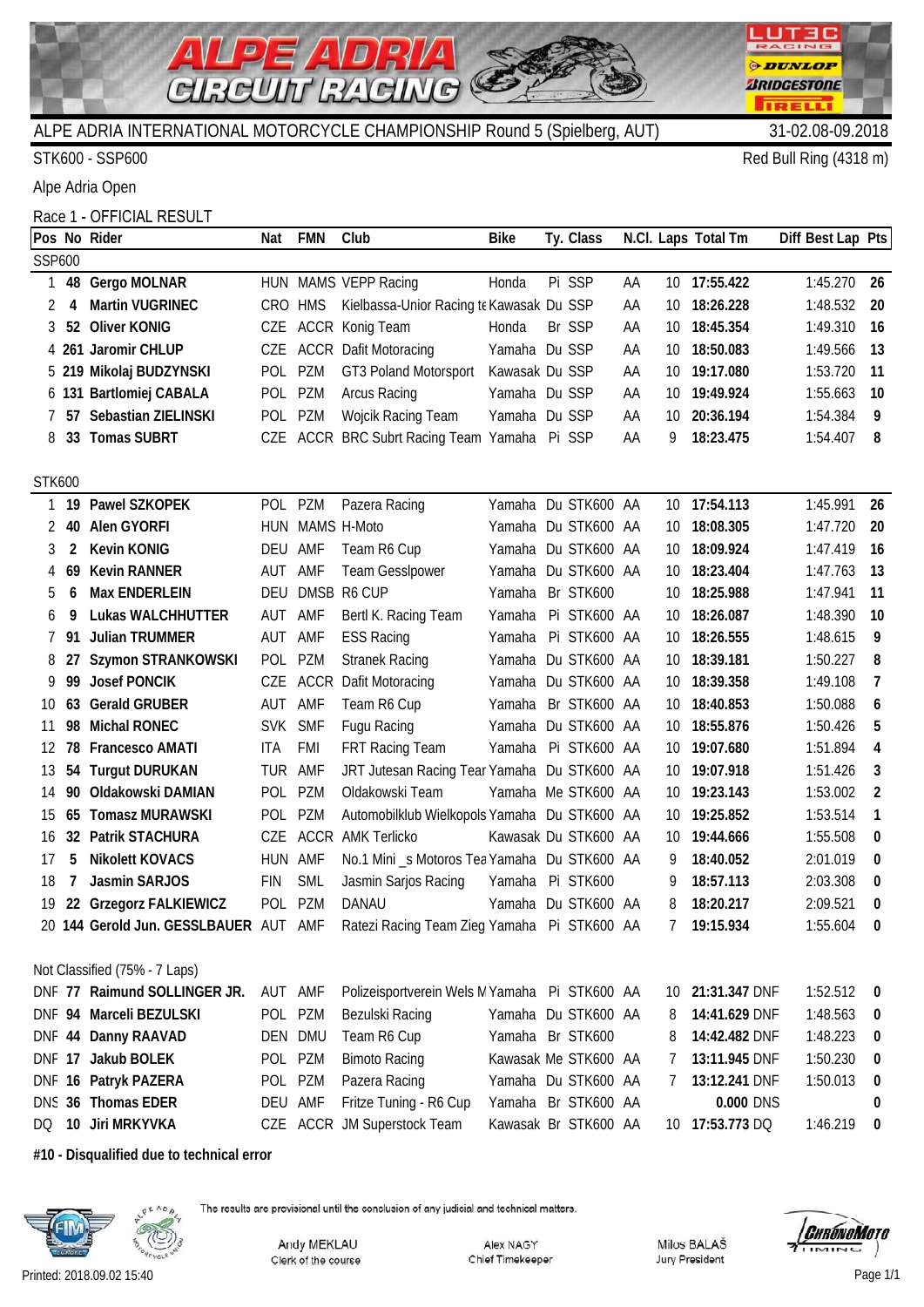

ALPE ADRIA - STK600 - SSP

Red Bull Ring 4,318 km

Combined Q and R1 Times

| Pos          |                | No. Name               | <b>FMN</b>  | <b>Team</b>                  | <b>Bike</b> | <b>Class Overall BestTm In Session</b> |          |               |          | Q Best Tm R1 Best Tm |
|--------------|----------------|------------------------|-------------|------------------------------|-------------|----------------------------------------|----------|---------------|----------|----------------------|
| $\mathbf{1}$ | 48             | Gergo MOLNAR           | <b>MAMS</b> | <b>VEPP Racing</b>           | Honda       | <b>SSP</b>                             | 1:45.270 | Race 1        | 1:50.959 | 1:45.270             |
| 2            | 19             | Pawel SZKOPEK          | <b>PZM</b>  | Pazera Racing                | Yamaha      | <b>STK600</b>                          | 1:45.991 | Race 1        | 1:49.160 | 1:45.991             |
| 3            | 10             | Jiri MRKYVKA           | <b>ACCR</b> | JM Superstock Team           | Kawasaki    | <b>STK600</b>                          | 1:46.219 | Race 1        | 1:46.752 | 1:46.219             |
| 4            | 2              | Kevin KONIG            | AMF         | Team R6 Cup                  | Yamaha      | <b>STK600</b>                          | 1:47.419 | Race 1        | 1:48.722 | 1:47.419             |
| 5            | 40             | Alen GYORFI            | <b>MAMS</b> | H-Moto                       | Yamaha      | <b>STK600</b>                          | 1:47.720 | Race 1        | 1:48.174 | 1:47.720             |
| 6            | 69             | Kevin RANNER           | AMF         | <b>Team Gesslpower</b>       | Yamaha      | <b>STK600</b>                          | 1:47.763 | Race 1        | 1:51.984 | 1:47.763             |
| 7            | 6              | Max ENDERLEIN          | <b>DMSB</b> | R6 CUP                       | Yamaha      | <b>STK600</b>                          | 1:47.941 | Race 1        | 1:49.846 | 1:47.941             |
| 8            | 44             | Danny RAAVAD           | <b>DMU</b>  | Team R6 Cup                  | Yamaha      | <b>STK600</b>                          | 1:48.223 | Race 1        | 1:49.504 | 1:48.223             |
| 9            | 9              | Lukas WALCHHUTTER      | AMF         | Bertl K. Racing Team         | Yamaha      | <b>STK600</b>                          | 1:48.390 | Race 1        | 1:49.417 | 1:48.390             |
| 10           | $\overline{4}$ | Martin VUGRINEC        | <b>HMS</b>  | Kielbassa-Unior Racing te    | Kawasaki    | <b>SSP</b>                             | 1:48.532 | Race 1        | 1:49.324 | 1:48.532             |
| 11           | 94             | Marceli BEZULSKI       | <b>PZM</b>  | Bezulski Racing              | Yamaha      | <b>STK600</b>                          | 1:48.563 | Race 1        | 1:49.302 | 1:48.563             |
| 12           | 91             | Julian TRUMMER         | AMF         | <b>ESS Racing</b>            | Yamaha      | <b>STK600</b>                          | 1:48.615 | Race 1        | 1:49.078 | 1:48.615             |
| 13           | 144            | Gerold Jun. GESSLBAUER | AMF         | Ratezi Racing Team Ziege     | Yamaha      | <b>STK600</b>                          | 1:49.081 | Qualification | 1:49.081 | 1:55.604             |
| 14           | 99             | Josef PONCIK           | <b>ACCR</b> | Dafit Motoracing             | Yamaha      | <b>STK600</b>                          | 1:49.108 | Race 1        | 1:51.761 | 1:49.108             |
| 15           | 52             | Oliver KONIG           | <b>ACCR</b> | Konig Team                   | Honda       | <b>SSP</b>                             | 1:49.310 | Race 1        | 1:51.605 | 1:49.310             |
| 16           | 261            | Jaromir CHLUP          | <b>ACCR</b> | Dafit Motoracing             | Yamaha      | <b>SSP</b>                             | 1:49.566 | Race 1        | 1:52.831 | 1:49.566             |
| 17           | 16             | Patryk PAZERA          | <b>PZM</b>  | Pazera Racing                | Yamaha      | <b>STK600</b>                          | 1:50.013 | Race 1        | 1:52.776 | 1:50.013             |
| 18           | 63             | <b>Gerald GRUBER</b>   | AMF         | Team R6 Cup                  | Yamaha      | <b>STK600</b>                          | 1:50.088 | Race 1        | 1:51.451 | 1:50.088             |
| 19           | 27             | Szymon STRANKOWSKI     | <b>PZM</b>  | Wojcik Racing Team           | Yamaha      | <b>STK600</b>                          | 1:50.222 | Qualification | 1:50.222 | 1:50.227             |
| 20           | 17             | Jakub BOLEK            | <b>PZM</b>  | <b>Bimoto Racing</b>         | Kawasaki    | <b>STK600</b>                          | 1:50.230 | Race 1        | 1:56.847 | 1:50.230             |
| 21           | 98             | Michal RONEC           | <b>SMF</b>  | Fugu Racing                  | Yamaha      | <b>STK600</b>                          | 1:50.426 | Race 1        | 1:51.426 | 1:50.426             |
| 22           | 54             | <b>Turgut DURUKAN</b>  | AMF         | JRT Jutesan Racing Team      | Yamaha      | <b>STK600</b>                          | 1:51.426 | Race 1        | 1:58.407 | 1:51.426             |
| 23           | 78             | Francesco AMATI        | <b>FMI</b>  | FRT Racing Team              | Yamaha      | <b>STK600</b>                          | 1:51.894 | Race 1        | 1:52.987 | 1:51.894             |
| 24           | 77             | Raimund SOLLINGER JR.  | AMF         | Polizeisportverein Wels M    | Yamaha      | <b>STK600</b>                          | 1:52.512 | Race 1        | 1:54.860 | 1:52.512             |
| 25           | 90             | Oldakowski DAMIAN      | <b>PZM</b>  | Oldakowski Team              | Yamaha      | <b>STK600</b>                          | 1:53.002 | Race 1        | 1:53.170 | 1:53.002             |
| 26           | 65             | Tomasz MURAWSKI        | PZM         | Automobilklub Wielkopols     | Yamaha      | <b>STK600</b>                          | 1:53.514 | Race 1        | 1:57.698 | 1:53.514             |
| 27           | 219            | Mikolaj BUDZYNSKI      | <b>PZM</b>  | GT3 Poland Motorsport        | Kawasaki    | <b>SSP</b>                             | 1:53.720 | Race 1        | 1:55.684 | 1:53.720             |
| 28           | 57             | Sebastian ZIELINSKI    | PZM         | Wojcik Racing Team           | Yamaha      | <b>SSP</b>                             | 1:54.384 | Race 1        | 2:04.223 | 1:54.384             |
| 29           | 33             | <b>Tomas SUBRT</b>     | <b>ACCR</b> | <b>BRC Subrt Racing Team</b> | Yamaha      | <b>SSP</b>                             | 1:54.407 | Race 1        | 1:55.568 | 1:54.407             |
| 30           | 32             | Patrik STACHURA        | <b>ACCR</b> | <b>AMK Terlicko</b>          | Kawasaki    | <b>STK600</b>                          | 1:55.508 | Race 1        | 1:56.583 | 1:55.508             |
| 31           | 131            | Bartlomiej CABALA      | <b>PZM</b>  | Arcus Racing                 | Yamaha      | <b>SSP</b>                             | 1:55.663 | Race 1        | 1:58.318 | 1:55.663             |
| 32           | 36             | <b>Thomas EDER</b>     | AMF         | Fritze Tuning - R6 Cup       | Yamaha      | <b>STK600</b>                          | 1:58.146 | Qualification | 1:58.146 |                      |
| 33           | 5              | Nikolett KOVACS        | AMF         | No.1 Mini _s Motoros Tea     | Yamaha      | <b>STK600</b>                          | 2:01.019 | Race 1        | 2:07.824 | 2:01.019             |
| 34           | 7              | Jasmin SARJOS          | <b>SML</b>  | Jasmin Sarjos Racing         | Yamaha      | <b>STK600</b>                          | 2:03.308 | Race 1        | 2:10.678 | 2:03.308             |
| 35           | 22             | Grzegorz FALKIEWICZ    | <b>PZM</b>  | <b>DANAU</b>                 | Yamaha      | <b>STK600</b>                          | 2:09.521 | Race 1        | 2:11.392 | 2:09.521             |
|              |                |                        |             |                              |             |                                        |          |               |          |                      |



The results are provisional until the conclusion of any judicial and technical matters.

Andy MEKLAU Clerk of the course

Alex NAGY Chief Timekeeper

Milos BALAŠ Jury President



 $\overline{O}$ rhite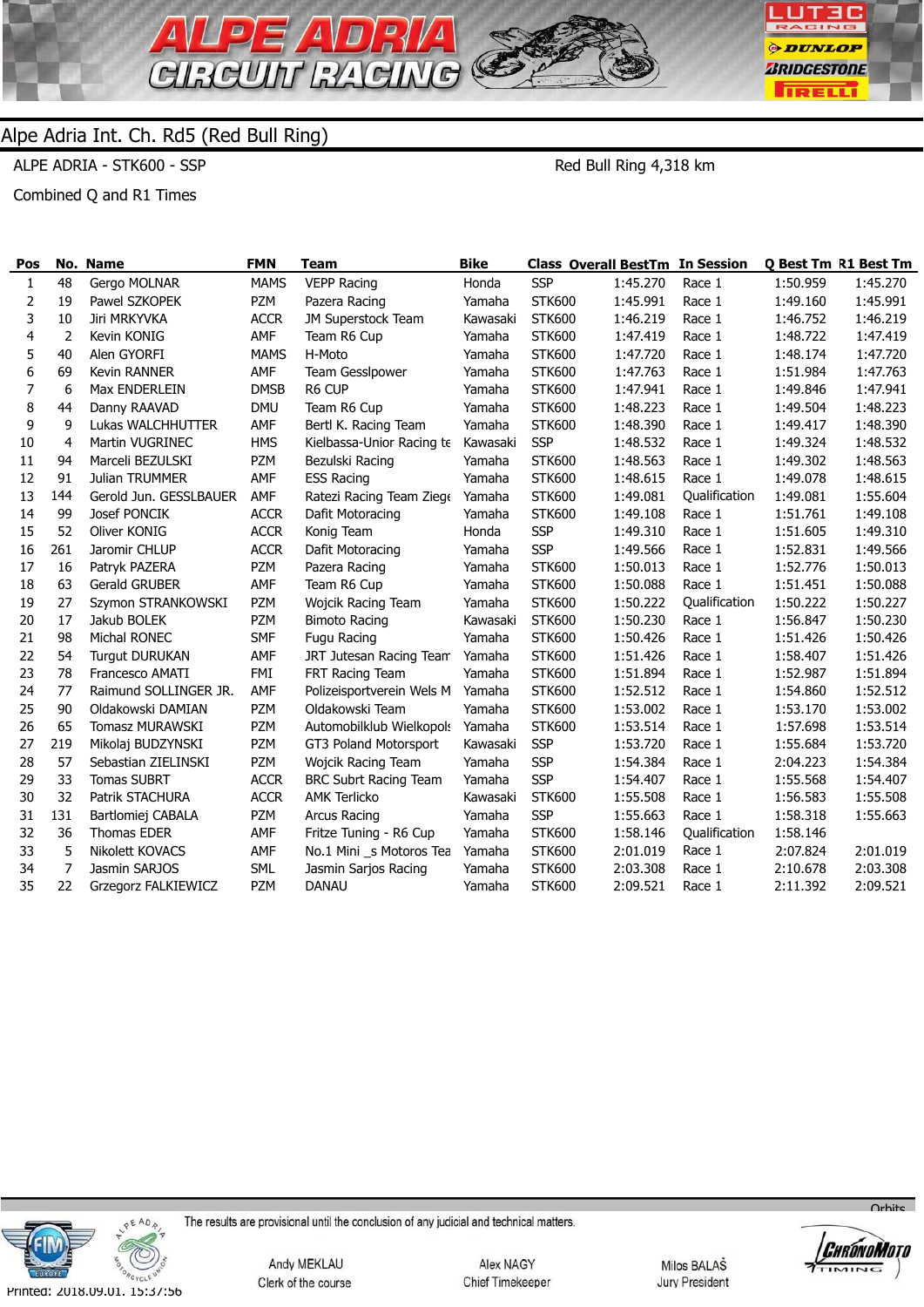

ALPE ADRIA - STK600 - SSP

Race 2 - OFFICIAL GRID

Red Bull Ring 4,318km 2018.09.02. 13:00

Race (10 Laps)





The results are provisional until the conclusion of any judicial and technical matters.

Andy MEKLAU Clerk of the course

Alex NAGY Chief Timekeeper

Milos BALAŠ **Jury President** 



Page 1/2

 $Q<sub>th</sub>$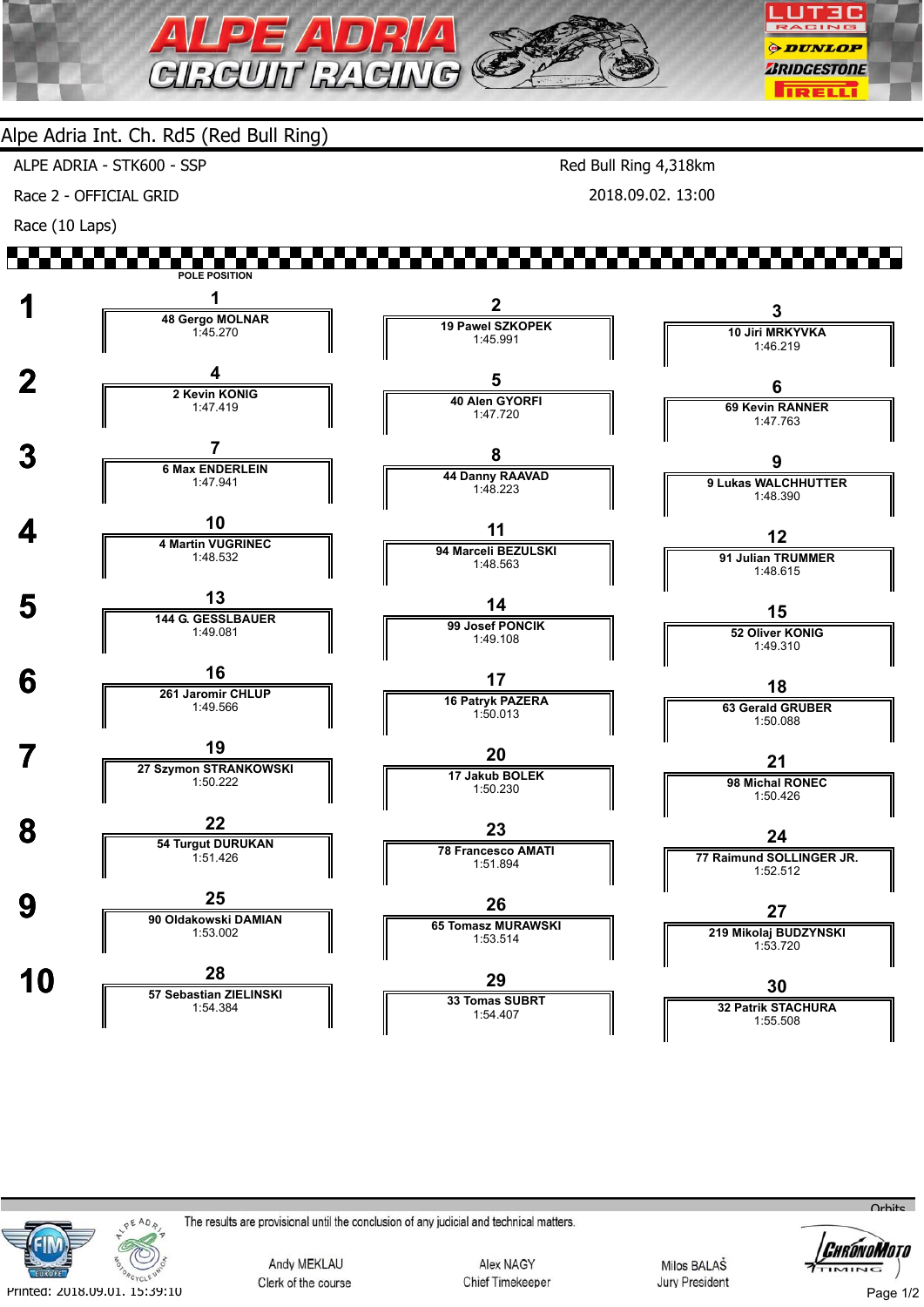

ALPE ADRIA - STK600 - SSP

Race 2

Race (12 Laps)

Red Bull Ring 4,318 km

2018.09.02. 13:40





The results are provisional until the conclusion of any judicial and technical matters.

Andy MEKLAU Clerk of the course

Alex NAGY Chief Timekeeper

Milos BALAŠ **Jury President** 



Page 2/2

 $O<sub>r</sub>$ hito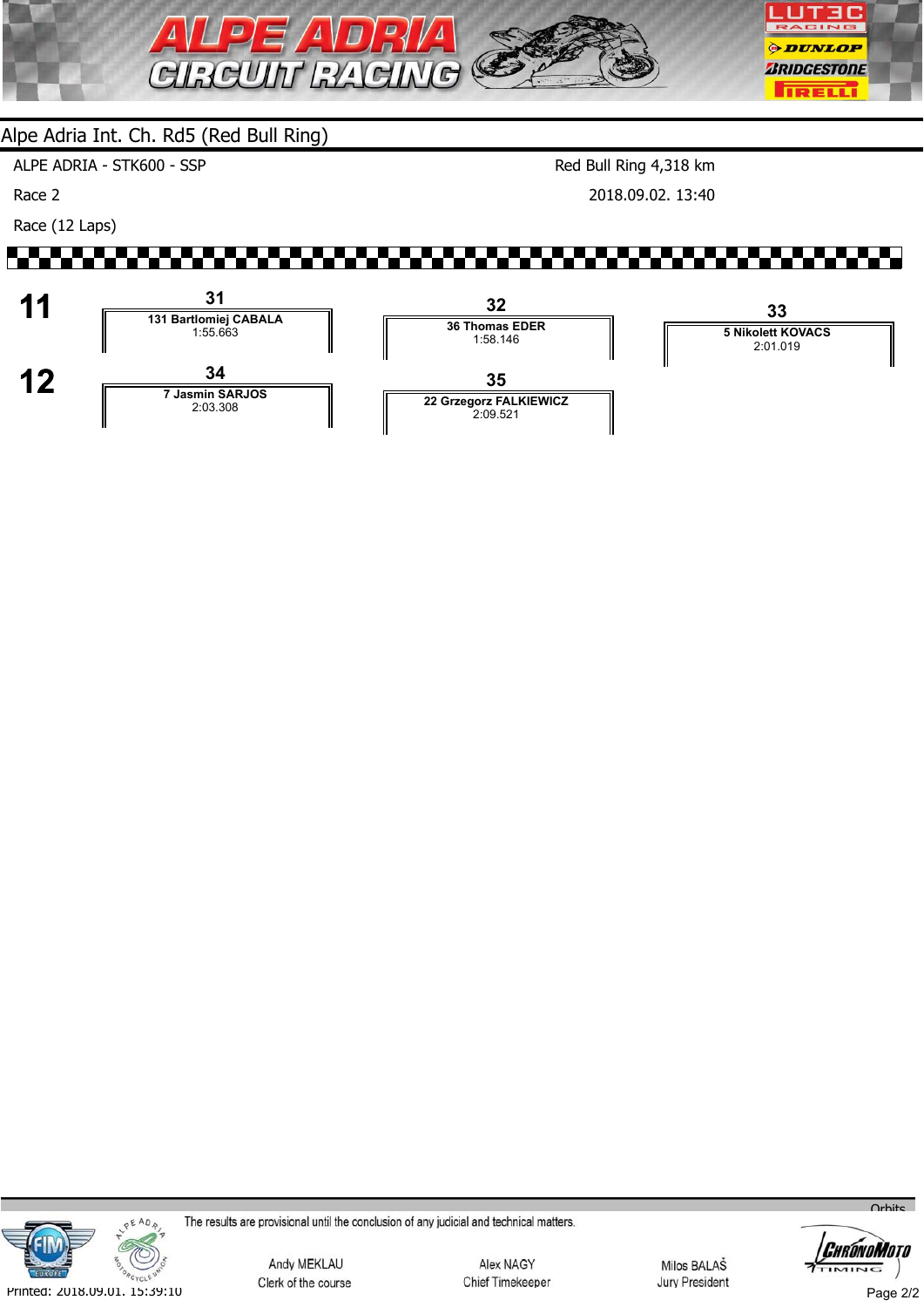

STK600 - SSP600 Red Bull Ring (4318 m)

LUTEC RACING **ODUNLOP** *BRIDGESTONE* 

**TRELL** 

Alpe Adria Open

# Race 2 - OFFICIAL RESULT

|               |                | Pos No Rider                   | Nat        | <b>FMN</b>  | Club                                 | Bike               | Ty. Class        |    |     | N.Cl. Laps Total Tm |            | Diff Best Lap Pts |                          |
|---------------|----------------|--------------------------------|------------|-------------|--------------------------------------|--------------------|------------------|----|-----|---------------------|------------|-------------------|--------------------------|
| SSP600        |                |                                |            |             |                                      |                    |                  |    |     |                     |            |                   |                          |
| $\mathbf{1}$  | 48             | Gergo MOLNAR                   | <b>HUN</b> |             | MAMS VEPP Racing                     | Honda              | Pi SSP           | AA |     | 10 16:27.388        |            | 1:37.186 26       |                          |
| 2             |                | 131 Bartlomiej CABALA          | <b>POL</b> | <b>PZM</b>  | Arcus Racing                         | Yamaha             | Du SSP           | AA | 10  | 17:19.277           | 51.889     | 1:41.003 20       |                          |
| 3             |                | 219 Mikolaj BUDZYNSKI          | POL        | PZM         | GT3 Poland Motorsport                | Kawasaki           | Du SSP           | AA | 10  | 17:24.753           | 57.365     | 1:41.303 16       |                          |
| 4             | 4              | <b>Martin VUGRINEC</b>         | <b>CRO</b> | <b>HMS</b>  | Kielbassa-Unior Racing tean Kawasaki |                    | Du SSP           | AA | 10  | 17:34.023 1:06.635  |            | 1:38.688 13       |                          |
| 5             |                | 261 Jaromir CHLUP              | CZE        | <b>ACCR</b> | Dafit Motoracing                     | Yamaha             | Du SSP           | AA | 10  | 17:37.122 1:09.734  |            | 1:43.882 11       |                          |
| 6             |                | 52 Oliver KONIG                | CZE        | <b>ACCR</b> | Konig Team                           | Honda              | Br SSP           | AA | 10  | 17:40.166 1:12.778  |            | 1:44.776 10       |                          |
| 7             | 57             | Sebastian ZIELINSKI            | <b>POL</b> | <b>PZM</b>  | Wojcik Racing Team                   | Yamaha             | Du SSP           | AA | 10  | 17:57.140 1:29.752  |            | 1:44.362 9        |                          |
| 8             | 33             | <b>Tomas SUBRT</b>             | CZE        | <b>ACCR</b> | <b>BRC Subrt Racing Team</b>         | Yamaha             | Pi SSP           | AA | 9   | 16:46.333           | 1 Lap      | $1:49.357$ 8      |                          |
|               |                |                                |            |             |                                      |                    |                  |    |     |                     |            |                   |                          |
| <b>STK600</b> |                |                                |            |             |                                      |                    |                  |    |     |                     |            |                   |                          |
| 1             | 40             | Alen GYORFI                    | <b>HUN</b> | <b>MAMS</b> | H-Moto                               | Yamaha             | Du STK600        | AA |     | 10 16:49.910        |            | 1:38.692 25       |                          |
| 2             | 6              | <b>Max ENDERLEIN</b>           | <b>DEU</b> | <b>DMSB</b> | R6 CUP                               | Yamaha             | Br STK600        |    | 10  | 16:54.163           |            | 1:38.272 21       |                          |
| 3             | 9              | <b>Lukas WALCHHUTTER</b>       | AUT        | AMF         | Bertl K. Racing Team                 | Yamaha             | <b>Pi STK600</b> | AA | 10  | 17:04.091           |            | 1:38.789 16       |                          |
| 4             |                | 144 Gerold Jun. GESSLBAUER AUT |            | AMF         | Ratezi Racing Team Ziegel            | Yamaha             | <b>Pi STK600</b> | AA | 10  | 17:06.023           |            | 1:39.576 13       |                          |
| 5             | 91             | <b>Julian TRUMMER</b>          | AUT        | AMF         | <b>ESS Racing</b>                    | Yamaha             | <b>Pi STK600</b> | AA | 10  | 17:15.238           |            | 1:39.276 11       |                          |
| 6             | 69.            | <b>Kevin RANNER</b>            | AUT        | AMF         | Team Gesslpower                      | Yamaha             | Du STK600        | AA |     | 10 17:18.607        |            | 1:42.686 10       |                          |
| 7             | 94             | Marceli BEZULSKI               | POL        | <b>PZM</b>  | Bezulski Racing                      | Yamaha             | Du STK600        | AA | 10  | 17:21.141           |            | $1:40.241$ 9      |                          |
| 8             | 44             | Danny RAAVAD                   | DEN        | <b>DMU</b>  | Team R6 Cup                          | Yamaha             | Br STK600        |    | 10  | 17:34.128           |            | 1:42.094          | - 8                      |
| 9             | 98             | <b>Michal RONEC</b>            | <b>SVK</b> | <b>SMF</b>  | Fugu Racing                          | Yamaha             | Du STK600        | AA |     | 10 17:40.190        |            | 1:43.169          | $\overline{7}$           |
| 10            | 36             | <b>Thomas EDER</b>             | <b>DEU</b> | AMF         | Fritze Tuning - R6 Cup               | Yamaha             | Br STK600        | AA | 10  | 17:40.229           |            | $1:42.750$ 6      |                          |
| 11            | 63             | <b>Gerald GRUBER</b>           | AUT        | AMF         | Team R6 Cup                          | Yamaha             | Br STK600        | AA |     | 10 17:40.649        |            | 1:42.243          | - 5                      |
| 12            | 78             | <b>Francesco AMATI</b>         | ITA        | <b>FMI</b>  | FRT Racing Team                      | Yamaha             | Pi STK600        | AA | 10  | 17:43.098           |            | $1:44.442$ 4      |                          |
| 13            | $\overline{2}$ | <b>Kevin KONIG</b>             | <b>DEU</b> | AMF         | Team R6 Cup                          | Yamaha             | Du STK600        | AA | 10. | 17:52.483           |            | 1:40.258          | - 3                      |
| 14            | 7              | Jasmin SARJOS                  | <b>FIN</b> | <b>SML</b>  | Jasmin Sarjos Racing                 | Yamaha             | <b>Pi STK600</b> |    |     | 10 17:55.857        |            | 1:44.580          | $\overline{2}$           |
| 15            | 27             | Szymon STRANKOWSKI             | <b>POL</b> | <b>PZM</b>  | Wojcik Racing Team                   | Yamaha             | Du STK600        | AA | 10  | 17:57.245           |            | 1:46.156          | $\overline{1}$           |
| 16            |                | 54 Turgut DURUKAN              | TUR        | AMF         | JRT Jutesan Racing Team              | Yamaha             | Du STK600        | AA |     | 10 17:57.439        |            | 1:44.523          | - 0                      |
| 17            | 99             | <b>Josef PONCIK</b>            | CZE        | <b>ACCR</b> | Dafit Motoracing                     | Yamaha             | Du STK600        | AA | 10  | 18:00.791           |            | $1:45.702$ 0      |                          |
| 18            | 90             | Oldakowski DAMIAN              | POL        | <b>PZM</b>  | Oldakowski Team                      | Yamaha             | Me STK600        | AA | 10  | 18:03.902           |            | 1:46.438          | $\overline{\phantom{0}}$ |
| 19            |                | 65 Tomasz MURAWSKI             | POL        | PZM         | Automobilklub Wielkopolski           | Yamaha             | Du STK600        | AA | 9   | 16:30.476           |            | 1:47.822          | $\overline{\mathbf{0}}$  |
| 20            |                | 32 Patrik STACHURA             | CZE        | <b>ACCR</b> | AMK Terlicko                         | Kawasaki Du STK600 |                  | AA | Q   | 16:46.654           |            | $1:49.733$ 0      |                          |
| 21            | 77             | Raimund SOLLINGER JR.          | AUT        | AMF         | Polizeisportverein Wels Ms Yamaha    |                    | Pi STK600        | AA | 9   | 16:47.894           |            | $1:49.753$ 0      |                          |
| 22            | 5              | <b>Nikolett KOVACS</b>         | <b>HUN</b> | AMF         | No.1 Mini _s Motoros Team Yamaha     |                    | Du STK600        | AA | 9   | 16:50.221           |            | $1:50.338$ 0      |                          |
| 23            |                | 16 Patryk PAZERA               | POL        | PZM         | Pazera Racing                        | Yamaha             | Du STK600        | AA | 9   | 16:50.682           |            | $1:50.636$ 0      |                          |
| 24            |                | 22 Grzegorz FALKIEWICZ         | POL        | PZM         | DANAU                                | Yamaha             | Du STK600        | AA | 9.  | 16:50.829           |            | $1:49.236$ 0      |                          |
|               |                | Not Classified (75% - 7 Laps)  |            |             |                                      |                    |                  |    |     |                     |            |                   |                          |
|               |                | DNF 17 Jakub BOLEK             | POL PZM    |             | <b>Bimoto Racing</b>                 | Kawasaki Me STK600 |                  | AA | 1   | 1:53.344            | <b>DNF</b> | 1:53.344          | $\mathbf{0}$             |
|               |                | DNS 19 Pawel SZKOPEK           | POL        | PZM         | Pazera Racing                        | Yamaha             | Du STK600        | AA |     | 0.000               | <b>DNS</b> |                   | U                        |
| DQ.           |                | 10 Jiri MRKYVKA                |            |             | CZE ACCR JM Superstock Team          | Kawasaki Br STK600 |                  | AA |     | 10 17:21.408        | DQ         | $1:43.010$ 0      |                          |
|               |                |                                |            |             |                                      |                    |                  |    |     |                     |            |                   |                          |

**#4, #2 - Set Time Penalty:45sec penalty for violation of starting procedure #10 - Disqualified due to technical error**



The results are provisional until the conclusion of any judicial and technical matters.

Andy MEKLAU Clerk of the course

Alex NAGY Chief Timekeeper Milos BALAŠ Jury President

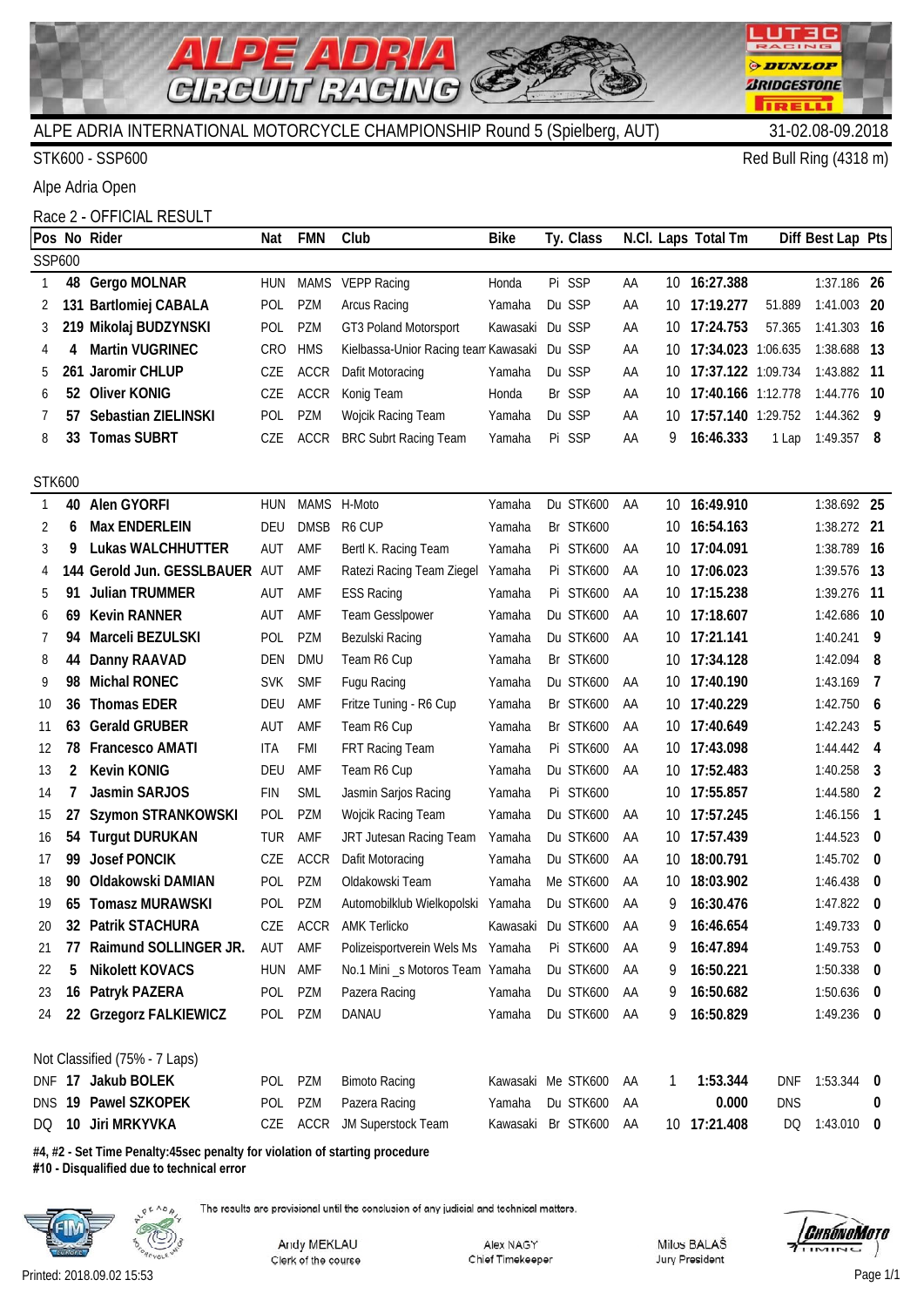

### STK1000 Red Bull Ring (4318 m)

Alpe Adria Open

# **Qualifying**

|                   |    | Pos No Rider                     | Nat        | <b>FMN</b>  | Club                            | <b>Bike</b> | Ty. Class     |    | N.Cl. Laps Best Tm | Diff   | Gap Pts   |     |
|-------------------|----|----------------------------------|------------|-------------|---------------------------------|-------------|---------------|----|--------------------|--------|-----------|-----|
|                   |    | 55 Michal FILLA                  | CZE        | ACCR        | <b>BMW Sikora Motosport</b>     | <b>BMW</b>  | Pi STK1000 AA | 15 | 1:41.338           |        |           | 3   |
|                   |    | 111 Michal SEMBERA               | CZE        | <b>ACCR</b> | TME racing team                 | <b>BMW</b>  | Br STK1000 AA | 12 | 1:43.218           | 1.880  | 1.880     | -2  |
| 3                 | 6  | <b>Michal PRASEK</b>             | CZE        | <b>ACCR</b> | Rohac - Fejta Moto RT           | <b>BMW</b>  | Du STK1000 AA | 16 | 1:43.430           | 2.092  | 0.212     | - 1 |
|                   |    | 321 David BOZIC                  | <b>SLO</b> | AMZS        | <b>BS Motosport Racing Team</b> | Yamaha      | Du STK1000 AA | 15 | 1:44.034           | 2.696  | $0.604$ 0 |     |
| 5                 | 69 | Dominik JUDA                     | CZE        | <b>ACCR</b> | TME racing team                 | <b>BMW</b>  | Br STK1000 AA | 12 | 1:44.245           | 2.907  | 0.211     | 0   |
| 6                 | 65 | <b>Tomas SVITOK</b>              | <b>SVK</b> | <b>SMF</b>  | SK Energy Maco Racing           | Yamaha      | Du STK1000 AA | 14 | 1:44.342           | 3.004  | 0.097     | - 0 |
|                   | 77 | <b>Kamil KRZEMIEN</b>            | POL        | PZM         | Wojcik Racing Team              | Yamaha      | Du STK1000 AA | 14 | 1:44.380           | 3.042  | 0.038     | - 0 |
| 8                 | 23 | <b>Adrian PASEK</b>              | POL        | PZM         | Wojcik Racing Team              | Yamaha      | Du STK1000 AA | 12 | 1:44.544           | 3.206  | $0.164$ 0 |     |
| 9                 | 82 | <b>Karel PESEK</b>               | CZE        | <b>ACCR</b> | KPA/Moto82                      | Kawasaki    | Pi STK1000 AA | 13 | 1:45.512           | 4.174  | 0.968     | - 0 |
| 10 <sup>1</sup>   | 37 | <b>Arnaud FRIEDRICH</b>          | DEU        | <b>DMSB</b> | Team LRP Poland                 | <b>BMW</b>  | Pi STK1000    | 15 | 1:45.697           | 4.359  | 0.185     | - 0 |
| 11                | 13 | <b>Ladislav CHMELIK</b>          | CZE        | <b>SMF</b>  | <b>KBS</b> Team                 | <b>BMW</b>  | Br STK1000 AA | 13 | 1:45.822           | 4.484  | 0.125     | - 0 |
| $12 \overline{ }$ | 36 | <b>Vaclav BITTMAN</b>            | CZE        | ACCR        | <b>BRC Subrt Racing Team</b>    | Yamaha      | Du STK1000 AA | 13 | 1:46.616           | 5.278  | $0.794$ 0 |     |
| 13                | 41 | <b>Frane MRDULJAS</b>            | CRO        | <b>HMS</b>  | Team Motobanda                  | Kawasaki    | Pi STK1000 AA | 12 | 1:48.176           | 6.838  | $1.560$ 0 |     |
| 14                | 14 | Jaroslaw SZCZESNY                | <b>POL</b> | <b>PZM</b>  | <b>LRP Poland</b>               | <b>BMW</b>  | Pi STK1000 AA | 14 | 1:49.317           | 7.979  | 1.141     | -0  |
| 15                | 3  | <b>Mario ORESKI</b>              | CRO        | <b>HMS</b>  | MK KVARNER                      | Aprilia     | Du STK1000 AA | 7  | 1:53.140           | 11.802 | $3.823$ 0 |     |
|                   |    | Not Classified (112% - 1:53.498) |            |             |                                 |             |               |    |                    |        |           |     |
|                   |    | 94 Piotr FALAT                   | <b>POL</b> | PZM         | Piotr Falat Racing Team         | <b>BMW</b>  | Du STK1000 AA | 14 | 1:54.411           | 13.073 | 1.271     | 0   |



**LUT3C** RACING

**ODUNLOP** *BRIDGESTONE* 

**TRELL** 

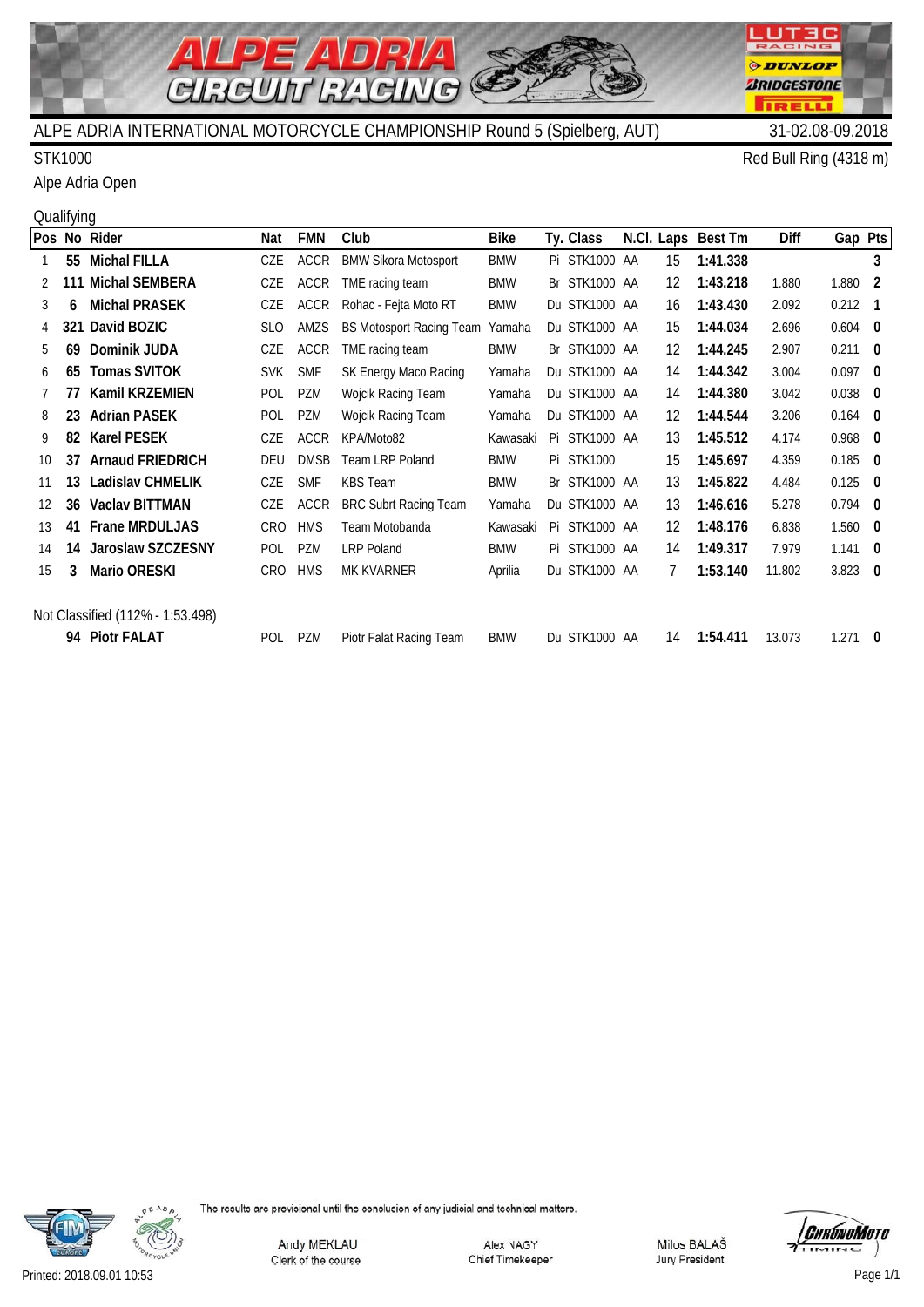





The results are provisional until the conclusion of any judicial and technical matters.

Andy MEKLAU Clerk of the course

Alex NAGY Chief Timekeeper

Milos BALAŠ **Jury President** 



 $O<sub>r</sub>$ bits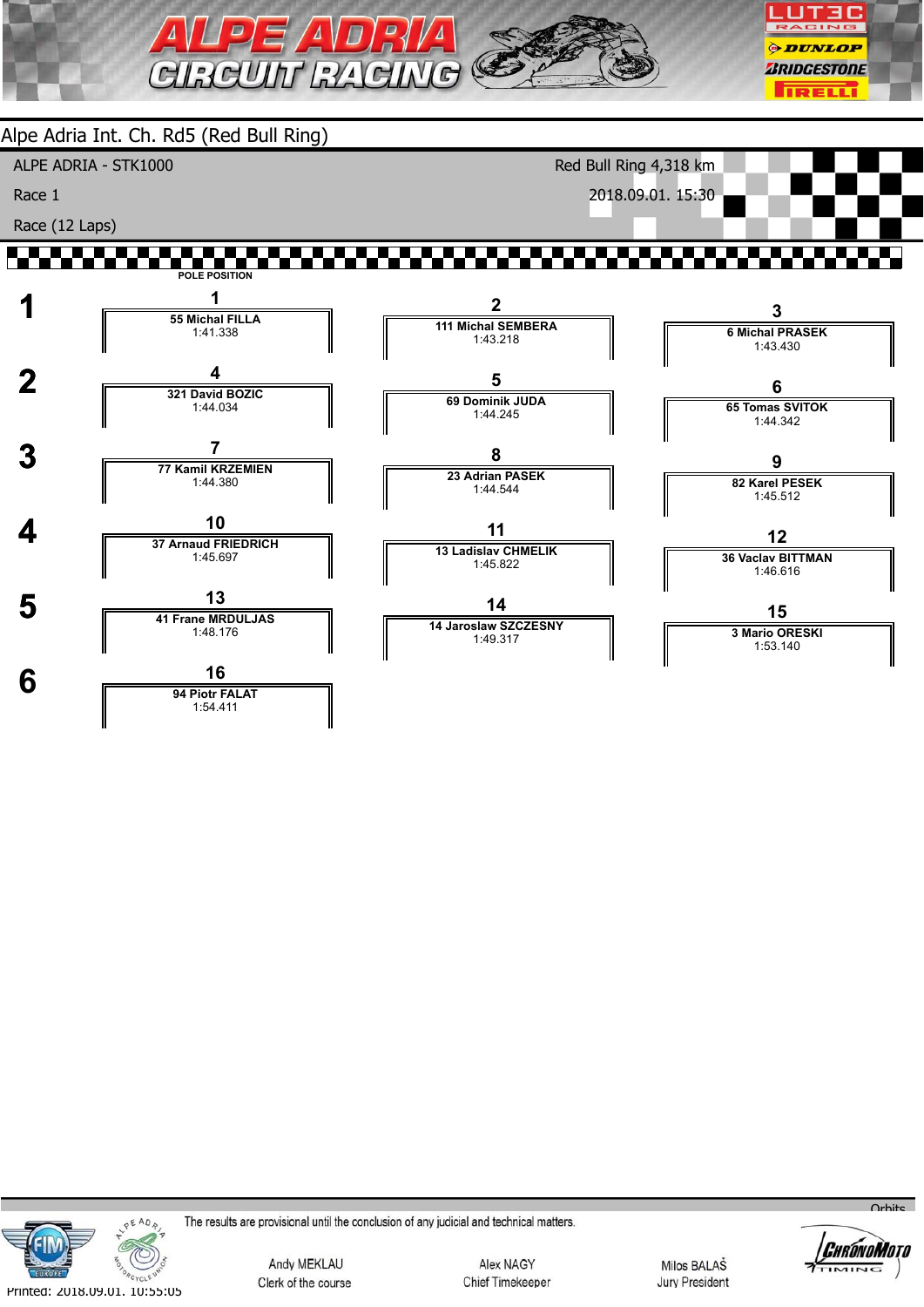

STK1000 Red Bull Ring (4318 m)

LUT3C RACING

**ODUNLOP** *BRIDGESTONE* 

**TRELL** 

Alpe Adria Open

# Race 1 - OFFICIAL RESULT

|     |    | Pos No Rider                  | Nat        | <b>FMN</b>  | Club                            | Bike       | Ty. Class         |     | N.Cl. Laps Total Tm |            | Diff Best Lap Pts |                |
|-----|----|-------------------------------|------------|-------------|---------------------------------|------------|-------------------|-----|---------------------|------------|-------------------|----------------|
|     |    | 55 Michal FILLA               | CZE        | <b>ACCR</b> | <b>BMW Sikora Motosport</b>     | <b>BMW</b> | Pi STK1000 AA     |     | 12 20:38.081        |            | 1:41.362 26       |                |
|     | 69 | Dominik JUDA                  | CZE        | <b>ACCR</b> | TME racing team                 | <b>BMW</b> | Br STK1000 AA     | 12  | 20:46.071           | 7.990      | 1:42.423 20       |                |
| 3   | 77 | <b>Kamil KRZEMIEN</b>         | POL        | PZM         | Wojcik Racing Team              | Yamaha     | Du STK1000 AA     | 12  | 20:46.084           | 8.003      | 1:42.574 16       |                |
|     |    | 111 Michal SEMBERA            | CZE        | <b>ACCR</b> | TME racing team                 | <b>BMW</b> | Br STK1000 AA     | 12. | 20:52.943           | 14.862     | 1:41.605 13       |                |
| 5   | 65 | <b>Tomas SVITOK</b>           | <b>SVK</b> | <b>SMF</b>  | SK Energy Maco Racing           | Yamaha     | Du STK1000 AA     | 12  | 20:54.676           | 16.595     | $1:42.747$ 11     |                |
| 6   | 23 | <b>Adrian PASEK</b>           | <b>POL</b> | PZM         | Wojcik Racing Team              | Yamaha     | Du STK1000 AA     | 12  | 20:55.836           | 17.755     | 1:42.845 10       |                |
|     |    | 321 David BOZIC               | <b>SLO</b> | AMZS        | <b>BS Motosport Racing Team</b> | Yamaha     | Du STK1000 AA     | 12  | 21:28.410           | 50.329     | 1:44.490 9        |                |
| 8   | 37 | <b>Arnaud FRIEDRICH</b>       | <b>DEU</b> | <b>DMSB</b> | <b>Team LRP Poland</b>          | <b>BMW</b> | <b>Pi STK1000</b> |     | 12 21:29.561        | 51.480     | 1:46.015          | - 8            |
| 9   | 36 | <b>Vaclav BITTMAN</b>         | CZE        | <b>ACCR</b> | <b>BRC Subrt Racing Team</b>    | Yamaha     | Du STK1000 AA     |     | 12 21:30.784        | 52.703     | 1:45.709          | $\overline{7}$ |
| 10  | 82 | <b>Karel PESEK</b>            | CZE        | <b>ACCR</b> | KPA/Moto82                      | Kawasaki   | Pi STK1000 AA     | 12. | 21:44.143 1:06.062  |            | 1:47.148          | - 6            |
| 11  | 41 | <b>Frane MRDULJAS</b>         | <b>CRO</b> | <b>HMS</b>  | Team Motobanda                  | Kawasaki   | Pi STK1000 AA     | 12. | 21:45.600 1:07.519  |            | $1:46.776$ 5      |                |
| 12  | 13 | <b>Ladislav CHMELIK</b>       | CZE        | <b>SMF</b>  | <b>KBS</b> Team                 | <b>BMW</b> | Br STK1000 AA     | 12. | 21:53.929 1:15.848  |            | 1:43.575          | - 4            |
| 13  | 3  | <b>Mario ORESKI</b>           | <b>CRO</b> | <b>HMS</b>  | <b>MK KVARNER</b>               | Aprilia    | Du STK1000 AA     | 12  | 22:01.221 1:23.140  |            | $1:47.423$ 3      |                |
| 14  | 14 | Jaroslaw SZCZESNY             | <b>POL</b> | <b>PZM</b>  | <b>LRP Poland</b>               | <b>BMW</b> | Pi STK1000 AA     | 12  | 22:15.360 1:37.279  |            | $1:49.673$ 2      |                |
| 15  | 94 | <b>Piotr FALAT</b>            | <b>POL</b> | <b>PZM</b>  | Piotr Falat Racing Team         | <b>BMW</b> | Du STK1000 AA     | 11  | 21:04.261           | 1 Lap      | $1:50.784$ 1      |                |
|     |    |                               |            |             |                                 |            |                   |     |                     |            |                   |                |
|     |    | Not Classified (75% - 9 Laps) |            |             |                                 |            |                   |     |                     |            |                   |                |
| DNF | 6  | <b>Michal PRASEK</b>          | CZE        | <b>ACCR</b> | Rohac - Fejta Moto RT           | <b>BMW</b> | Du STK1000 AA     | 6   | 11:57.813           | <b>DNF</b> | $1:44.353$ 0      |                |



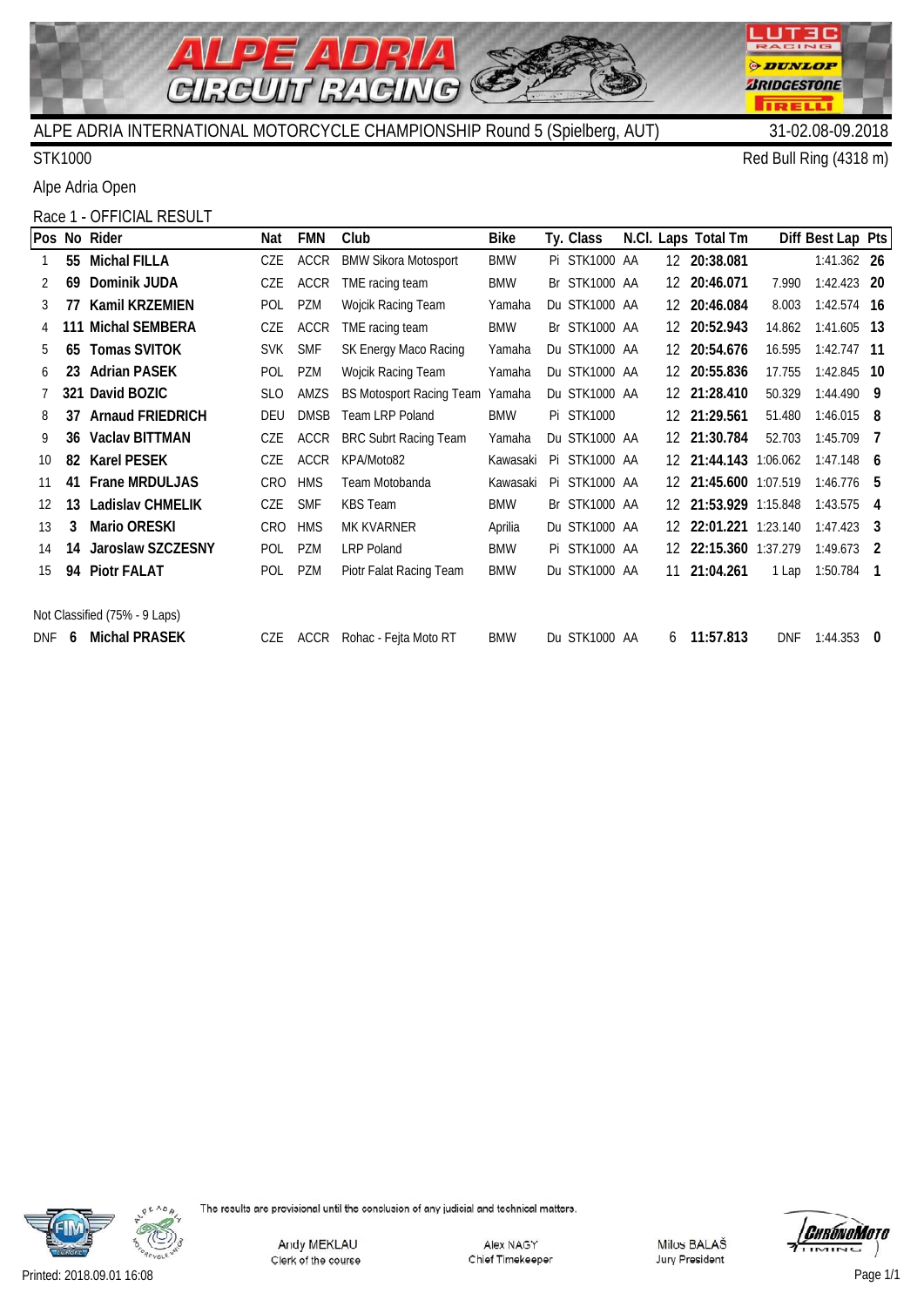

ALPE ADRIA - STK1000

Red Bull Ring 4,318 km

Combined Q and R1 Times

| Pos |     | No. Name            | <b>FMN</b>  | Team                         | <b>Bike</b> | <b>Class Overall BestTm In Session</b> |          |               |          | <b>O Best Tm R1 Best Tm</b> |
|-----|-----|---------------------|-------------|------------------------------|-------------|----------------------------------------|----------|---------------|----------|-----------------------------|
|     | 55  | Michal FILLA        | <b>ACCR</b> | <b>BMW Sikora Motosport</b>  | <b>BMW</b>  | STK1000                                | 1:41.338 | Qualification | 1:41.338 | 1:41.362                    |
|     | 111 | Michal SEMBERA      | <b>ACCR</b> | TME racing team              | <b>BMW</b>  | STK1000                                | 1:41.605 | Race 1        | 1:43.218 | 1:41.605                    |
| 3.  | 69  | Dominik JUDA        | <b>ACCR</b> | TME racing team              | <b>BMW</b>  | STK1000                                | 1:42.423 | Race 1        | 1:44.245 | 1:42.423                    |
| 4   | 77  | Kamil KRZEMIEN      | PZM         | Wojcik Racing Team           | Yamaha      | STK1000                                | 1:42.574 | Race 1        | 1:44.380 | 1:42.574                    |
| 5.  | 65  | <b>Tomas SVITOK</b> | SMF         | SK Energy Maco Racing        | Yamaha      | STK1000                                | 1:42.747 | Race 1        | 1:44.342 | 1:42.747                    |
| 6   | 23  | <b>Adrian PASEK</b> | <b>PZM</b>  | Wojcik Racing Team           | Yamaha      | STK1000                                | 1:42.845 | Race 1        | 1:44.544 | 1:42.845                    |
|     | 6.  | Michal PRASEK       | <b>ACCR</b> | Rohac - Fejta Moto RT        | <b>BMW</b>  | STK1000                                | 1:43.430 | Qualification | 1:43.430 | 1:44.353                    |
| 8   | 13  | Ladislav CHMELIK    | <b>SMF</b>  | KBS Team                     | <b>BMW</b>  | STK1000                                | 1:43.575 | Race 1        | 1:45.822 | 1:43.575                    |
| 9   | 321 | David BOZIC         | AMZS        | BS Motosport Racing Tea      | Yamaha      | STK1000                                | 1:44.034 | Qualification | 1:44.034 | 1:44.490                    |
| 10  | 82  | Karel PESEK         | <b>ACCR</b> | KPA/Moto82                   | Kawasaki    | STK1000                                | 1:45.512 | Qualification | 1:45.512 | 1:47.148                    |
| 11  | 37  | Arnaud FRIEDRICH    | <b>DMSB</b> | Team LRP Poland              | <b>BMW</b>  | STK1000                                | 1:45.697 | Oualification | 1:45.697 | 1:46.015                    |
| 12  | 36  | Vaclav BITTMAN      | <b>ACCR</b> | <b>BRC Subrt Racing Team</b> | Yamaha      | STK1000                                | 1:45.709 | Race 1        | 1:46.616 | 1:45.709                    |
| 13  | 41  | Frane MRDULJAS      | <b>HMS</b>  | Team Motobanda               | Kawasaki    | STK1000                                | 1:46.776 | Race 1        | 1:48.176 | 1:46.776                    |
| 14  | 3.  | Mario ORESKI        | <b>HMS</b>  | <b>MK KVARNER</b>            | Aprilia     | STK1000                                | 1:47.423 | Race 1        | 1:53.140 | 1:47.423                    |
| 15  | 14  | Jaroslaw SZCZESNY   | PZM         | <b>LRP Poland</b>            | <b>BMW</b>  | STK1000                                | 1:49.317 | Qualification | 1:49.317 | 1:49.673                    |
| 16  | 94  | Piotr FALAT         | <b>PZM</b>  | Piotr Falat Racing Team      | <b>BMW</b>  | STK1000                                | 1:50.784 | Race 1        | 1:54.411 | 1:50.784                    |
|     |     |                     |             |                              |             |                                        |          |               |          |                             |



The results are provisional until the conclusion of any judicial and technical matters.

Andy MEKLAU Clerk of the course

Alex NAGY Chief Timekeeper

Milos BALAŠ Jury President



 $O<sub>r</sub>$ hite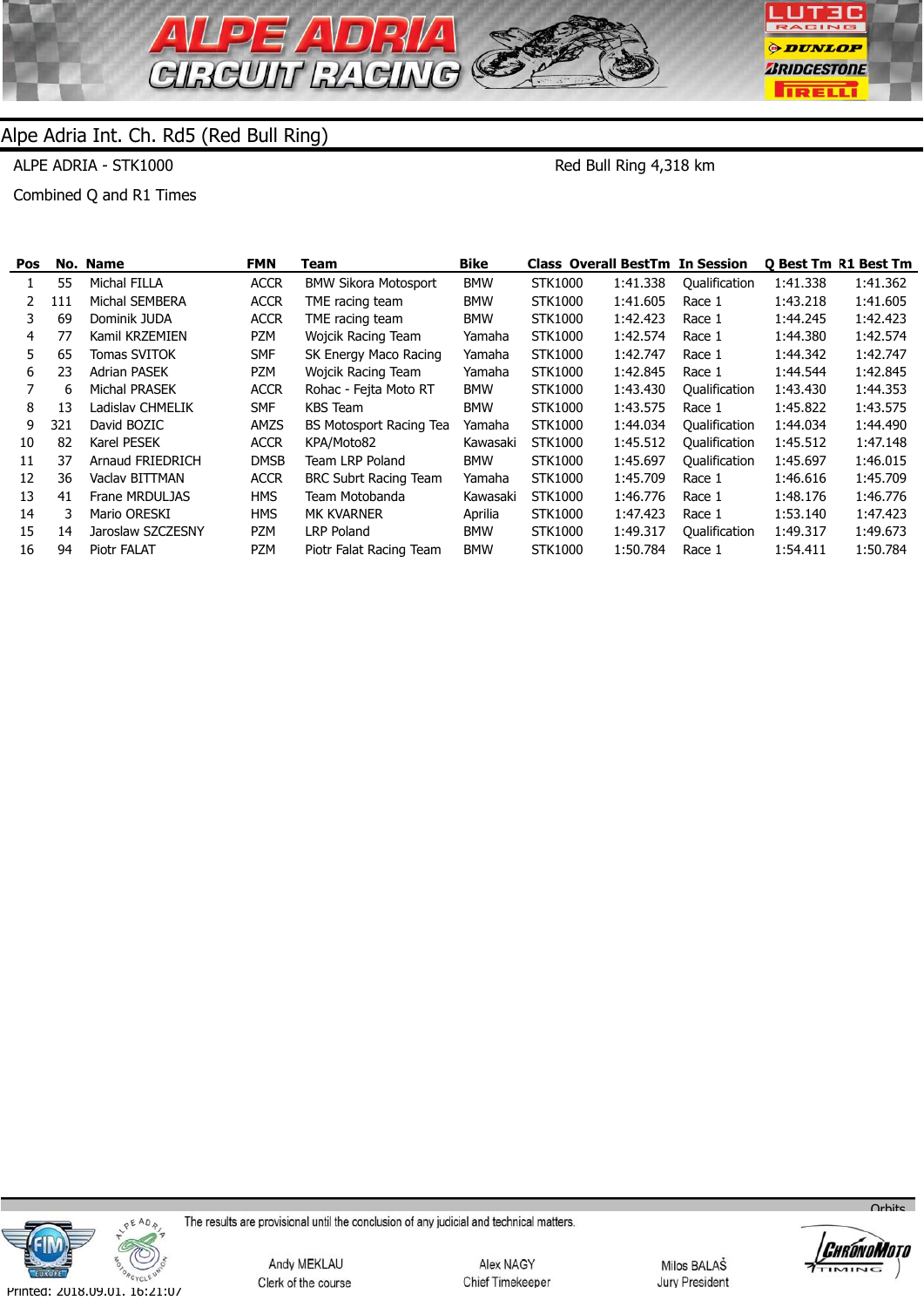

1:50.784

ALPE ADRIA - STK1000

Race 2 - OFFICIAL GRID

Race (12 Laps)

Red Bull Ring 4,318km 2018.09.02. 13:40

#### ▞▚▚▘ **POLE POSITION 1 1 1 55 Michal FILLA 2 3 111 Michal SEMBERA** 1:41.338 **69 Dominik JUDA** 1:41.605 1:42.423 **2 1 17 Kamil KRZEMIEN 5 6 65 Tomas SVITOK 23 Adrian PASEK** 1:42.574 1:42.747 1:42.845  **3 <sup>7</sup> 6 Michal PRASEK 8 9 13 Ladislav CHMELIK 321 David BOZIC** 1:43.430 1:43.575 1:44.034 **4 10**<br>**82 Karel PESEK 11 12 37 Arnaud FRIEDRICH 36 Vaclav BITTMAN** 1:45.512 1:45.697 1:45.709 **5 13 14 15 3 Mario ORESKI** 1:46.776 **14 Jaroslaw SZCZESNY** 1:47.423 1:49.317 **6 16**

**OEADA** CYCL Printed: 2018.09.01. 16:22:21

The results are provisional until the conclusion of any judicial and technical matters.

Andy MEKLAU Clerk of the course

Alex NAGY Chief Timekeeper

Milos BALAŠ **Jury President** 



 $O<sub>r</sub>$ hito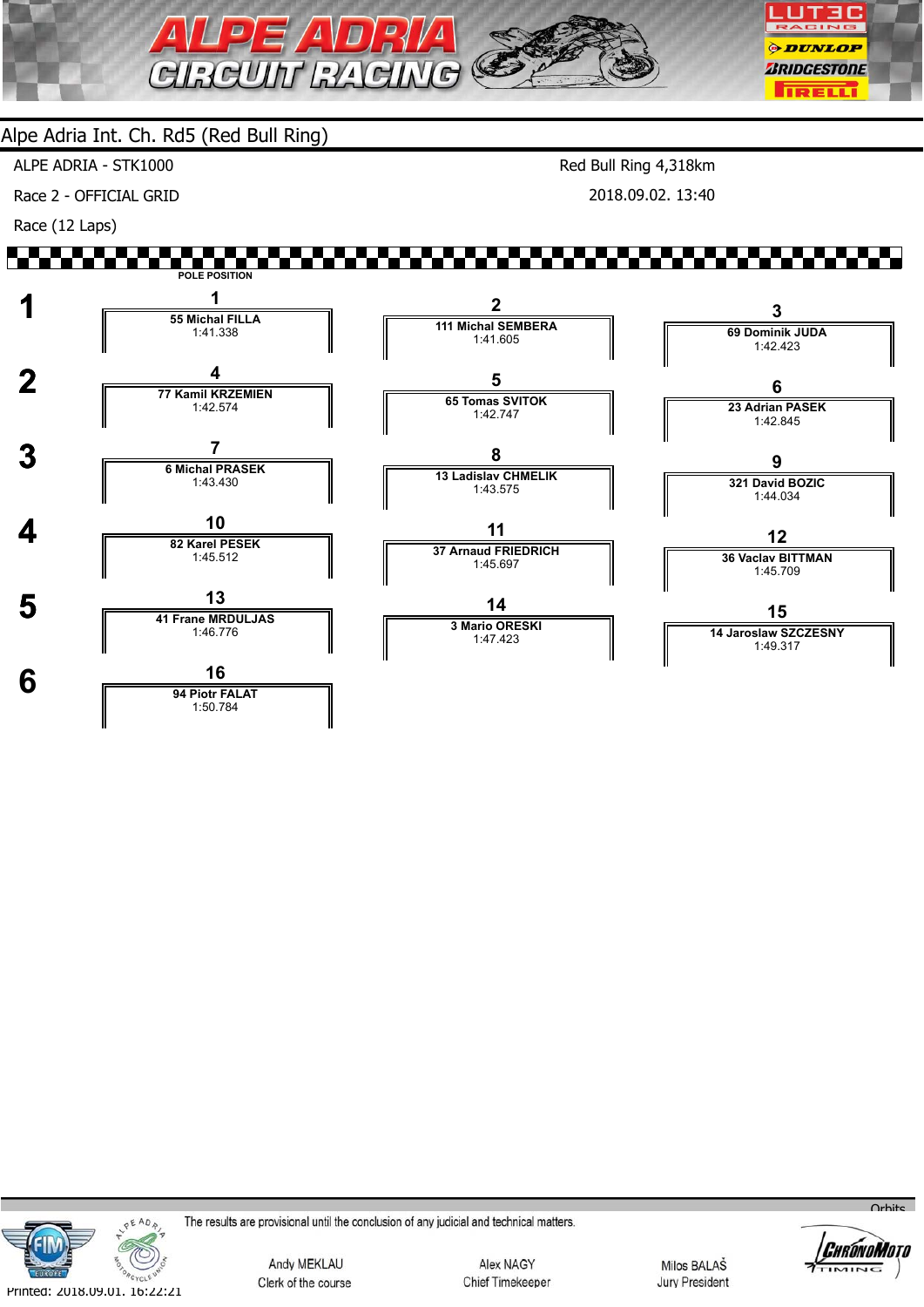

Alpe Adria Open

STK1000 Red Bull Ring (4318 m)

**LUT3C** RACING

**ODUNLOP** *BRIDGESTONE* 

**TRELL** 

### Race 2

|               |    | Pos No Rider            | Nat        | <b>FMN</b>  | Club                            | Bike       |    | Ty. Class         |    | N.Cl. Laps Total Tm   |        | Diff Best Lap Pts |     |
|---------------|----|-------------------------|------------|-------------|---------------------------------|------------|----|-------------------|----|-----------------------|--------|-------------------|-----|
|               |    | 23 Adrian PASEK         | <b>POL</b> | PZM         | Wojcik Racing Team              | Yamaha     |    | Du STK1000 AA     |    | 12 18:15.326          |        | 1:30.588 25       |     |
| 2             | 55 | Michal FILLA            | CZE        | <b>ACCR</b> | <b>BMW Sikora Motosport</b>     | <b>BMW</b> |    | Pi STK1000 AA     | 12 | 18:15.569             | 0.243  | $1:30.343$ 21     |     |
| 3             | 37 | <b>Arnaud FRIEDRICH</b> | <b>DEU</b> | <b>DMSB</b> | <b>Team LRP Poland</b>          | <b>BMW</b> |    | <b>Pi STK1000</b> |    | 12 18:26.521          | 11.195 | $1:30.691$ 16     |     |
|               | 6  | <b>Michal PRASEK</b>    | CZE        | <b>ACCR</b> | Rohac - Fejta Moto RT           | <b>BMW</b> |    | Du STK1000 AA     |    | 12 18:39.439          | 24.113 | 1:31.968 13       |     |
| 5.            | 77 | Kamil KRZEMIEN          | <b>POL</b> | PZM         | Wojcik Racing Team              | Yamaha     |    | Du STK1000 AA     |    | 12 18:48.546          | 33.220 | 1:33.206 11       |     |
| 6             | 82 | <b>Karel PESEK</b>      | CZE        | <b>ACCR</b> | KPA/Moto82                      | Kawasaki   |    | Pi STK1000 AA     | 12 | 18:50.807             | 35.481 | 1:33.078 10       |     |
|               |    | 111 Michal SEMBERA      | CZE        | ACCR        | TME racing team                 | <b>BMW</b> |    | Br STK1000 AA     | 12 | 18:51.185             | 35.859 | $1:32.858$ 9      |     |
| 8             |    | 36 Vaclay BITTMAN       | CZE        | ACCR        | <b>BRC Subrt Racing Team</b>    | Yamaha     |    | Du STK1000 AA     |    | 12 18:53.444          | 38.118 | $1:33.125$ 8      |     |
| 9             | 65 | <b>Tomas SVITOK</b>     | <b>SVK</b> | <b>SMF</b>  | SK Energy Maco Racing           | Yamaha     |    | Du STK1000 AA     | 12 | 19:01.570             | 46.244 | $1:32.132$ 7      |     |
| 10            | 13 | Ladislav CHMELIK        | <b>CZE</b> | <b>SMF</b>  | <b>KBS</b> Team                 | <b>BMW</b> |    | Br STK1000 AA     | 12 | 19:01.584             | 46.258 | $1:33.902$ 6      |     |
| 11            | 69 | Dominik JUDA            | CZE        | <b>ACCR</b> | TME racing team                 | <b>BMW</b> |    | Br STK1000 AA     | 12 | 19:10.792             | 55.466 | $1:33.680$ 5      |     |
| $12 \text{ }$ |    | 94 Piotr FALAT          | <b>POL</b> | PZM         | Piotr Falat Racing Team         | <b>BMW</b> |    | Du STK1000 AA     |    | 12 19:20.993 1:05.667 |        | $1:35.187$ 4      |     |
| 13            |    | 14 Jaroslaw SZCZESNY    | POL        | PZM         | <b>LRP Poland</b>               | <b>BMW</b> |    | Pi STK1000 AA     | 12 | 19:21.073 1:05.747    |        | $1:35.289$ 3      |     |
| 14            |    | 321 David BOZIC         | <b>SLO</b> | AMZS        | <b>BS Motosport Racing Team</b> | Yamaha     |    | Du STK1000 AA     | 12 | 19:21.383 1:06.057    |        | $1:35.121$ 2      |     |
| 15            | 41 | Frane MRDULJAS          | CRO        | <b>HMS</b>  | Team Motobanda                  | Kawasaki   | Pi | STK1000 AA        | 11 | 18:33.231             | 1 Lap  | 1:40.076          | - 1 |
| 16            | 3  | <b>Mario ORESKI</b>     | CRO        | <b>HMS</b>  | MK KVARNER                      | Aprilia    |    | Du STK1000 AA     | 11 | 18:35.962             | 1 Lap  | $1:39.838$ 0      |     |



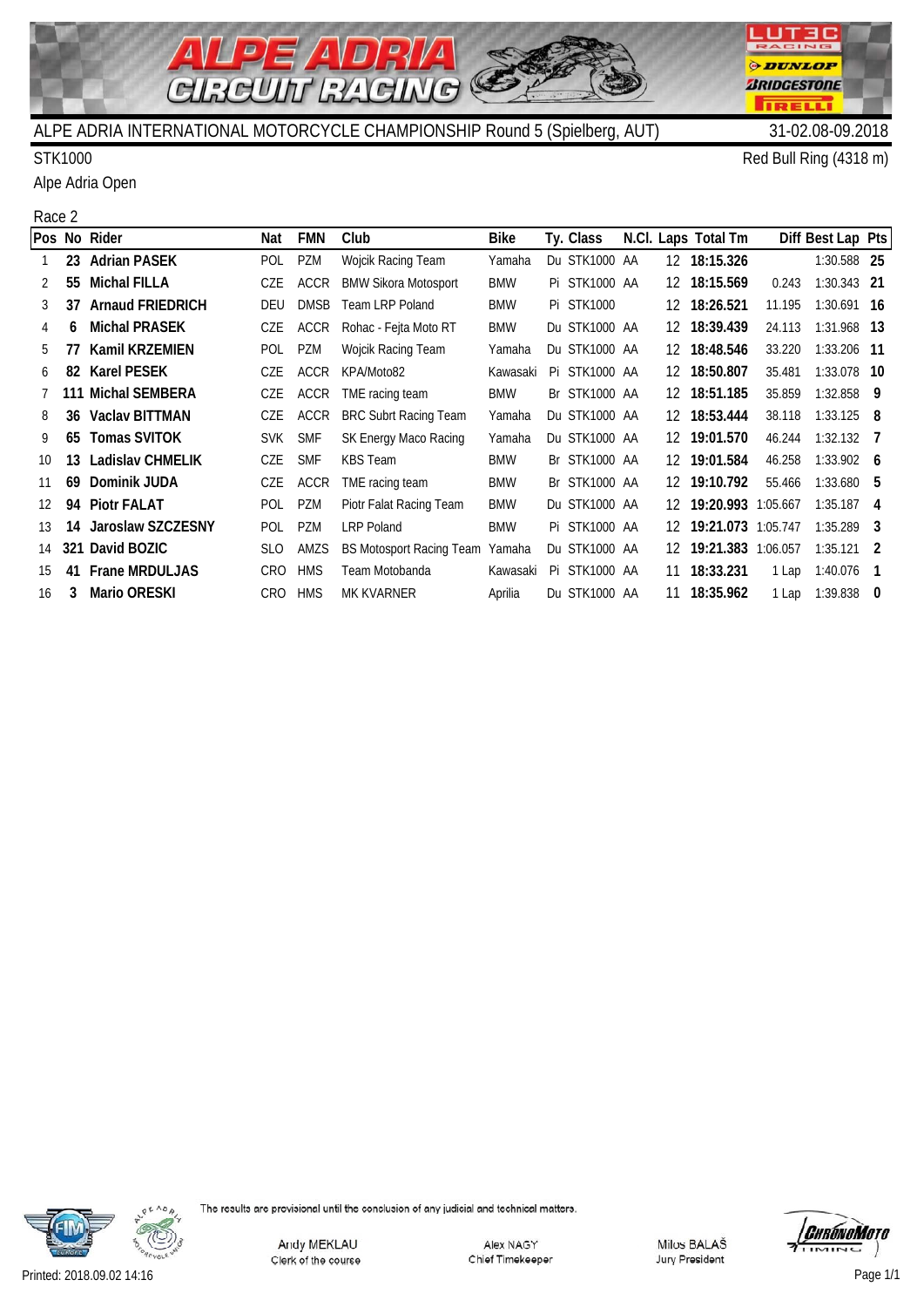

## SBK Red Bull Ring (4318 m)

Alpe Adria Open

#### **Qualifying**

|        |     | Pos No Rider                     | Nat        | <b>FMN</b>  | Club                                         | <b>Bike</b> |    | Ty. Class  |    | N.Cl. Laps | <b>Best Tm</b> | Diff   | Gap Pts     |                          |
|--------|-----|----------------------------------|------------|-------------|----------------------------------------------|-------------|----|------------|----|------------|----------------|--------|-------------|--------------------------|
| -1     | 98  | <b>Karel HANIKA</b>              | CZE        | <b>ACCR</b> | Mercury Racing Team                          | <b>BMW</b>  |    | Br SBK     | AA | 12         | 1:41.068       |        |             | 3                        |
| 2      | 411 | <b>Philipp STEINMAYR</b>         | AUT        | AMF         | <b>ESA Racing Team</b>                       | Yamaha      |    | Du SBK     | AA | 11         | 1:41.939       | 0.871  | 0.871       | $\overline{2}$           |
| 3      | 36  | <b>Nico THONI</b>                | AUT        | AMF         | Team Styria Racing                           | Aprilia     |    | Pi SBK     | AA | 11         | 1:42.457       | 1.389  | 0.518       | $\overline{\phantom{a}}$ |
| 4      | 33  | Marek SZKOPEK                    | POL        | PZM         | Wojcik Racing Team                           | Yamaha      |    | Du SBK     | AA | 10         | 1:42.538       | 1.470  | $0.081$ 0   |                          |
| 5      | 13  | <b>Ville VALTONEN</b>            | <b>FIN</b> | SML         | Team Sensetec                                | Yamaha      |    | Pi SBK     |    | 12         | 1:42.681       | 1.613  | $0.143$ 0   |                          |
| 6      | 45  | Ondrej JEZEK                     | CZE        | <b>ACCR</b> | Mercury Racing Team                          | <b>BMW</b>  |    | Br SBK     | AA | 18         | 1:42.731       | 1.663  | $0.050$ 0   |                          |
| 7      | 37  | <b>Christopher KEMMER</b>        | AUT        | AMF         | Bertl K. Racing Team                         | <b>BMW</b>  |    | Pi SBK     | AA | 14         | 1:43.351       | 2.283  | $0.620$ 0   |                          |
| 8      | 71  | <b>Thomas BERGHAMMER</b>         | AUT        | AMF         | Team Berghammer                              | Suzuki      |    | Pi SBK     | AA | 13         | 1:43.563       | 2.495  | $0.212$ 0   |                          |
| 9      | 15  | <b>Milos CIHAK</b>               | CZE        | <b>ACCR</b> | <b>BMW Motorrad Czech</b>                    | <b>BMW</b>  |    | Pi SBK     | AA | 11         | 1:43.733       | 2.665  | $0.170$ 0   |                          |
| 10     | 19  | Pawel SZKOPEK                    | POL        | PZM         | Pazera Racing                                | Yamaha      |    | Du SBK     | AA | 15         | 1:43.789       | 2.721  | $0.056$ 0   |                          |
| 11     | 95  | <b>Julian MAYER</b>              | AUT        | AMF         | Motorrad Mayer                               | Yamaha      |    | Du SBK     | AA | 18         | 1:43.905       | 2.837  | $0.116$ 0   |                          |
| 12     | 17  | <b>Pawel GORKA</b>               | <b>POL</b> | PZM         | Wojcik Racing Team                           | Yamaha      |    | Du SBK     | AA | 16         | 1:44.099       | 3.031  | $0.194$ 0   |                          |
| 13     |     | 163 Bartlomiej MORANSKI          | POL        | PZM         | <b>BMP Motors</b>                            | <b>BMW</b>  |    | Pi SBK     | AA | 16         | 1:44.389       | 3.321  | $0.290$ 0   |                          |
| 14     | 64  | <b>Rene GEBETSROITHER</b>        | AUT        | AMF         | Team Fritze-PSV Wels                         | <b>BMW</b>  |    | Du SBK     | AA | 12         | 1:44.479       | 3.411  | $0.090$ 0   |                          |
| 15     | 90  | Bartlomiej LEWANDOWSKI           | POL        | PZM         | Team LRP Poland                              | <b>BMW</b>  | Pi | <b>SBK</b> | AA | 17         | 1:44.930       | 3.862  | $0.451$ 0   |                          |
| 16     | 11  | <b>Ireneusz SIKORA</b>           | POL        | PZM         | <b>BMW Sikora Motosport</b>                  | <b>BMW</b>  |    | Pi SBK     | AA | 12         | 1:44.961       | 3.893  | $0.031$ 0   |                          |
| 17     | 56  | <b>Thomas GRADINGER</b>          | AUT        | AMF         | Leitwolf Racing                              | Honda       |    | Pi SBK     | AA | 14         | 1:44.983       | 3.915  | $0.022$ 0   |                          |
| 18     |     | 645 Christian WEBER              | AUT        | <b>AMF</b>  | MRC Wolfsberg-2Rad Dohr                      | Suzuki      |    | Du SBK     | AA | 15         | 1:45.198       | 4.130  | $0.215$ 0   |                          |
| 19     | 81  | Christian WIESINGER MAYR AUT     |            | AMF         | <b>PSV-Weels</b>                             | <b>BMW</b>  |    | Du SBK     | AA | 17         | 1:45.459       | 4.391  | $0.261$ 0   |                          |
| 20     | 49  | <b>Mike WOHNER</b>               | AUT        | AMF         | Dunlop Racing                                | <b>BMW</b>  |    | Du SBK     | AA | 17         | 1:45.819       | 4.751  | $0.36$ 0    |                          |
| 21     |     | 133 Vaclav RUMLENA               | CZE        | <b>ACCR</b> | Halbich Motorsport                           | Yamaha      |    | Du SBK     | AA | 15         | 1:46.189       | 5.121  | $0.37 \t 0$ |                          |
| 22     | 41  | <b>Stanislav POLAK</b>           | CZE        | <b>ACCR</b> | GT2 Motorsport                               | Yamaha      |    | Pi SBK     | AA | 14         | 1:46.557       | 5.489  | 0.368       | $\overline{\phantom{0}}$ |
| 23     |     | 16 Artur WIELEBSKI               | POL        | PZM         | Wojcik Racing Team                           | Yamaha      |    | R1 SBK     | AA | 13         | 1:47.317       | 6.249  | $0.760$ 0   |                          |
| 24     | 44  | <b>Marcin DABROWSKI</b>          | POL        | <b>SMF</b>  | Ninja-Moto Superbike Team                    | <b>BMW</b>  |    | Du SBK     | AA | 11         | 1:48.598       | 7.530  | $1.281$ 0   |                          |
| 25     |     | 224 Peter DUCHYNA                | <b>SVK</b> | <b>SMF</b>  | Peter Duchyna                                | <b>BMW</b>  |    | Du SBK     | AA | 7          | 1:49.677       | 8.609  | 1.079       | $\overline{\mathbf{0}}$  |
| 26     |     | 210 David OUREDNICEK             | CZE        | <b>ACCR</b> | Dafit Motoracing                             | Yamaha      |    | Du SBK     | AA | 14         | 1:51.064       | 9.996  | 1.387       | $\overline{\phantom{0}}$ |
|        |     | Not Classified (112% - 1:53.196) |            |             |                                              |             |    |            |    |            |                |        |             |                          |
|        | 6   | <b>Rudolf MAURER</b>             | AUT        | AMF         | <b>MAKU Racing Team</b>                      | Ducati      | Pi | <b>SBK</b> | AA | 13         | 1:53.320       | 12.252 | $2.256$ 0   |                          |
|        | 75  | <b>Gorski MACIEJ</b>             | POL        | PZM         | 75 Gorski Racing                             | <b>BMW</b>  | Pi | SBK        | AA | 15         | 1:53.917       | 12.849 | $0.597$ 0   |                          |
| DNS 21 |     | Hannes SCHAFZAHL                 | AUT        | AMF         | Ratezi Racing Team Ziegel Kawasaki Br, P SBK |             |    |            | AA |            |                |        |             | 0                        |
|        |     | DNS 427 Andreas FICHTENBAUER     | AUT        | AMF         | racer4kids.at                                | Yamaha      |    | Pi SBK     | AA |            |                |        |             | 0                        |
|        |     | DNS 777 Oldakowski DAMIAN        | POL        | PZM         | Oldakowski Team                              | Yamaha      |    | Du SBK     | AA |            |                |        |             | 0                        |
|        |     |                                  |            |             |                                              |             |    |            |    |            |                |        |             |                          |



The results are provisional until the conclusion of any judicial and technical matters.

Andy MEKLAU Clerk of the course

Alex NAGY Chief Timekeeper



Printed: 2018.09.01 11:34 Page 1/1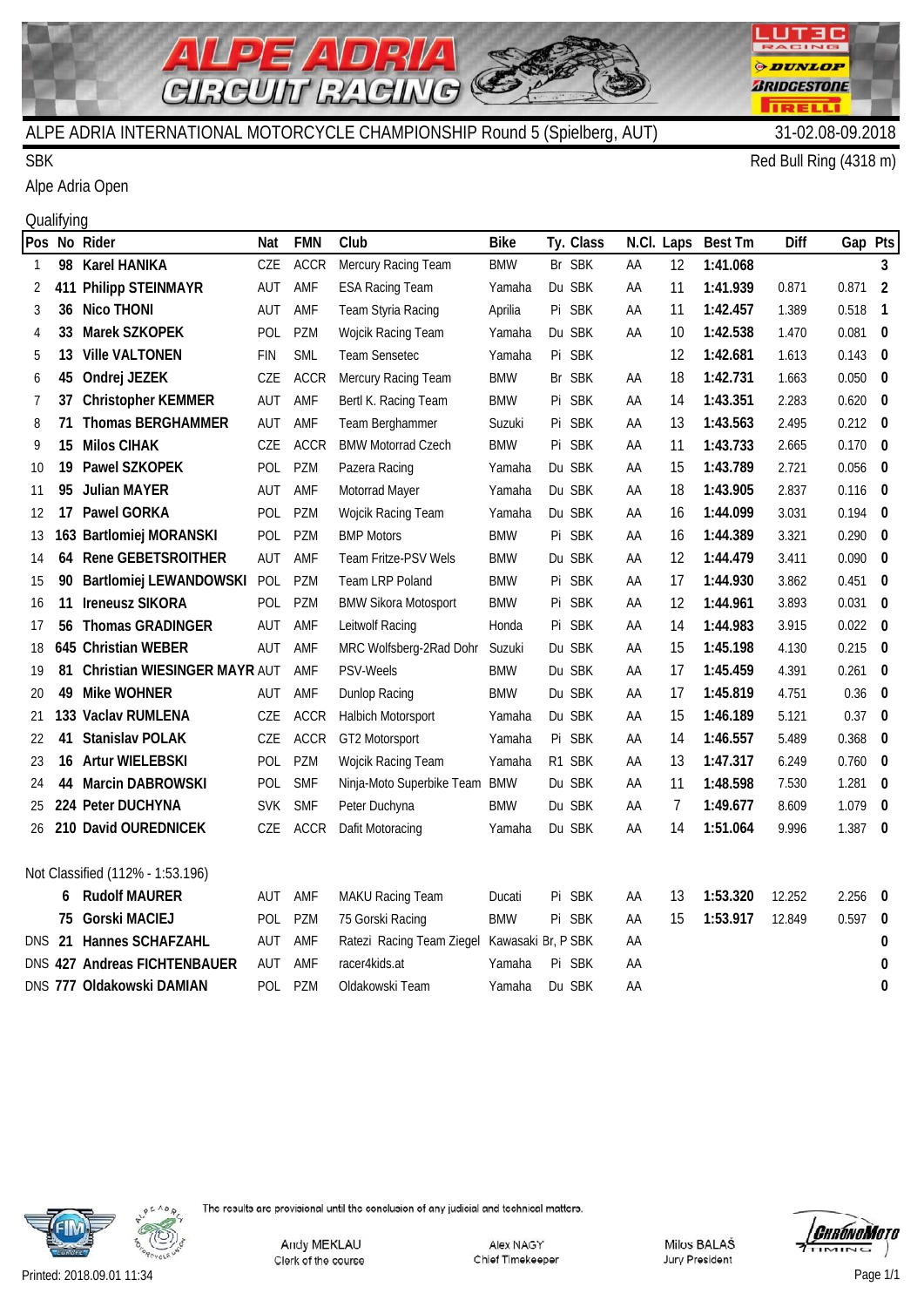

Alpe Adria Int. Ch. Rd5 (Red Bull Ring) ALPE ADRIA - SBK Red Bull Ring 4,318 km 2018.09.01. 16:15 Race 1 Race (14 Laps) ▞▚▚▘ ,,,,,,,, **POLE POSITION 1 1 1 98 Karel HANIKA 2 3 411 Philipp STEINMAYR 36 Nico THONI** 1:41.068 1:41.939 1:42.457  $\frac{4}{\sqrt{33 \text{ Marek SZKOPEK}}}$ **5 6 13 Ville VALTONEN 45 Ondrej JEZEK** 1:42.538 1:42.681  $1:42.731$  **3 <sup>7</sup> 37 Christopher KEMMER 8 9 71 Thomas BERGHAMMER 15 Milos CIHAK** 1:43.351 1:43.563 1:43.733 **4** 19 Pawel SZKOPEK **11 12 95 Julian MAYER 17 Pawel GORKA** 1:43.789 1:43.905 1:44.099 **5** 163 Bartlomiej MORANSKI **14 15 64 Rene GEBETSROITHER** 1:44.389 **90 Bartlomiej LEWANDOWSKI** 1:44.479 1:44.930 **6 11 Ireneusz SIKORA 17 18 56 Thomas GRADINGER 645 Christian WEBER** 1:44.961 1:44.983 1:45.198 **7 19**<br>**81 C. WIESINGER MAYR 20 21 49 Mike WOHNER 133 Vaclav RUMLENA** 1:45.459 1:45.819 1:46.189 **8 22 11 Stanislav POLAK 23 24 16 Artur WIELEBSKI 44 Marcin DABROWSKI** 1:46.557 1:47.317 1:48.598 **9 25 224 Peter DUCHYNA 26 27 210 David OUREDNICEK** 1:49.677 **6 Rudolf MAURER** 1:51.064 1:53.320 **10 28**<br>**75 Gorski MACIEJ 29 21 Hannes SCHAFZAHL** 1:53.917



The results are provisional until the conclusion of any judicial and technical matters.

Andy MEKLAU Clerk of the course

Alex NAGY Chief Timekeeper

Milos BALAŠ **Jury President** 



 $Q<sub>r</sub>$ bits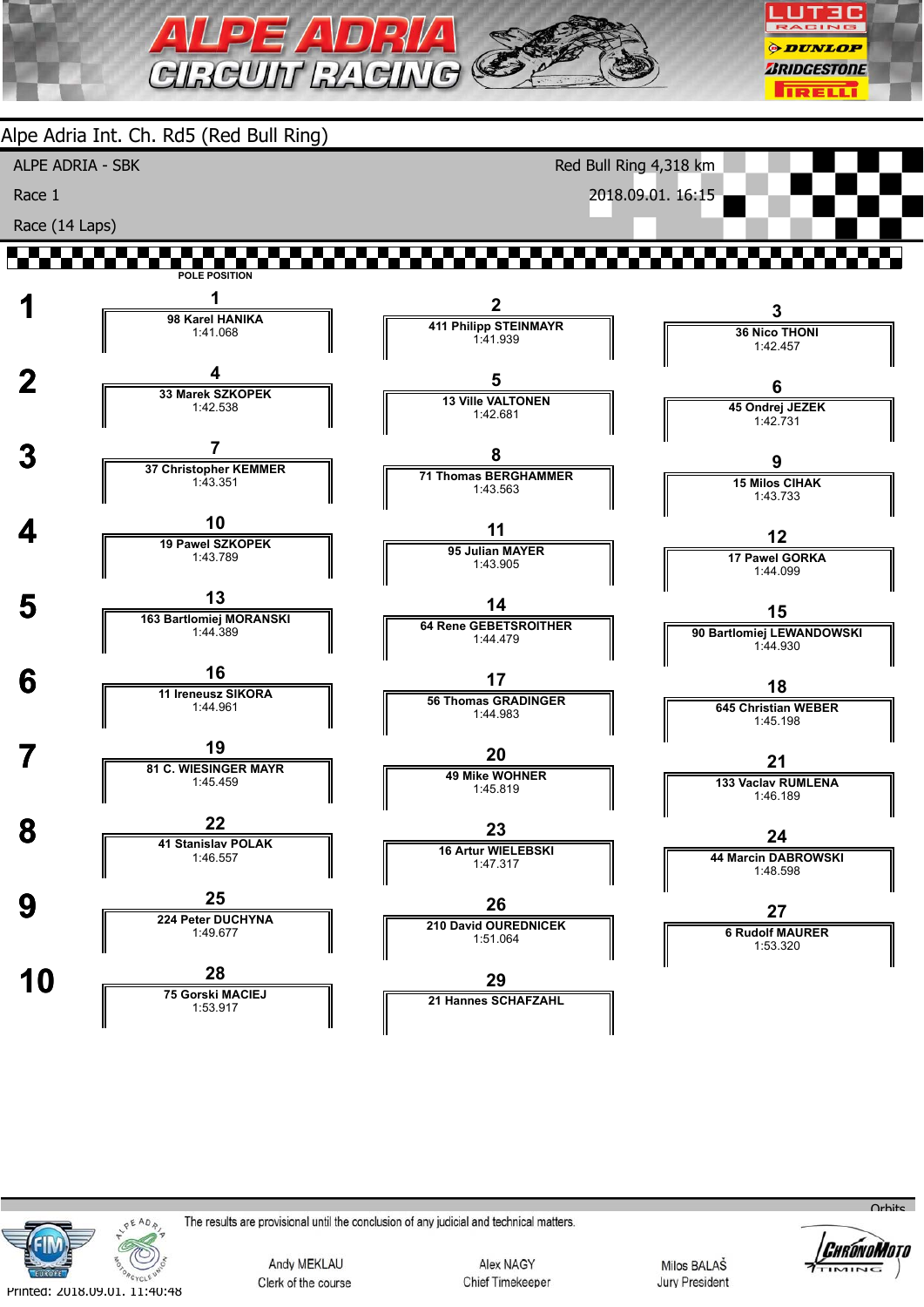

#### SBK Red Bull Ring (4318 m)

Race 1

Alpe Adria Open

| Pos          |    | No Rider                        | Nat        | <b>FMN</b>  | Club                          | <b>Bike</b>        |    | Ty. Class  |    |    | N.Cl. Laps Total Tm |            | Diff Best Lap Pts |                          |
|--------------|----|---------------------------------|------------|-------------|-------------------------------|--------------------|----|------------|----|----|---------------------|------------|-------------------|--------------------------|
| $\mathbf{1}$ | 98 | <b>Karel HANIKA</b>             | CZE        | <b>ACCR</b> | Mercury Racing Team           | <b>BMW</b>         |    | Br SBK     | AA | 10 | 16:52.021           |            | 1:40.157 26       |                          |
| 2            | 71 | <b>Thomas BERGHAMMER</b>        | AUT        | AMF         | PSV - Weels                   | Suzuki             |    | Pi SBK     | AA | 10 | 17:09.778           | 17.757     | 1:41.521 20       |                          |
| 3            | 45 | Ondrej JEZEK                    | CZE        | <b>ACCR</b> | Mercury Racing Team           | <b>BMW</b>         |    | Br SBK     | AA | 10 | 17:23.985           | 31.964     | 1:42.099 16       |                          |
| 4            | 56 | <b>Thomas GRADINGER</b>         | AUT        | AMF         | Leitwolf Racing               | Honda              |    | Pi SBK     | AA | 10 | 17:24.994           | 32.973     | 1:42.757 13       |                          |
| 5            | 19 | Pawel SZKOPEK                   | POL        | PZM         | Pazera Racing                 | Yamaha             |    | Du SBK     | AA | 10 | 17:32.113           | 40.092     | 1:44.064 11       |                          |
| 6            |    | 163 Bartlomiej MORANSKI         | POL        | PZM         | <b>BMP Motors</b>             | <b>BMW</b>         |    | Pi SBK     | AA | 10 | 17:32.903           | 40.882     | 1:43.810 10       |                          |
| 7            | 11 | <b>Ireneusz SIKORA</b>          | POL        | PZM         | <b>BMW Sikora Motosport</b>   | <b>BMW</b>         | Pi | <b>SBK</b> | AA | 10 | 17:36.307           | 44.286     | 1:43.755          | $\overline{9}$           |
| 8            | 90 | Bartlomiej LEWANDOWSKI          | POL        | PZM         | Team LRP Poland               | <b>BMW</b>         |    | Pi SBK     | AA | 10 | 17:49.017           | 56.996     | 1:44.195 8        |                          |
| 9            | 37 | <b>Christopher KEMMER</b>       | AUT        | AMF         | Bertl K. Racing Team          | <b>BMW</b>         |    | Pi SBK     | ΑA | 10 | 17:51.785           | 59.764     | 1:44.523          | $\overline{7}$           |
| 10           | 16 | <b>Artur WIELEBSKI</b>          | POL        | PZM         | Wojcik Racing Team            | Yamaha             |    | R1 SBK     | AA | 10 | 17:53.340 1:01.319  |            | 1:45.360 $6$      |                          |
| 11           |    | 645 Christian WEBER             | AUT        | AMF         | MRC Wolfsberg-2Rad Dohr       | Suzuki             |    | Du SBK     | AA | 10 | 17:59.937 1:07.916  |            | 1:45.159 5        |                          |
| 12           | 49 | <b>Mike WOHNER</b>              | AUT        | AMF         | Dunlop Racing                 | <b>BMW</b>         |    | Du SBK     | AA | 10 | 18:05.689 1:13.668  |            | $1:45.612$ 4      |                          |
| 13           |    | 210 David OUREDNICEK            | CZE        | <b>ACCR</b> | Dafit Motoracing              | Yamaha             |    | Du SBK     | AA | 10 | 18:20.190 1:28.169  |            | $1:47.672$ 3      |                          |
| 14           |    | 411 Philipp STEINMAYR           | AUT        | AMF         | <b>ESA Racing Team</b>        | Yamaha             |    | Du SBK     | AA | 10 | 18:23.249 1:31.228  |            | $1:42.907$ 2      |                          |
| 15           |    | 133 Vaclav RUMLENA              | CZE        | <b>ACCR</b> | Halbich Motorsport            | Yamaha             |    | Du SBK     | AA | 10 | 18:23.391 1:31.370  |            | $1:45.551$ 1      |                          |
| 16           | 44 | <b>Marcin DABROWSKI</b>         | POL        | <b>SMF</b>  | Ninja-Moto Superbike Team BMW |                    |    | Du SBK     | AA | 10 | 18:25.019 1:32.998  |            | $1:47.406$ 0      |                          |
| 17           |    | 224 Peter DUCHYNA               | <b>SVK</b> | <b>SMF</b>  | Peter Duchyna                 | <b>BMW</b>         |    | Du SBK     | AA | 10 | 18:31.865 1:39.844  |            | 1:47.288          | $\overline{\phantom{0}}$ |
| 18           | 75 | <b>Gorski MACIEJ</b>            | <b>POL</b> | PZM         | 75 Gorski Racing              | <b>BMW</b>         |    | Pi SBK     | AA | 9  | 17:25.968           | 1 Lap      | $1:52.768$ 0      |                          |
| 19           |    | 81 Christian WIESINGER MAYR AUT |            | AMF         | <b>PSV-Weels</b>              | <b>BMW</b>         |    | Du SBK     | AA | 7  | 17:23.882           | 3 Laps     | 1:48.076 0        |                          |
|              |    |                                 |            |             |                               |                    |    |            |    |    |                     |            |                   |                          |
|              |    | Not Classified (75% - Laps)     |            |             |                               |                    |    |            |    |    |                     |            |                   |                          |
| DNF -        |    | 95 Julian MAYER                 | AUT        | AMF         | Motorrad Mayer                | Yamaha             |    | Du SBK     | AA | 10 | 17:18.384           | <b>DNF</b> | $1:42.547$ 0      |                          |
| <b>DNF</b>   | 13 | <b>Ville VALTONEN</b>           | <b>FIN</b> | <b>SML</b>  | Team Sensetec                 | Yamaha             |    | Pi SBK     |    | 10 | 17:18.715           | <b>DNF</b> | $1:41.786$ 0      |                          |
| <b>DNF</b>   | 64 | <b>Rene GEBETSROITHER</b>       | AUT        | AMF         | Team Fritze-PSV Wels          | <b>BMW</b>         |    | Du SBK     | ΑA | 10 | 17:47.517           | <b>DNF</b> | $1:45.236$ 0      |                          |
| <b>DNF</b>   | 17 | <b>Pawel GORKA</b>              | POL        | PZM         | Wojcik Racing Team            | Yamaha             |    | Du SBK     | AA | 9  | 15:56.146           | <b>DNF</b> | $1:44.447$ 0      |                          |
| <b>DNF</b>   | 41 | <b>Stanislav POLAK</b>          | CZE        | <b>ACCR</b> | GT2 Motorsport                | Yamaha             |    | Pi SBK     | ΑA | 9  | 16:17.942           | DNF        | 1:46.106 0        |                          |
| <b>DNF</b>   | 6  | <b>Rudolf MAURER</b>            | AUT        | AMF         | MAKU Racing Team              | Ducati             |    | Pi SBK     | AA | 9  | 17:02.650           | <b>DNF</b> | $1:50.954$ 0      |                          |
| DNF          | 36 | <b>Nico THONI</b>               | AUT        | AMF         | Team Styria Racing            | Aprilia            |    | Pi SBK     | AA | 1  | 1:47.294            | <b>DNF</b> | 1:47.294          | $\overline{\mathbf{0}}$  |
| <b>DNF</b>   | 33 | Marek SZKOPEK                   | POL        | PZM         | Wojcik Racing Team            | Yamaha             |    | Du SBK     | AA |    | 0.000               | <b>DNF</b> |                   | 0                        |
| DNS.         | 15 | <b>Milos CIHAK</b>              | CZE        | <b>ACCR</b> | <b>BMW Motorrad Czech</b>     | <b>BMW</b>         |    | Pi SBK     | AA |    | 0.000               | <b>DNS</b> |                   | 0                        |
| DNS.         | 21 | Hannes SCHAFZAHL                | AUT        | AMF         | Ratezi Racing Team Ziegel     | Kawasaki Br, P SBK |    |            | AA |    | 0.000               | <b>DNS</b> |                   | 0                        |
|              |    | DNS 427 Andreas FICHTENBAUER    | AUT        | AMF         | racer4kids.at                 | Yamaha             |    | Pi SBK     | AA |    | 0.000               | <b>DNS</b> |                   | 0                        |
|              |    | DNS 777 Oldakowski DAMIAN       | POL        | PZM         | Oldakowski Team               | Yamaha             |    | Du SBK     | AA |    | 0.000               | <b>DNS</b> |                   | 0                        |
|              |    |                                 |            |             |                               |                    |    |            |    |    |                     |            |                   |                          |

The race was stopped with red flag after 10 full laps.



The results are provisional until the conclusion of any judicial and technical matters.

Andy MEKLAU Clerk of the course

Alex NAGY Chief Timekeeper



LUT30  $\overline{\mathbf{m}}$ 

*ODUNLOP* 

*BRIDGESTONE* 

m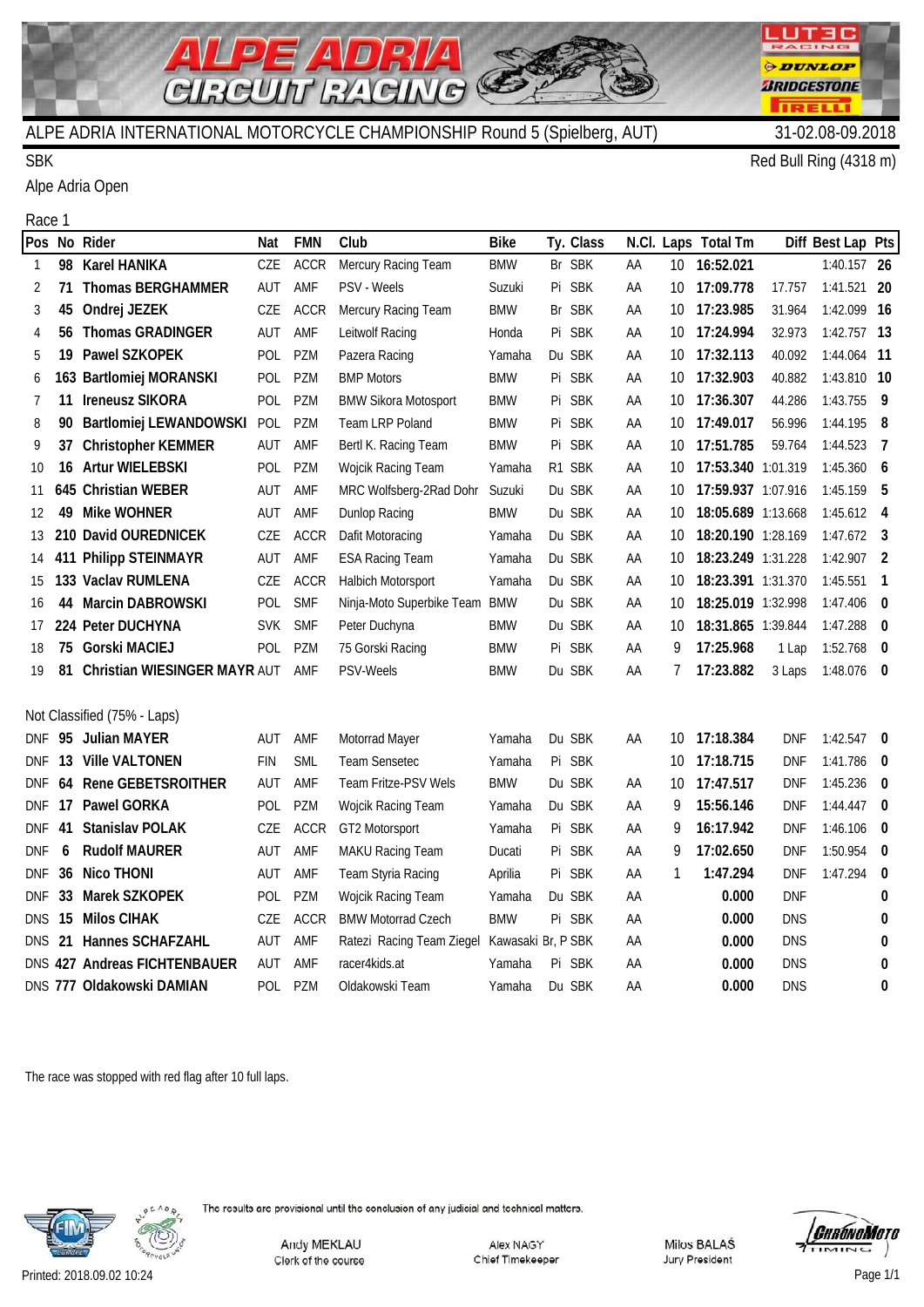

ALPE ADRIA - SBK

Red Bull Ring 4,318 km

Combined Q and R1 Times

| Pos        |     | No. Name                | <b>FMN</b>  | Team                        | <b>Bike</b> |            | <b>Class Overall BestTm In Session</b> |               |          | <b>Q Best Tm R1 Best Tm</b> |
|------------|-----|-------------------------|-------------|-----------------------------|-------------|------------|----------------------------------------|---------------|----------|-----------------------------|
| 1          | 98  | Karel HANIKA            | <b>ACCR</b> | Mercury Racing Team         | <b>BMW</b>  | <b>SBK</b> | 1:40.157                               | Race 1        | 1:41.068 | 1:40.157                    |
| 2          | 71  | Thomas BERGHAMMER       | AMF         | Team Berghammer             | Suzuki      | <b>SBK</b> | 1:41.521                               | Race 1        | 1:43.563 | 1:41.521                    |
| 3          | 13  | <b>Ville VALTONEN</b>   | <b>SML</b>  | <b>Team Sensetec</b>        | Yamaha      | <b>SBK</b> | 1:41.786                               | Race 1        | 1:42.681 | 1:41.786                    |
| 4          | 411 | Philipp STEINMAYR       | AMF         | <b>ESA Racing Team</b>      | Yamaha      | <b>SBK</b> | 1:41.939                               | Qualification | 1:41.939 | 1:42.907                    |
| 5          | 45  | Ondrej JEZEK            | <b>ACCR</b> | Mercury Racing Team         | <b>BMW</b>  | <b>SBK</b> | 1:42.099                               | Race 1        | 1:42.731 | 1:42.099                    |
| 6          | 36  | Nico THONI              | AMF         | Team Styria Racing          | Aprilia     | <b>SBK</b> | 1:42.457                               | Qualification | 1:42.457 | 1:47.294                    |
| 7          | 33  | Marek SZKOPEK           | <b>PZM</b>  | Wojcik Racing Team          | Yamaha      | <b>SBK</b> | 1:42.538                               | Qualification | 1:42.538 |                             |
| 8          | 95  | Julian MAYER            | AMF         | Motorrad Mayer              | Yamaha      | <b>SBK</b> | 1:42.547                               | Race 1        | 1:43.905 | 1:42.547                    |
| 9          | 56  | <b>Thomas GRADINGER</b> | AMF         | Leitwolf Racing             | Honda       | <b>SBK</b> | 1:42.757                               | Race 1        | 1:44.983 | 1:42.757                    |
| 10         | 37  | Christopher KEMMER      | AMF         | Bertl K. Racing Team        | <b>BMW</b>  | <b>SBK</b> | 1:43.351                               | Qualification | 1:43.351 | 1:44.523                    |
| 11         | 15  | Milos CIHAK             | <b>ACCR</b> | <b>BMW Motorrad Czech</b>   | <b>BMW</b>  | <b>SBK</b> | 1:43.733                               | Qualification | 1:43.733 |                             |
| 12         | 11  | <b>Ireneusz SIKORA</b>  | <b>PZM</b>  | <b>BMW Sikora Motosport</b> | <b>BMW</b>  | <b>SBK</b> | 1:43.755                               | Race 1        | 1:44.961 | 1:43.755                    |
| 13         | 19  | Pawel SZKOPEK           | <b>PZM</b>  | Pazera Racing               | Yamaha      | <b>SBK</b> | 1:43.789                               | Qualification | 1:43.789 | 1:44.064                    |
| 14         | 163 | Bartlomiej MORANSKI     | <b>PZM</b>  | <b>BMP Motors</b>           | <b>BMW</b>  | <b>SBK</b> | 1:43.810                               | Race 1        | 1:44.389 | 1:43.810                    |
| 15         | 17  | Pawel GORKA             | <b>PZM</b>  | Wojcik Racing Team          | Yamaha      | <b>SBK</b> | 1:44.099                               | Qualification | 1:44.099 | 1:44.447                    |
| 16         | 90  | Bartlomiej LEWANDOWSK   | <b>PZM</b>  | <b>Team LRP Poland</b>      | <b>BMW</b>  | <b>SBK</b> | 1:44.195                               | Race 1        | 1:44.930 | 1:44.195                    |
| 17         | 64  | Rene GEBETSROITHER      | AMF         | <b>Team Fritze-PSV Wels</b> | <b>BMW</b>  | <b>SBK</b> | 1:44.479                               | Qualification | 1:44.479 | 1:45.236                    |
| 18         | 645 | Christian WEBER         | AMF         | MRC Wolfsberg-2Rad Dol      | Suzuki      | <b>SBK</b> | 1:45.159                               | Race 1        | 1:45.198 | 1:45.159                    |
| 19         | 16  | Artur WIELEBSKI         | <b>PZM</b>  | Wojcik Racing Team          | Yamaha      | <b>SBK</b> | 1:45.360                               | Race 1        | 1:47.317 | 1:45.360                    |
| 20         | 81  | Christian WIESINGER MAY | AMF         | PSV-Weels                   | <b>BMW</b>  | <b>SBK</b> | 1:45.459                               | Qualification | 1:45.459 | 1:48.076                    |
| 21         | 133 | Vaclav RUMLENA          | <b>ACCR</b> | Halbich Motorsport          | Yamaha      | <b>SBK</b> | 1:45.551                               | Race 1        | 1:46.189 | 1:45.551                    |
| 22         | 49  | Mike WOHNER             | AMF         | Dunlop Racing               | <b>BMW</b>  | <b>SBK</b> | 1:45.612                               | Race 1        | 1:45.819 | 1:45.612                    |
| 23         | 41  | Stanislav POLAK         | <b>ACCR</b> | GT2 Motorsport              | Yamaha      | <b>SBK</b> | 1:46.106                               | Race 1        | 1:46.557 | 1:46.106                    |
| 24         | 224 | Peter DUCHYNA           | <b>SMF</b>  | Peter Duchyna               | <b>BMW</b>  | <b>SBK</b> | 1:47.288                               | Race 1        | 1:49.677 | 1:47.288                    |
| 25         | 44  | Marcin DABROWSKI        | <b>SMF</b>  | Ninja-Moto Superbike Tea    | <b>BMW</b>  | <b>SBK</b> | 1:47.406                               | Race 1        | 1:48.598 | 1:47.406                    |
| 26         | 210 | David OUREDNICEK        | <b>ACCR</b> | Dafit Motoracing            | Yamaha      | <b>SBK</b> | 1:47.672                               | Race 1        | 1:51.064 | 1:47.672                    |
| 27         | 6   | <b>Rudolf MAURER</b>    | AMF         | <b>MAKU Racing Team</b>     | Ducati      | <b>SBK</b> | 1:50.954                               | Race 1        | 1:53.320 | 1:50.954                    |
| 28         | 75  | Gorski MACIEJ           | <b>PZM</b>  | 75 Gorski Racing            | <b>BMW</b>  | <b>SBK</b> | 1:52.768                               | Race 1        | 1:53.917 | 1:52.768                    |
| <b>INS</b> | 777 | Oldakowski DAMIAN       | <b>PZM</b>  | Oldakowski Team             | Yamaha      | <b>SBK</b> |                                        | Qualification |          |                             |
| <b>INS</b> | 427 | Andreas FICHTENBAUER    | AMF         | racer4kids.at               | Yamaha      | <b>SBK</b> |                                        | Qualification |          |                             |
| <b>INS</b> | 21  | Hannes SCHAFZAHL        | AMF         | Ratezi Racing Team Zieg     | Kawasaki    | <b>SBK</b> |                                        | Qualification |          |                             |



The results are provisional until the conclusion of any judicial and technical matters.

Andy MEKLAU Clerk of the course

Alex NAGY Chief Timekeeper

Milos BALAŠ Jury President



 $O<sub>r</sub>$ hite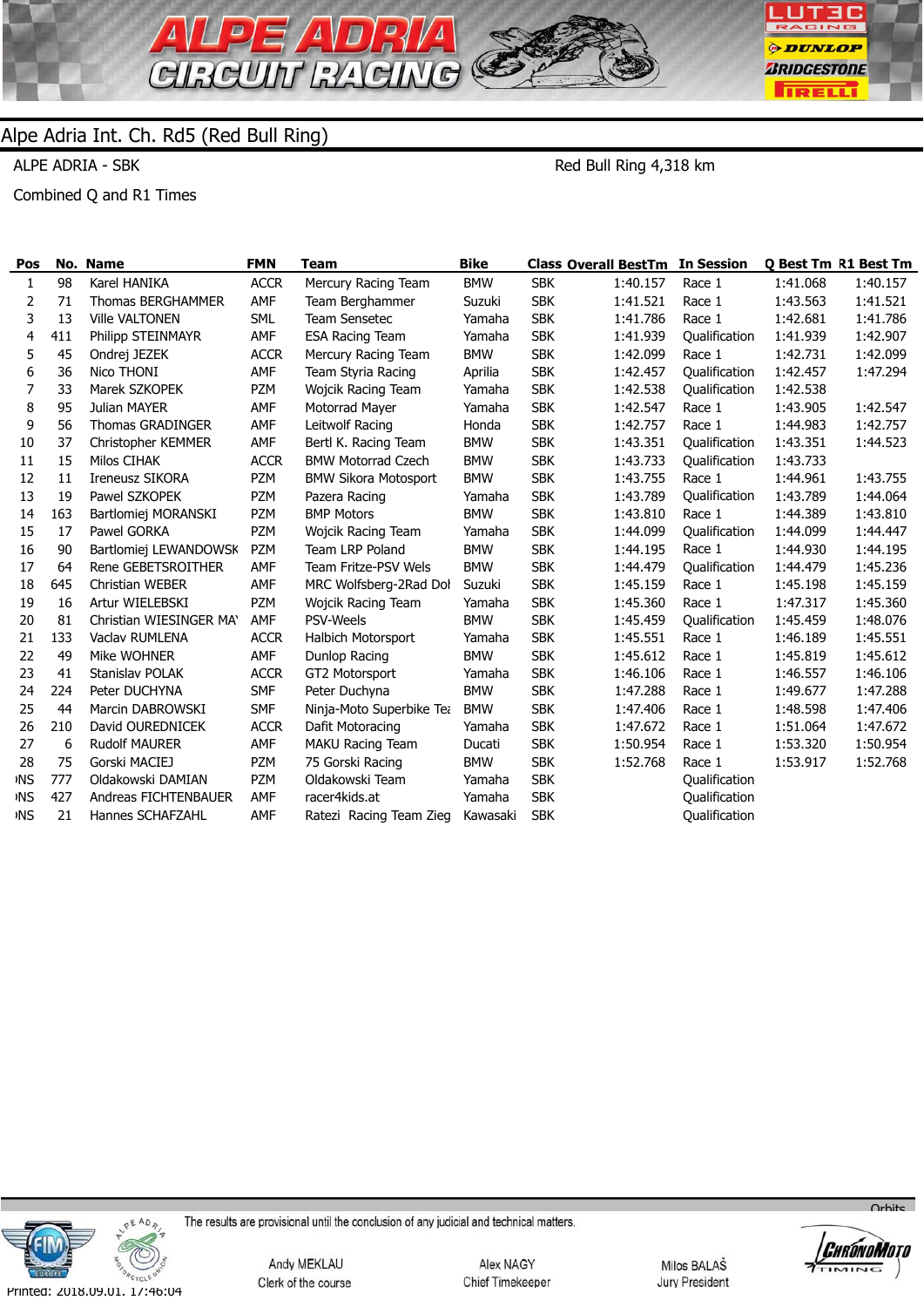

ALPE ADRIA - SBK

Race 2 - OFFICIAL GRID

Race (14 Laps)

Red Bull Ring 4,318km 2018.09.02. 14:25

#### W. W **POLE POSITION 1 1 1 98 Karel HANIKA 2 3 71 Thomas BERGHAMMER 13 Ville VALTONEN** 1:40.157 1:41.521 1:41.786  **2 <sup>4</sup> 411 Philipp STEINMAYR 5 6 45 Ondrej JEZEK 36 Nico THONI** 1:41.939 1:42.099 1:42.457  **3 <sup>7</sup> 33 Marek SZKOPEK 8 9 95 Julian MAYER 56 Thomas GRADINGER** 1:42.538 1:42.547 1:42.757  **4 <sup>10</sup> 37 Christopher KEMMER 11 12 15 Milos CIHAK 11 Ireneusz SIKORA** 1:43.351 1:43.733 1:43.755 **5** 19 Pawel SZKOPEK **14 15 163 Bartlomiej MORANSKI** 1:43.789 **17 Pawel GORKA** 1:43.810 1:44.099  **6 <sup>16</sup> 90 Bartlomiej LEWANDOWSKI 17 18 64 Rene GEBETSROITHER 645 Christian WEBER** 1:44.195 1:44.479 1:45.159 **7 19**<br>16 Artur WIELEBSKI **20 21 81 C. WIESINGER MAYR 133 Vaclav RUMLENA** 1:45.360 1:45.459 1:45.551 **8 19 Mike WOHNER 23 24 41 Stanislav POLAK 224 Peter DUCHYNA** 1:45.612 1:46.106 1:47.288 **9 144 Marcin DABROWSKI 26 27 210 David OUREDNICEK** 1:47.406 **6 Rudolf MAURER** 1:47.672 1:50.954 **10 28**<br>**75 Gorski MACIEJ 29 21 Hannes SCHAFZAHL** 1:52.768



The results are provisional until the conclusion of any judicial and technical matters.

Andy MEKLAU Clerk of the course

Alex NAGY Chief Timekeeper

Milos BALAŠ **Jury President** 



 $O<sub>r</sub>$ hito